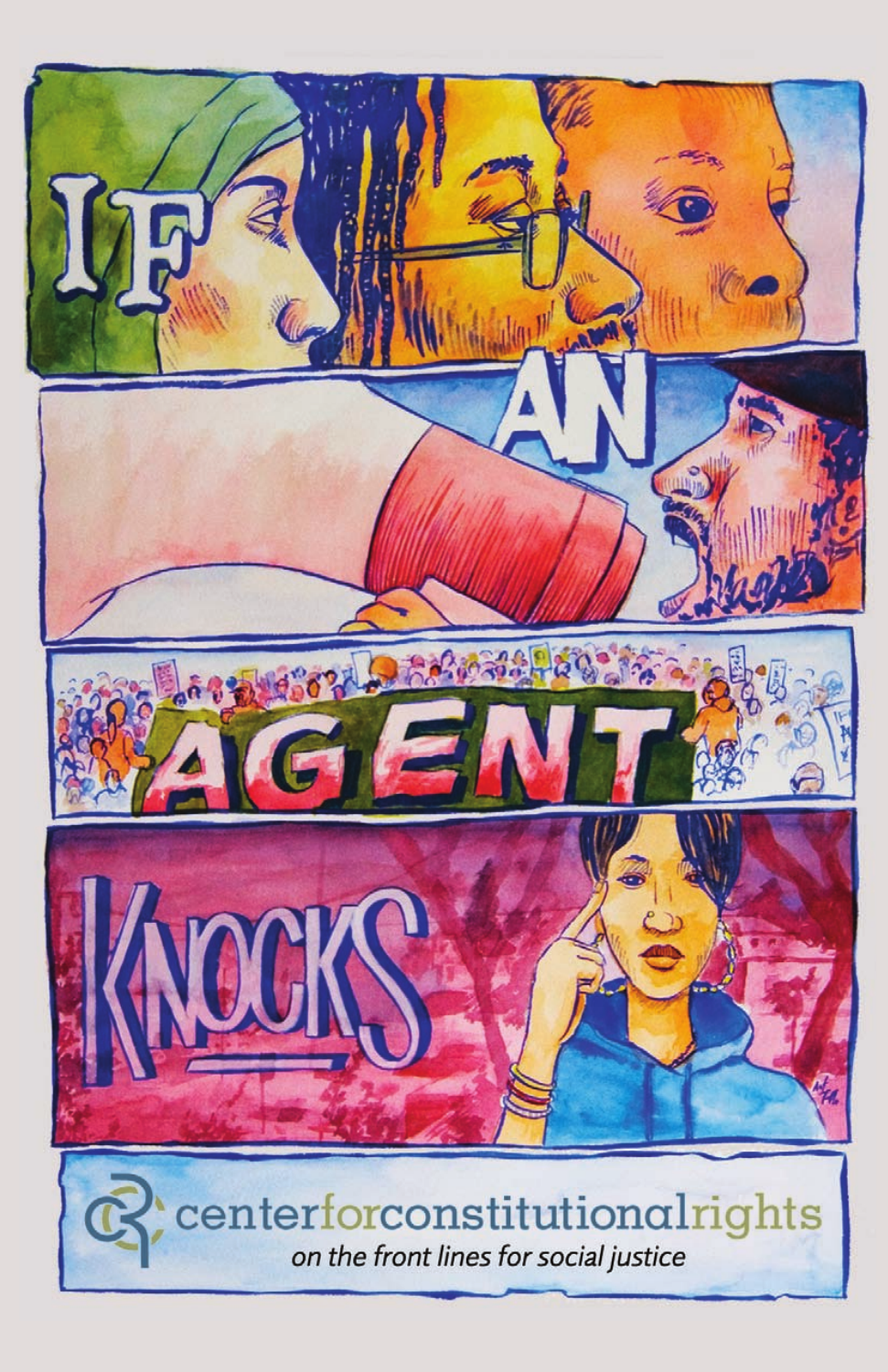### Table of Contents

#### **[Introduction](#page-3-0)**

|  | ۰. | ٦ |  |
|--|----|---|--|
|  |    |   |  |
|  |    |   |  |

| <b>Visits &amp; Searches</b>                                                           | 6  |
|----------------------------------------------------------------------------------------|----|
| If I Am Approached or Called by a Law Enforcement Agent, Do I Have to Talk?            | 6  |
| What Are The Consequences If I Do Talk?                                                | 8  |
| What If An Agent Asks to Search My Home, Apartment or Office?                          | Q  |
| What If I'm Not Around and an Agent Asks My Roommate to Search My Property?            | 10 |
| Can Agents Search My Trash?                                                            | 10 |
| What If an Agent Threatens to Get a Warrant or Grand Jury Subpoena Unless I Talk or    |    |
| Consent to a Search?                                                                   | 11 |
| What If an Agent Claims to Have a Search Warrant?                                      | 11 |
| What Rights Do I Have to Keep Agents From Searching My Car?                            | 11 |
| What Should I Do If My Office or Home Is Broken Into and I Suspect That the Motive Was |    |
| Intelligence Gathering?                                                                | 12 |
| What Should I Do If Agents Show Up With an Arrest Warrant?                             | 13 |
| What Should I Do If I Receive a Subpoena?                                              | 14 |
| <b>Infiltration &amp; Human Surveillance</b>                                           | 16 |
| Are There Limits on What Undercover Agents and Informants Can Do?                      | 18 |
| What is Entrapment?                                                                    | 18 |
| What are the Constitutional Limits to an Agent's Power to Infiltrate?                  | 19 |
| How Can I Determine Evidence of Infiltration?                                          | 20 |
| What Precautions Can I Take to Protect My Organization?                                | 20 |
| <b>Electronic Surveillance</b>                                                         | 22 |
| <b>Telephone Communications</b>                                                        |    |
| When Can the Government Tap My Phone Calls?                                            | 22 |
| How Will I Know If My Phone Is Being Tapped?                                           | 24 |
| What Is a Roving Wiretap?                                                              | 25 |
| What About Bugs?                                                                       | 25 |
| What About the Foreign Intelligence Surveillance Court and the National Security       |    |
| Agency's Warrantless Wiretapping Program?                                              | 26 |
| What Security Threats Do Cellular Phones, Smartphone and PDAs Pose?                    | 27 |
| Can the Government Monitor My Text Messages?                                           | 28 |
| <b>Internet Communications</b>                                                         |    |
| Can the Government Tell What Web Sites I Visit?                                        | 30 |
| Should I Be Wary of Electronic Surveillance From Non-Governmental Entities?            | 31 |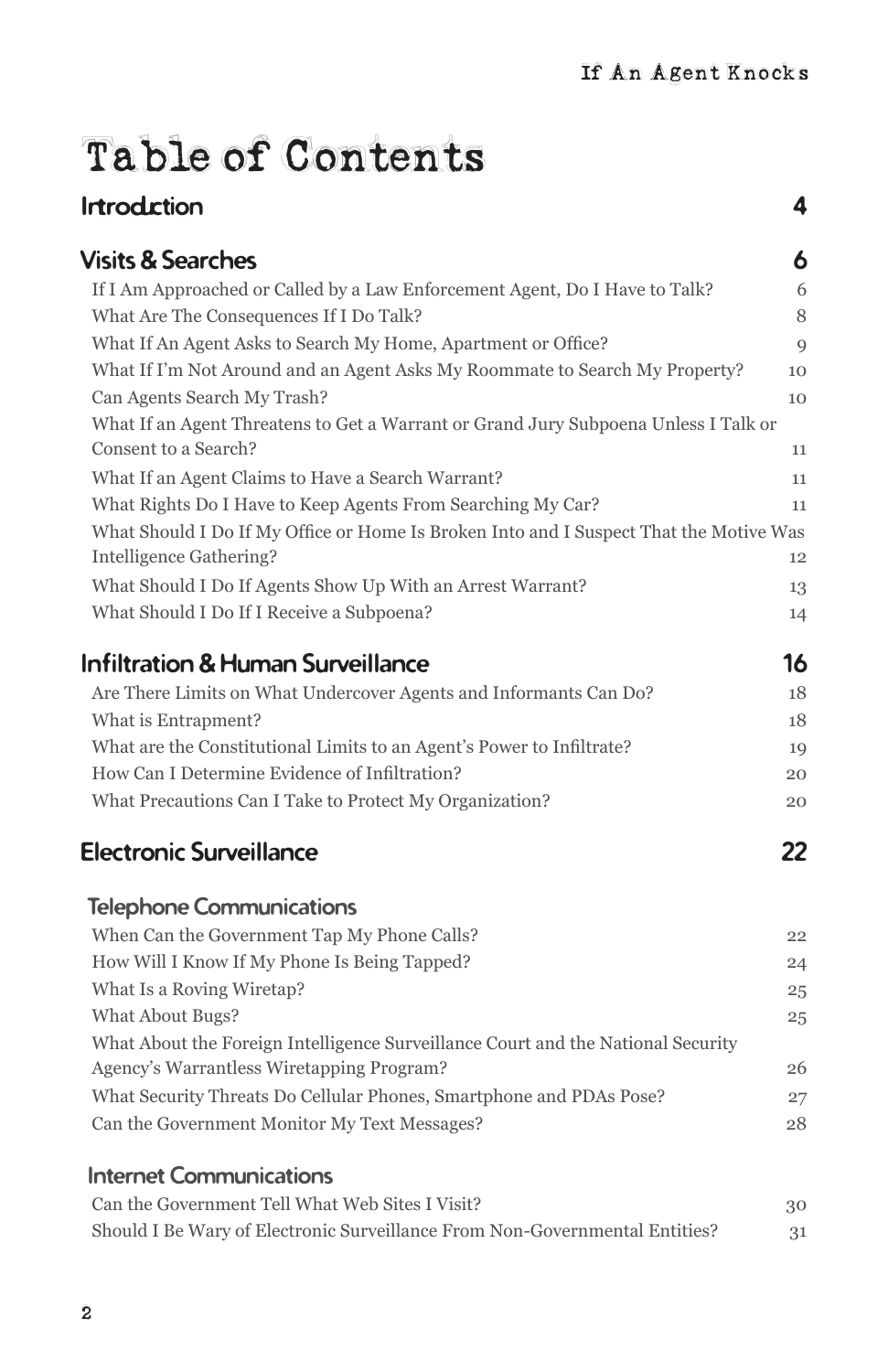#### **[Electronic Security](#page-31-0)**

| <b>Additional Resources</b><br><b>Acknowledgements &amp; Credits</b> |    |  |
|----------------------------------------------------------------------|----|--|
|                                                                      |    |  |
| <b>Right to Remain Silent</b>                                        | 44 |  |
| Searches and Seizures                                                | 44 |  |
| Speech and Political Affiliations                                    | 43 |  |
| <b>Special Considerations for Noncitizens</b>                        | 43 |  |
| What Happens After a Grand Jury?                                     | 42 |  |
| What Happens If I Comply With a Grand Jury Subpoena?                 | 41 |  |
| What Happens If I Refuse to Comply With a Grand Jury Subpoena?       | 41 |  |
| How Do I Quash a Grand Jury Subpoena?                                | 40 |  |
| What Options Do I Have If I Receive a Grand Jury Subpoena?           | 39 |  |
| What Should I Do If Someone Shows Up With a Grand Jury Subpoena?     | 38 |  |
| What are Grand Juries and What Threats Do They Pose to Activists?    | 37 |  |
| <b>Grand Juries &amp; Grand Jury Resistance</b>                      | 37 |  |
| Data Retention and Deletion                                          | 35 |  |
| Use Anti-Spyware Programs                                            | 35 |  |
| Know Your Internet Service Providers                                 | 35 |  |
| Web Browsing                                                         | 34 |  |
| Passwords                                                            | 34 |  |
| <b>Email Encryption</b>                                              | 33 |  |
| Data Encryption                                                      | 32 |  |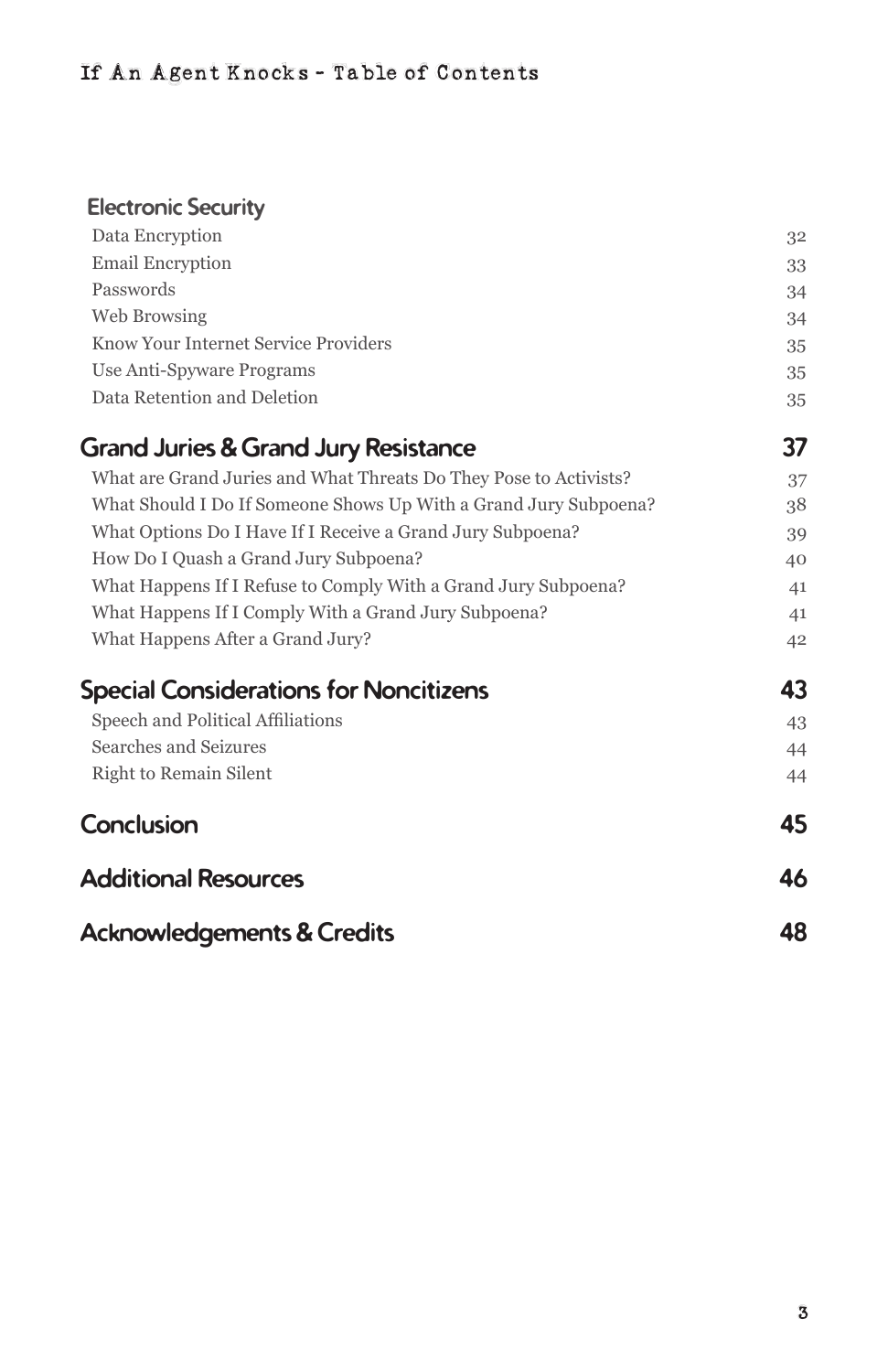## <span id="page-3-0"></span>Introduction

*Federal law enforcement agencies like the Federal Bureau of Investigation (FBI) have a dark history of targeting radical and progressive movements. Some of the dirty tricks they use against these movements include: infiltration of organizations to discredit and disrupt their operations; campaigns of misinformation and false stories in the media; forgery of correspondence; fabrication of evidence; and the use of grand jury subpoenas to intimidate activists. Today's activist must know and understand the threat posed by federal law enforcement agents and their tactics as well as several key security practices that offer the best protection.* 

*Federal agents have many tools at their disposal to target activists. While it is important to know and understand these tools and tactics, it is of critical importance that you resist any paranoia of government surveillance or fear of infiltration, which will only serve to paralyze you or your organization in your quest for social change. If fear of* 

*government repression prevents you from organizing, the agents of repression will have won without even trying.*

*The Center for Constitutional Rights (CCR) created If an Agent Knocks to provide advice to activists likely to be targeted by FBI agents or other federal investigators. Since its original release in 1989, If an Agent Knocks has been widely circulated in progressive activist communities across the country. This guide includes both the timeless advice included in the original version and extensive updates to reflect the current state of the law and law enforcement tools. This updated edition also includes a comprehensive discussion of today's technology, including cell phones, e-mail and Web browsing. This guide should be seen as a resource for the information needed to protect yourself and other activists from government investigation and to empower you to continue the struggle.*

*We have attempted to provide answers to a broad range of ques-*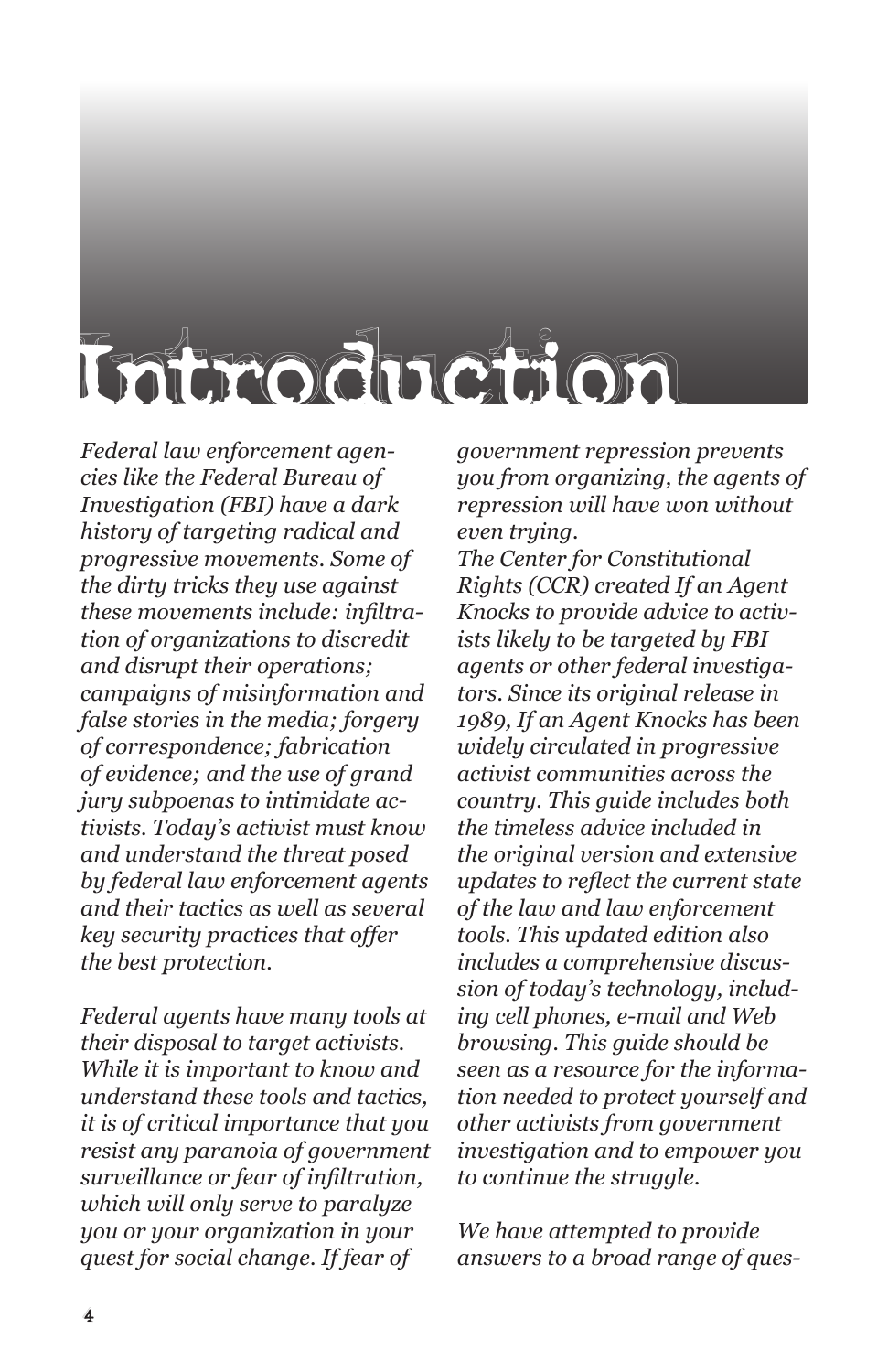*tions for the many scenarios that one can encounter as an activist. We hope individuals and groups use this pamphlet to develop and prepare practical responses – if an agent knocks at your door.*

*This publication consistently emphasizes that professional legal advice should be sought in all cases. The Center for Constitutional Rights does not have the capacity to provide individual criminal representation.*

*Each state has bar associations that should be able to make attorney referrals, some of whom may provide pro-bono services. If there is a chapter of the National Lawyers Guild (www.nlg.org) in your city, they are often able to make referrals to attorneys who are experienced in dealing with the issues outlined in this booklet.*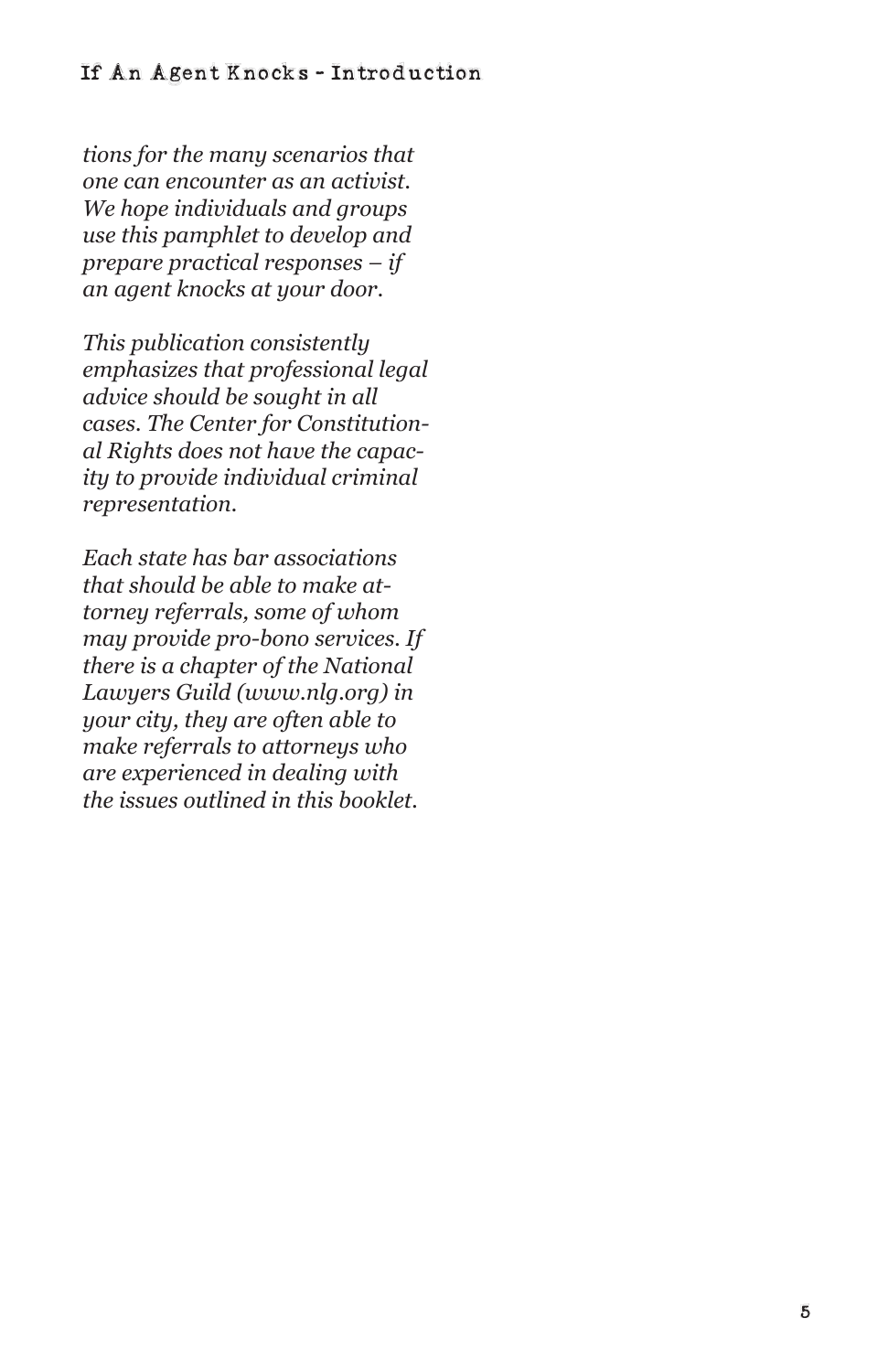<span id="page-5-0"></span>

This is the most important piece of information in this booklet: you have the right to remain silent, and it is usually the best idea to do so. The Fifth Amendment of the United States Constitution protects you from being forced to

reveal self-incriminating information to law enforcement.

This is easier to say than to do. Agents are trained investigators: they have learned the power of persuasion and the ability to make a person feel scared, guilty or impolite for refusing

their requests for information. An agent may suggest that any unwillingness to speak with her/ him means you must have something to hide. S/he may suggest s/ he only wants you to answer a few questions and then s/he will leave you alone. The agent may threaten to get a warrant.

Don't be intimidated or manipulated by an agent's threats or as-

If I Am **Approached** or Called by a Law **Enforcement** Agent, Do I Have to Talk?

surances. It is always best to not talk without an attorney present. If you do talk, anything you say can be used against you and others. Even if you tell the whole truth, if the agent doesn't believe you, s/ he can threaten to charge you with

> lying to a federal officer – which is a real crime.

Clearly convey your intention to remain silent. Say "I'm not talking to you," or "I'd like to talk to my lawyer before I say anything to you." You can also say, "I have nothing to say to you.

I will talk to my lawyer and have her/him contact you." You should ask the agent for a business card and say you will have your lawyer contact them. This should end the questioning.

The one exception to this rule is if you are in a state that has a "stop-and-identify" statute. All states require you to produce a drivers license if you are pulled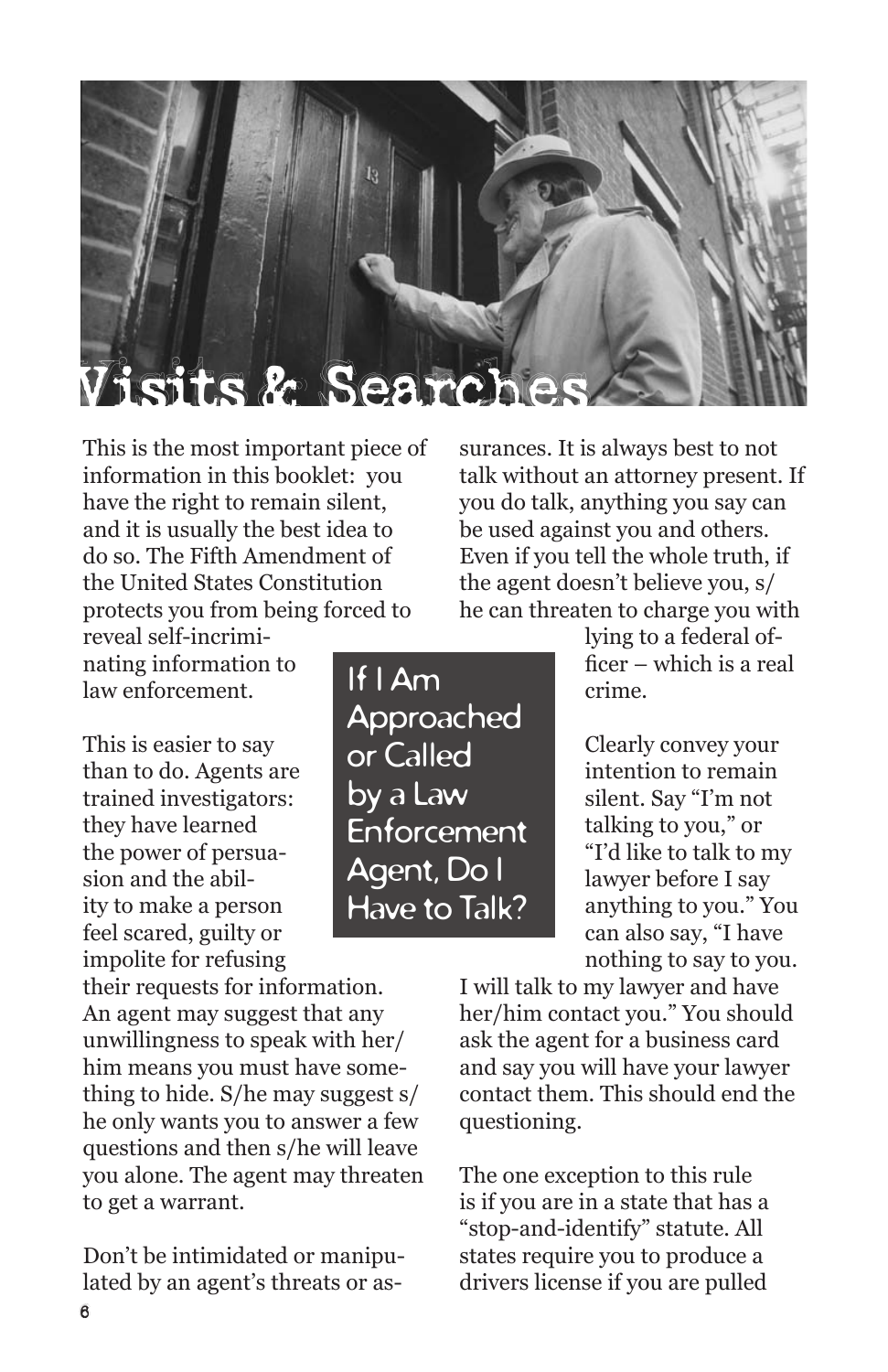over while driving an automobile, and the Supreme Court has held that laws that require you to state basic identifying information, such as your name and address, are not considered incriminating and that law enforcement may demand such information you. They may only demand that information from you, however, if you are in a state that has a stop-and-identify statute. An activist attorney in your state should be able to tell you if your state has a stop-and-identify statute.

The same basic rules apply if an agent calls on the phone. You do not have to speak to any agent who spontaneously calls you. Agents will often say that you are not part of any investigation. This may not be the truth. Tell anyone who identifies themselves as law enforcement that you will have your lawyer call them back – and then stop talking to them.

If possible, get the agent's name, telephone number and agency. This should be on her/his business card, or s/he should be willing to provide this information. As soon as the agent leaves or hangs up, try to write down as many details about the interaction as you can. This information will be useful to a lawyer and to others who have been contacted by law enforcement. Try to write down

the name of the agent(s) and her/ his physical description; the type of car the agent was driving; the questions asked and comments made during the interaction; the date, time and location of the encounter; and the contact information of any witnesses.

The best course of action is usually to get a lawyer involved. A lawyer can offer advice on how to proceed while protecting your rights. A lawyer can talk to the agent; find out what the investigation is about; try to set limitations on the subject matter of any questioning; and be present to advise and protect you if you are questioned. Sometimes a call from a lawyer is all it takes to get an agent to back off.

With the advice of a lawyer, you may consider publicizing the encounter to others who may be affected by an investigation. If activists know that there is an investigation, they can be more vigilant in protecting their rights. Organizing and public pressure can expose and limit intimidation and fishing expeditions.

<sup>1.</sup> At the time of publishing, the following states have some version of a stop-and-identify statute: Alabama, Arizona, Arkansas, Colorado, Delaware, Florida, Georgia, Illinois, Indiana, Kansas, Louisiana, Missouri, Montana, Nebraska, Nevada, New Hampshire, New Mexico, New York, North Dakota, Ohio, Rhode Island, Utah, Vermont and Wisconsin.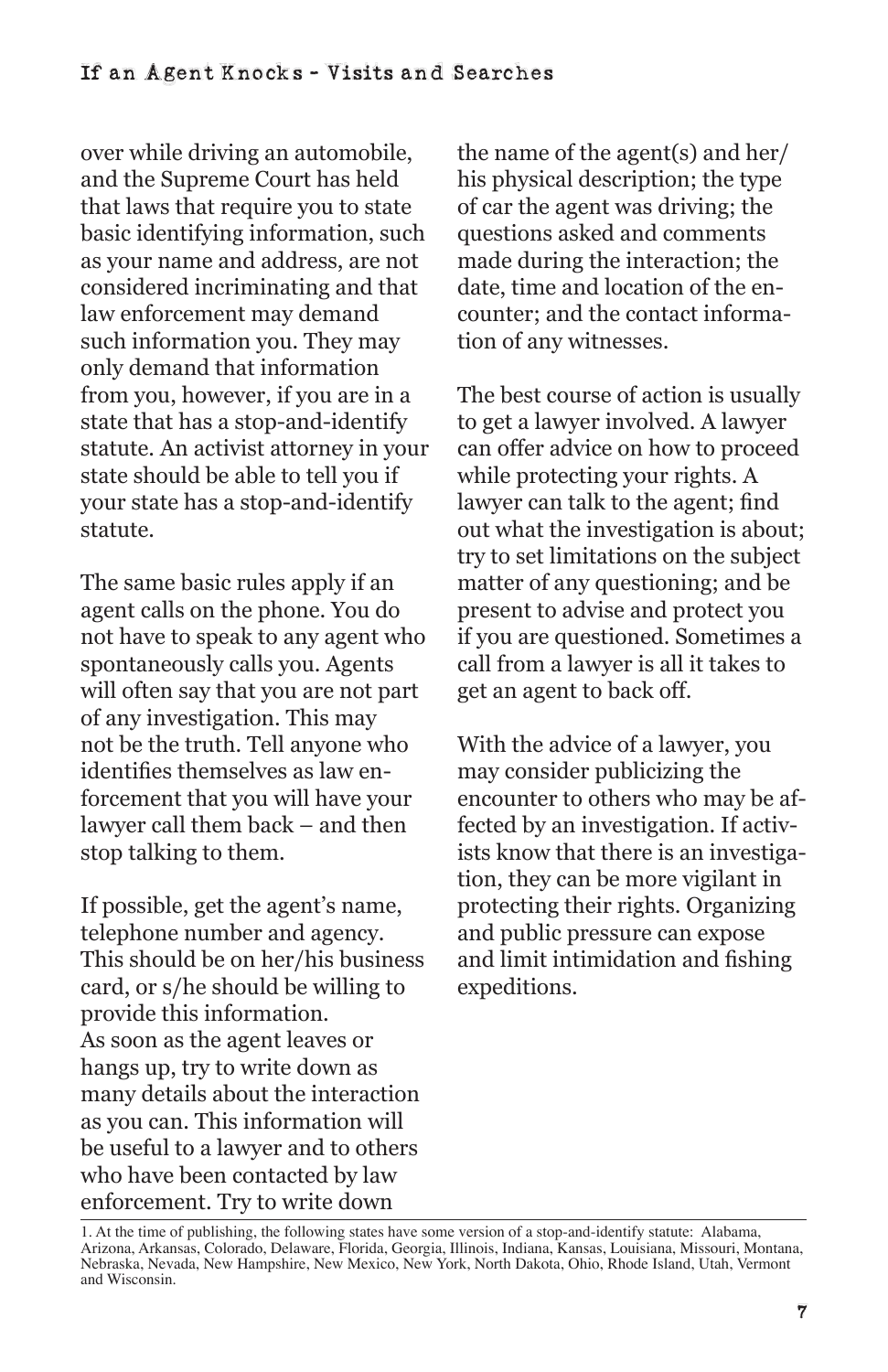#### <span id="page-7-0"></span>What Are The Consequences If I Do Talk?

A situation may arise where you feel it is advisable to talk to an agent. Perhaps you have been the victim of a crime or you are a witness to civil rights violations being prosecuted by the federal government.

Even in those circumstances, you should have a lawyer present. A lawyer can make sure your rights are protected while you provide only necessary information relevant to a specific incident. They may be able to help you avoid a witness' appearance before a grand jury or control the circumstances of the appearance so that no one's rights are jeopardized.

If you do decide to answer questions, be aware that lying to a government official is a crime. In fact, one of the most important reasons to not talk to an agent is this crime. A standard federal law enforcement tactic is to discover as much information as possible about a suspect or merely a person of interest to the government. Federal law enforcement agents will then approach that person at an otherwise ordinary time, such as during dinner or at the bus stop, and ask the person questions to which they already know the answers.

For example, an agent might ask if you know a person (whom they know that you know) or might ask if you were at an event (at which they know you were in attendance). If you instinctively say "No," that is a federal felony punishable with five to eight years in prison. The most daunting aspect of this investigative tactic is that many individuals will instinctively answer no to a question because they are scared or nervous. This tactic is used extensively by federal agents in all types of investigations and has been used recently to target and turn activists into informants against their former associates.

Lying to a federal officer is a federal offense and only applies to questions asked by federal agents. Be aware, however, that some local and state agents, such as members of a city's Joint Terrorism Task Force, are also considered "federal" agents. As well, some states have similar crimes regarding lying to a state officer. The safest choice is not to talk to law enforcement.

If you start answering questions, you can refuse to continue answering questions at any time.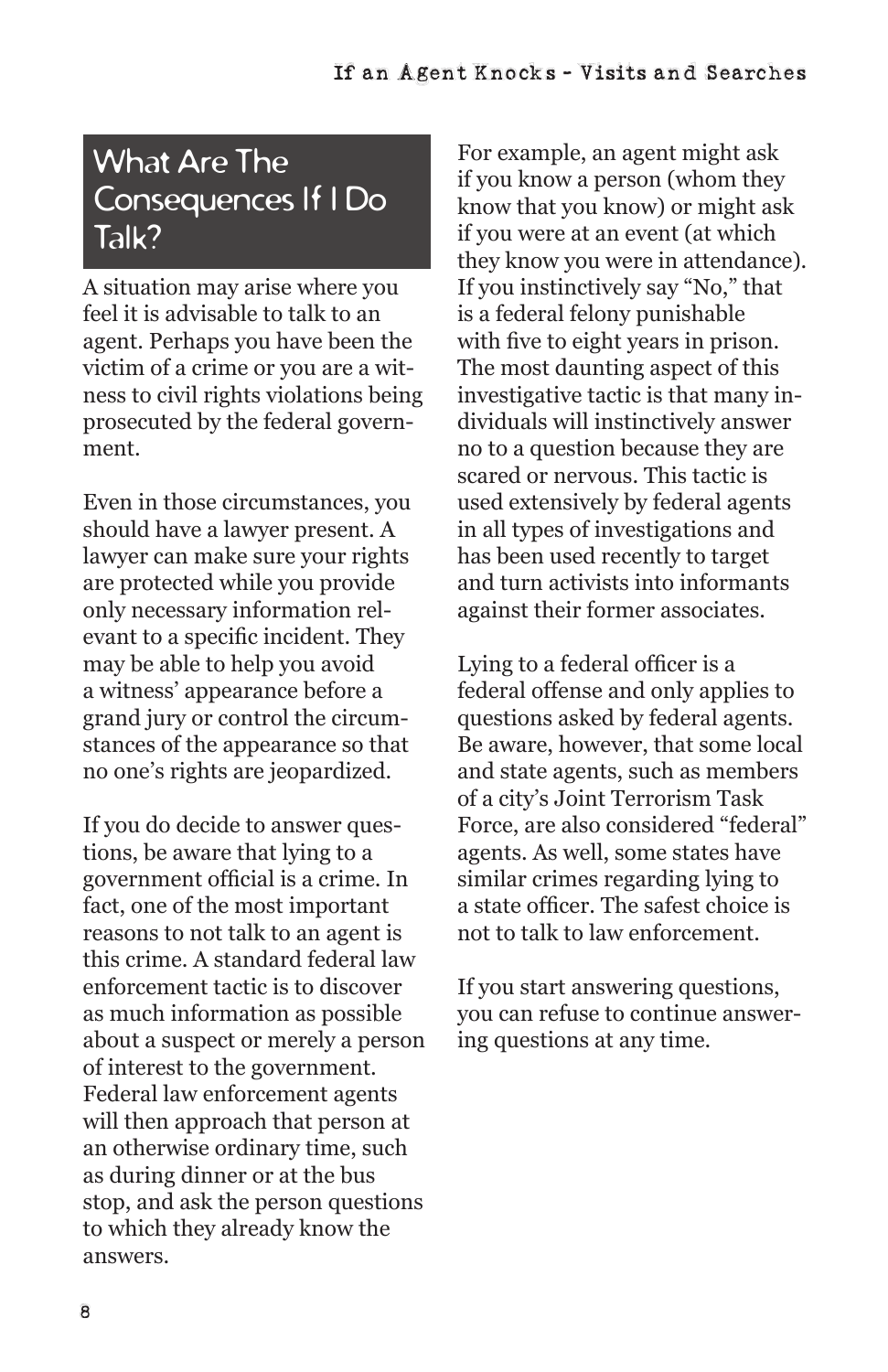### <span id="page-8-0"></span>**Search Warrants**

*A search warrant is a court order authorizing law enforcement to search a specifi ed location and seize evidence.*

*The Fourth Amendment protects people against unreasonable searches. Unless an exception applies, law enforcement agents are required to obtain a search warrant to conduct a search. Search warrants must be supported by probable cause, with facts sworn to by the officer applying for the warrant. A search warrant should be specific to the area to be searched and the object(s) to be searched for. It should be signed by a judge, be dated with a recent date (within a couple of weeks) and state the correct address for the location.*

*Probable cause means that facts must exist to establish that evidence of a crime will probably be found in the area to be searched. Probable cause must be based on facts – hunches are not enough.*

*Armed with a search warrant, law enforcement agents have the right to search your property. If you do not grant them access, they will likely use force to execute the search.*



### What If An Agent Asks to Search My Home, Apartment or Office?

Never allow law enforcement to search your person or property without a warrant. Law enforcement agents are required to have a warrant to search your property except for certain limited circumstances. You are only legally required to allow law enforcement agents into your home, office or other private space if they have a warrant.

Agents may search your house without a warrant if you allow them to, and they are trained to seek your consent to warrantless searches. Be careful of questions that are designed to elicit your consent to search. These questions may be as innocuous as "Do you mind if I come in?" Simply allowing an agent into your home may be construed as consent to search the whole place.

Legally, the best answer to a request to search is "I do not consent to a search." Say it loudly and proudly so any witnesses can hear.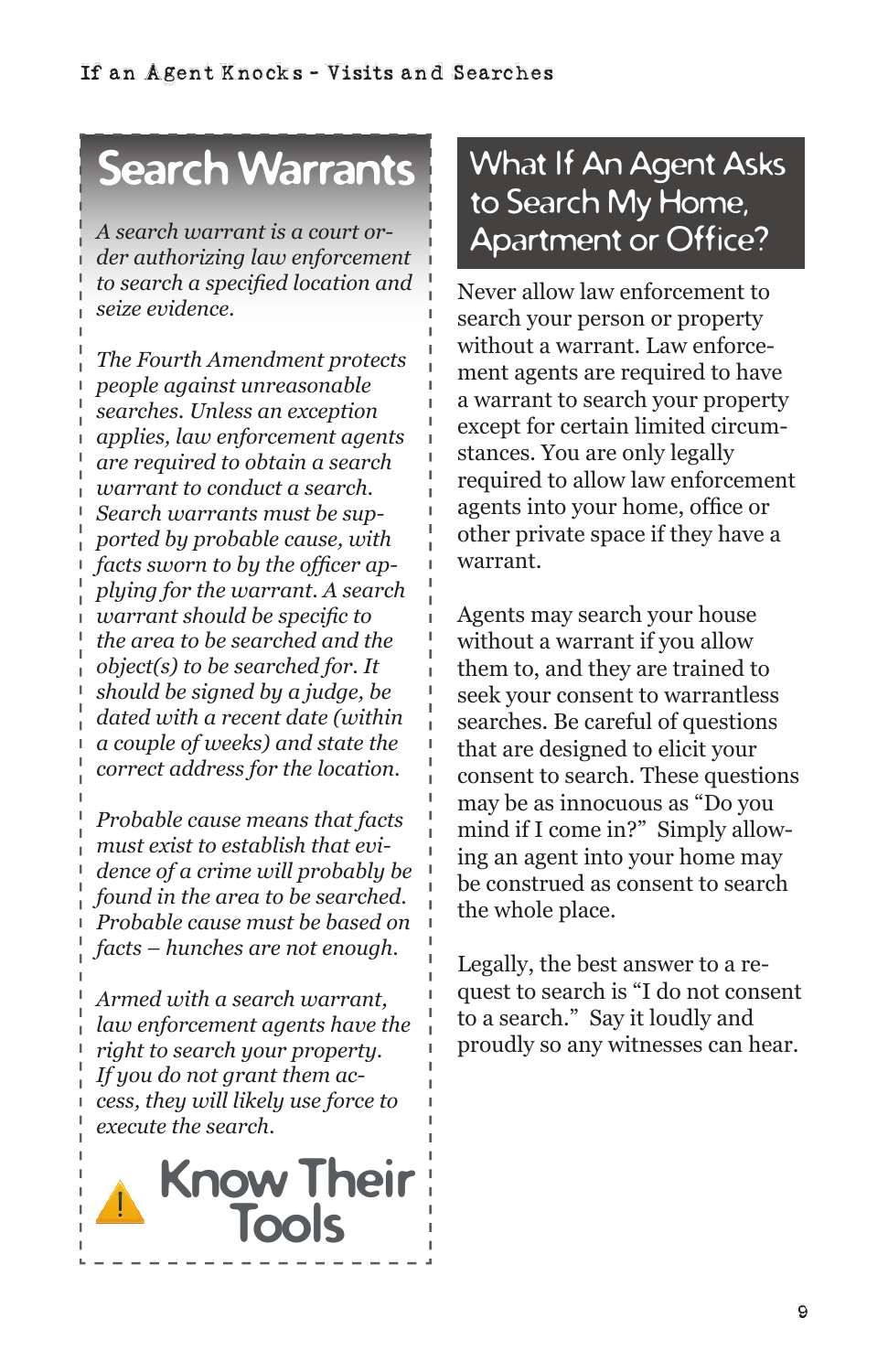### <span id="page-9-0"></span>What If I'm Not Around and an Agent Asks My Roommate to Search My Property?

A roommate can consent to a search of common, shared space and to her/his own space. A roommate cannot consent to search of another person's private space in a shared house or apartment. In other words, a roommate could consent to a search of your kitchen, living room or shared bathroom, but not your private bedroom, unless you share it with her/him or it is used as a common space in some way.

Spouses can consent to the search of their partner's private rooms because they are considered to have shared authority over all space in the house. Similarly, parents can consent to a search of their children's private space. In sum, if you share a bedroom with a roommate or partner, they can consent to a search of that space.

To protect against unwanted searches, make sure private space remains private. If you allow roommates to have mutual access and control over your private space, they can consent to a search of that space. Tell roommates, office mates and anyone with whom you share space to never consent to searches of any space, especially your private space.



### Can Agents Search My Trash?

Once you have placed your trash outside your house, agents can search it without a warrant or any other legal restraint. Courts have found that you have no privacy interest in your trash because you are surrendering it to the general public. Shred or otherwise destroy any and all sensitive documents before disposing of them.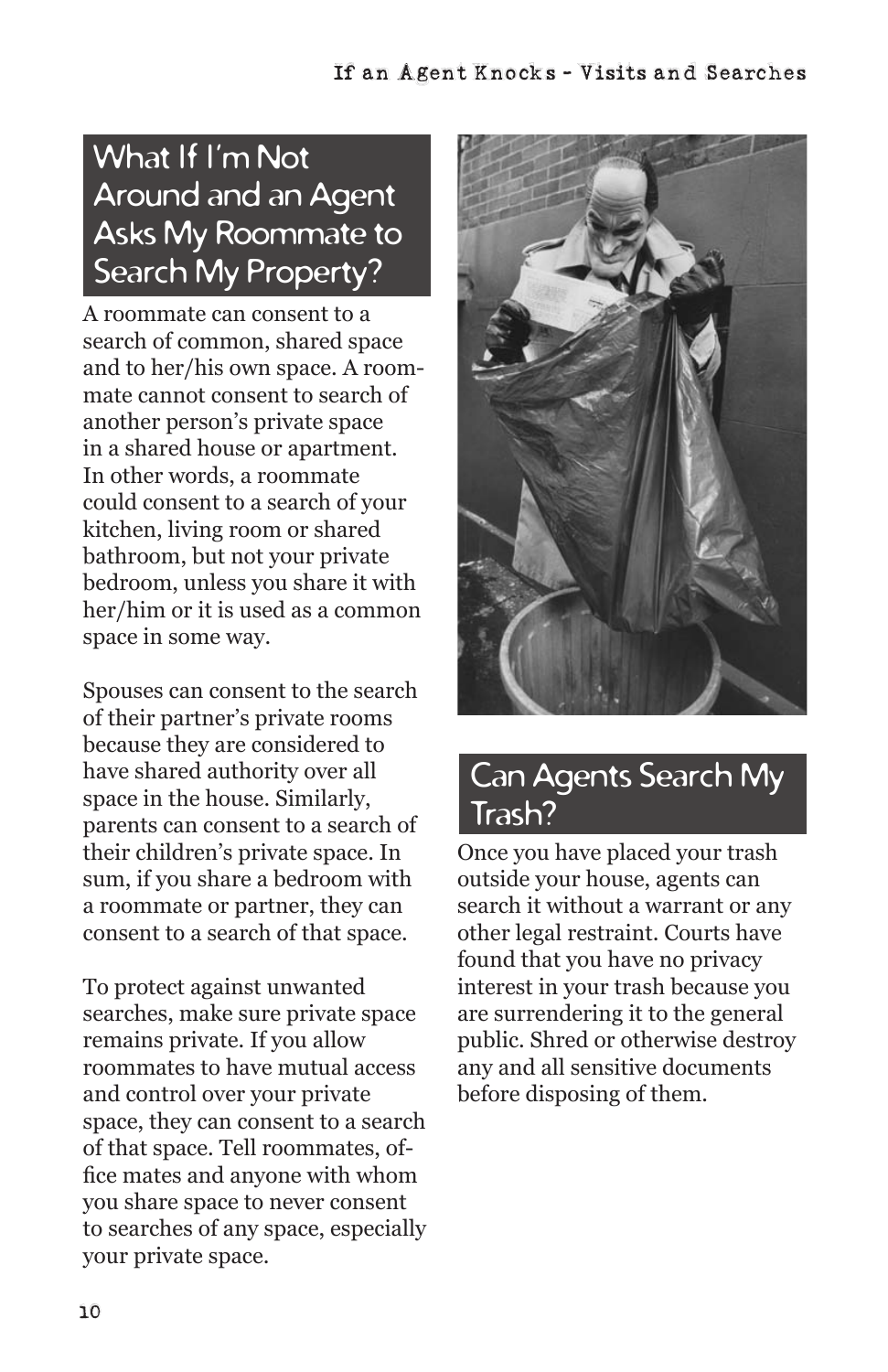### <span id="page-10-0"></span>What If an Agent Threatens to Get a Warrant or Grand Jury Subpoena Unless I Talk or Consent to a Search?

Don't be intimidated by an agent's threats to get a warrant or subpoena. This is one of the oldest tricks in the book. If it were so easy for the agent to get a warrant or subpoena, s/he wouldn't have wasted time trying to get your voluntary cooperation. Again, simply state that you will not consent to any search and that you will not talk without a lawyer present.

### What If an Agent Claims to Have a Search Warrant?

If an agent claims to have a warrant, ask to see it. It should look similar to the sample search warrant featured here and must be signed by a judge to be valid. A search warrant should be specific as to the area to be searched and the object(s) to search for. Do not consent to an agent searching any areas not specifically included in a search warrant.

Just because an agent has a search warrant doesn't mean you have to answer any questions. Maintain your right to silence during the search – clearly state that intention if you are asked any questions.

### What Rights Do I Have to Keep Agents From Searching My Car?

Law enforcement has extremely broad power to conduct warrantless searches of cars. If an agent has probable cause to believe that a car contains evidence of a crime, the agent may, without a warrant, search the vehicle and any container inside the vehicle that is large enough to contain the item for which s/he had probable cause to search. For example, if an agent has probable cause to believe you stole a large television, s/he can search the trunk of the car but not the glove box or a small toolbox in the trunk. If s/he only has probable cause to search a container recently placed in the car, s/he can only search that container.

If you are arrested and your car is impounded, law enforcement is allowed to perform a warrantless inventory search. This basically means the police may search your car for the purpose of cataloging what is inside, but they may use anything they find against you for any reason. Inventory searches must follow local established procedures, and the police may not use an inventory search as pretext for performing a warrantless search.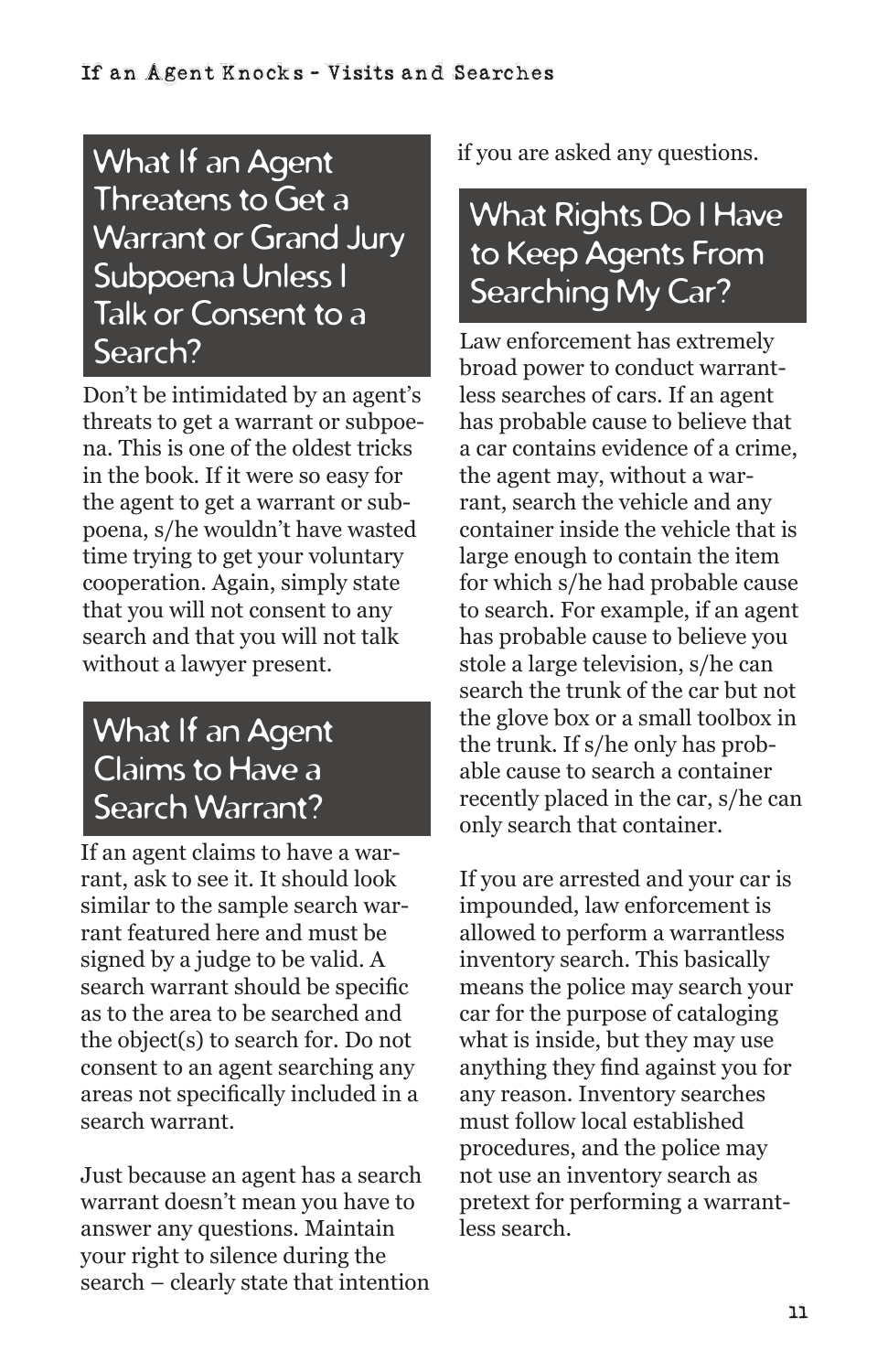### <span id="page-11-0"></span>What Should I Do If My Office or Home Is Broken Into and I Suspect That the Motive Was Intelligence Gathering?

If your home or office is broken into, or if threats have been made against you, your organization or someone you work with, share this information with everyone affected and take immediate steps to increase personal and office security. Contact a lawyer immediately.

### **eak and Peek" Searches**

*"Sneak and peek" searches allow the government, with secret approval from a court, to conduct searches and surveillance without notifying the subject of the search. Since sneak-and-peek searches are intended to be carried out secret, they usually are conducted through breaking and entering.*

*Normally an agent has to go before a judge and demonstrate probable cause in order to obtain a search warrant. In the Foreign Intelligence Surveillance Court, however, agents can obtain authorization to conduct a sneak-and-peek search if they can demonstrate that the search will provide foreign intelligence information. And, foreign intelligence gathering doesn't have to be the primary reason for the search; it just has to be a significant reason for the search. This means that an agent can get authorization to search your home to gather evidence of criminal acts so long as foreign intelligence gathering is also a goal in the search.*

*While sneak-and-peak searches were designed for purpose of gathering foreign intelligence information, most courts have allowed evidence and information obtained from sneak-and-peek searches to be used in criminal prosecutions.*

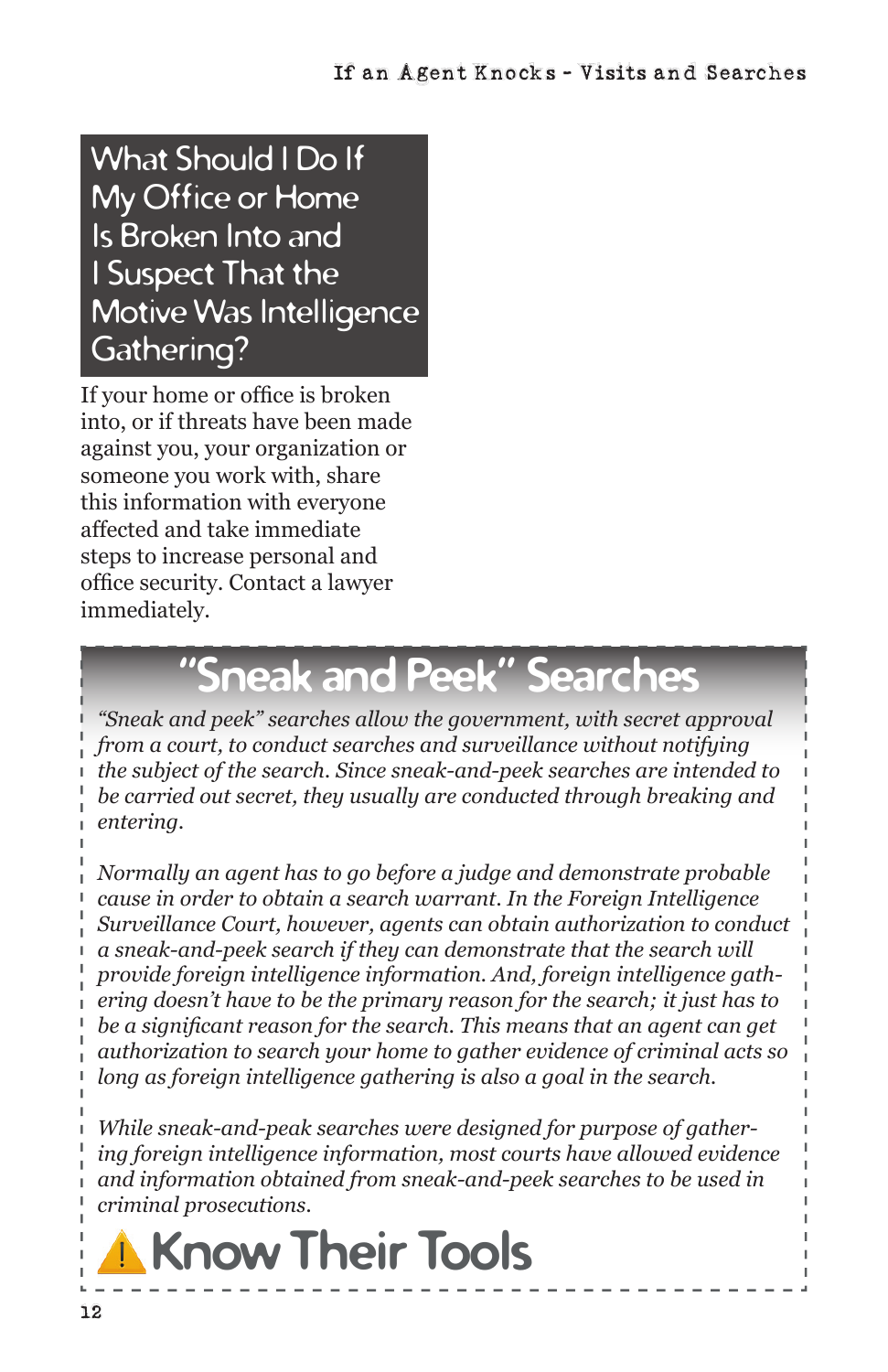### <span id="page-12-0"></span>What Should I Do If Agents Show Up With an Arrest Warrant?

An arrest warrant is a tool used by police and other law enforcement agents to enter your home to make an arrest. One of the many loopholes in search warrant requirements is that once the agents are inside your home, even if they are there with only an arrest warrant, they have great leeway to conduct a search. They can search the immediate area around you without a search warrant. Law enforcement

agents can even search the whole house as part of a "protective sweep" if they have a reasonable belief that a dangerous person might be present there.

If law enforcement arrives at your home (or any other space) with an arrest warrant, the best thing to do is go outside and give yourself up. If it is safe to do so, lock the door behind you. If law enforcement agents have an arrest warrant, they will arrest you. Do not give them the chance to conduct a warrantless search of your home as well.

### **Arrest Warrant**

*An arrest warrant is a court order authorizing law enforcement to arrest a specified person. Arrest warrants are signed and issued by a judge based on sworn applications from law enforcement attesting that there is probable cause that a crime has been committed and the person or people named in the warrant committed the crime.*

*In general, police and other law enforcement agents don't need a warrant to make an arrest. If they have probable cause to believe a crime has been committed, they can make an arrest.*

*There are two common exceptions to this rule. First, in most but not all states, law enforcement agents need a warrant to make an arrest for a misdemeanor that they did not witness personally. It is important to note, however, that agents can still make arrests for felonies they did not witness without an arrest warrant. Secondly, law enforcement generally needs an arrest warrant to make an arrest in your home. They can, however, make a warrantless arrest in your home if they believe there is a risk that you will destroy evidence or if they are in chasing you in hot pursuit and you duck into your or someone else's home.*

### **Know Their Tools**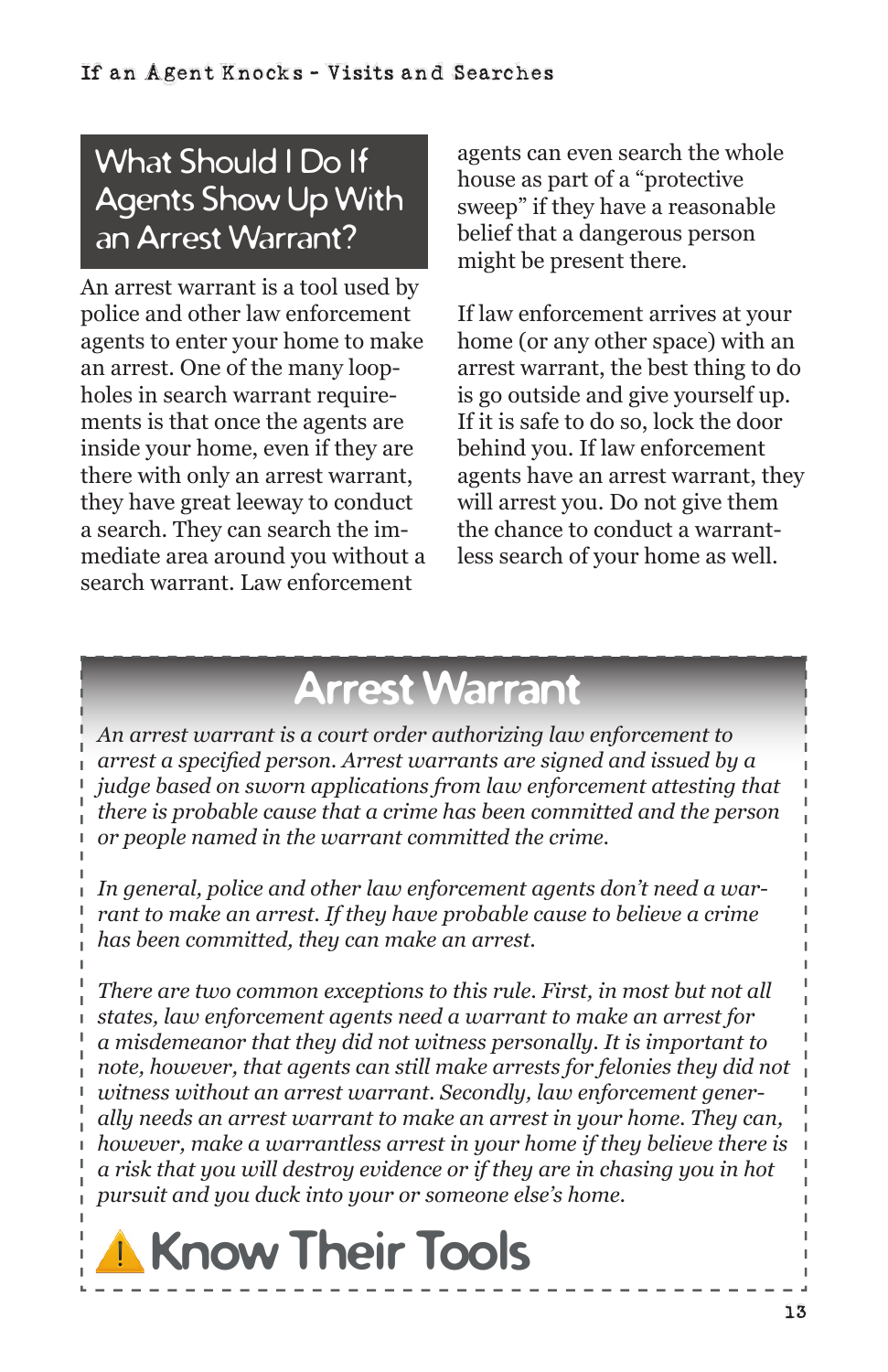#### <span id="page-13-0"></span>What Should I Do If I Receive a Subpoena?

You should seek to quash the subpoena before the date of compliance specified on the subpoena itself, but even subpoenas that state they require immediate compliance cannot be enforced without a judge.

If someone shows up at your door and tries to serve you with a subpoena, just take it. Don't let the person in, don't answer any questions and don't consent to a search. A subpoena does not give an agent the right to take any immediate action.

### **Subpoenas**

*A subpoena is an order issued by a government authority that demands someone turn over physical evidence, such as documents, or that the person testify in court.*

*Subpoenas are extremely easy to obtain. They are often fi led by a government employee, a court clerk and even private attorneys. A subpoena does not need to be presented to a judge before it is issued. The showing required to issue a subpoena is extremely low; a subpoena may be issued if there is any reasonable possibility that the physical evidence or testimony demanded will provide information relevant to the subject being investigated.*

*The ease with which subpoenas are issued makes them a powerful tool, but unlike search warrants or other government tools, they can be challenged in court prior to compliance. If you receive a subpoena, you can move to "quash" the subpoena if it is too broad or too burdensome or if it seeks legally protected materials, including materials protected by the First Amendment. Once a subpoena is quashed, the documents or testimony demanded are no longer required of the recipient.*

*Subpoenas are particularly dangerous because law enforcement can subpoena third parties that may have information about you. The government can subpoena other people for e-mails you have sent them. Or they can ask your e-mail provider for them. Because these third parties do not have the same interest in defeating these subpoenas that you do,*  and are more likely to comply with the subpoena without a fight.

### **Know Their Tools**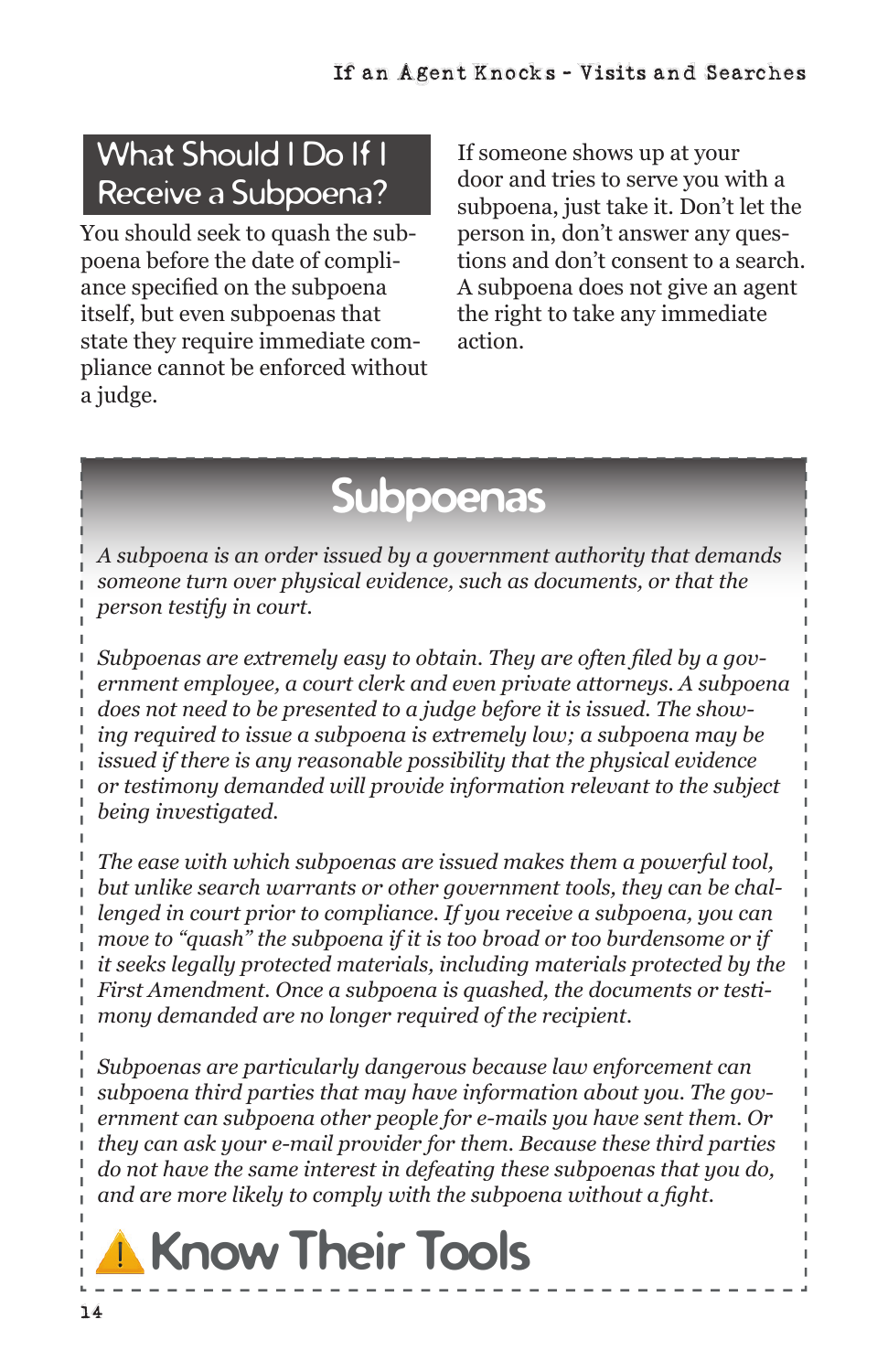### What Should I Do If I Receive a Subpoena? (continued ...)

You should obtain the services of an attorney to help you quash the subpoena.

In the unlikely event that you are informed that a third party has been subpoenaed for records about you, you can move to quash that subpoena – it does not matter if a subpoena wasn't issued directly to you.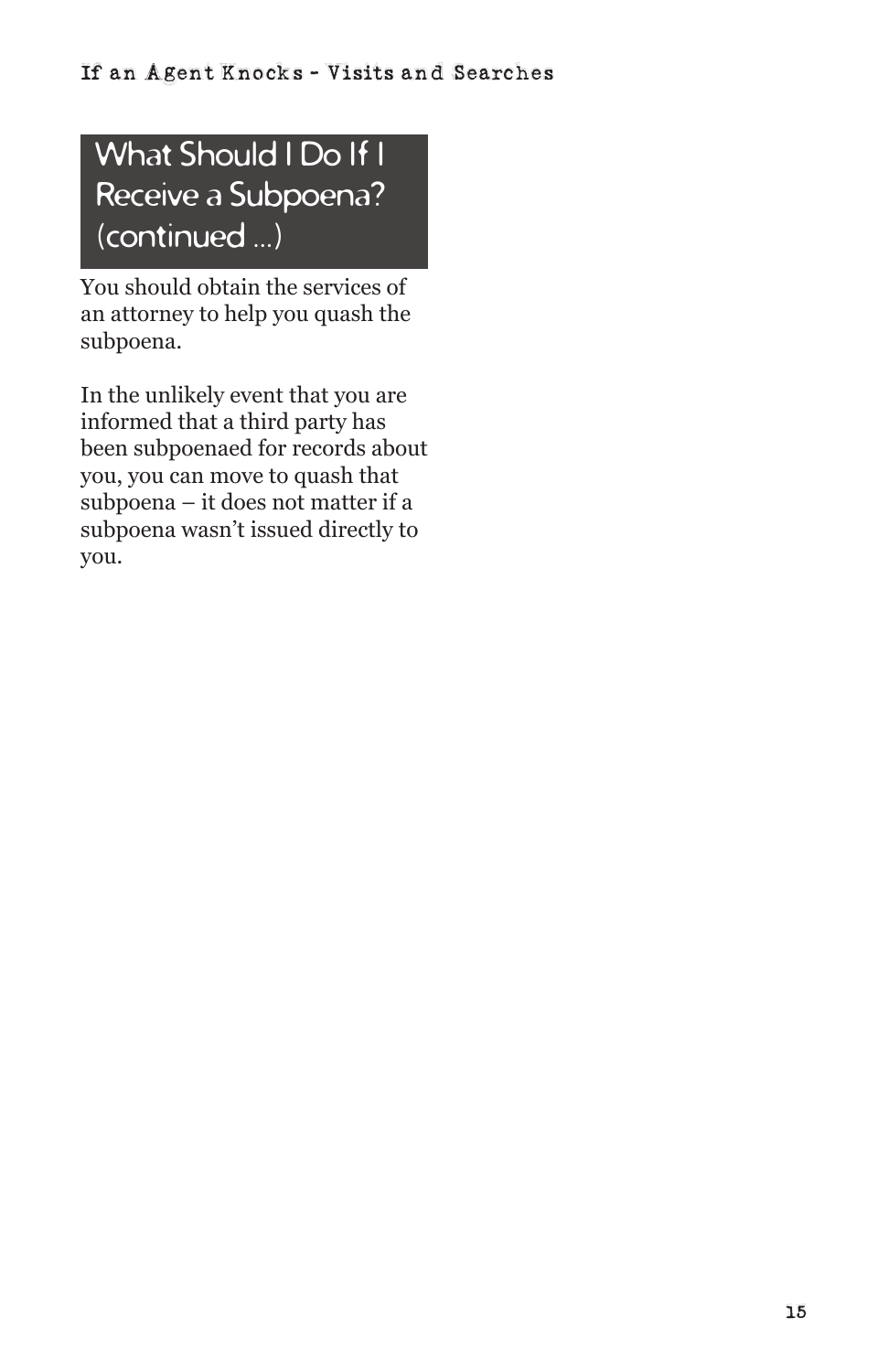<span id="page-15-0"></span>

The use of undercover agents and informants is indispensable in investigations by modern law enforcement agencies. The ability to place undercover agents or informants in progressive movements or organizations gives law enforcement a kind of access that is otherwise nearly impossible to obtain. Infiltration is very useful to collect confidential information on the activities of private individuals and give law enforcement enough information to initiate an investigation. Undercover agents and informants can report to law enforcement on the participants, tactics and actions of movements. They can even suggest, encourage and/or participate in illegal activity in their efforts to arrest participants. Courts have generally held that public policy forbids the disclosure of an informant's name unless essential to the defense in a criminal court, so informants are rarely called upon to testify, enabling them to act with only a limited amount of responsibility or accountability.

### **Informants**

*Informants are individuals who are not employed as law enforcement agents who provide law enforcement agents with information, often in exchange for money. An informant ordinarily has previous involvement in – and more intimate knowledge of – the movement or organization that the agents are investigating.*

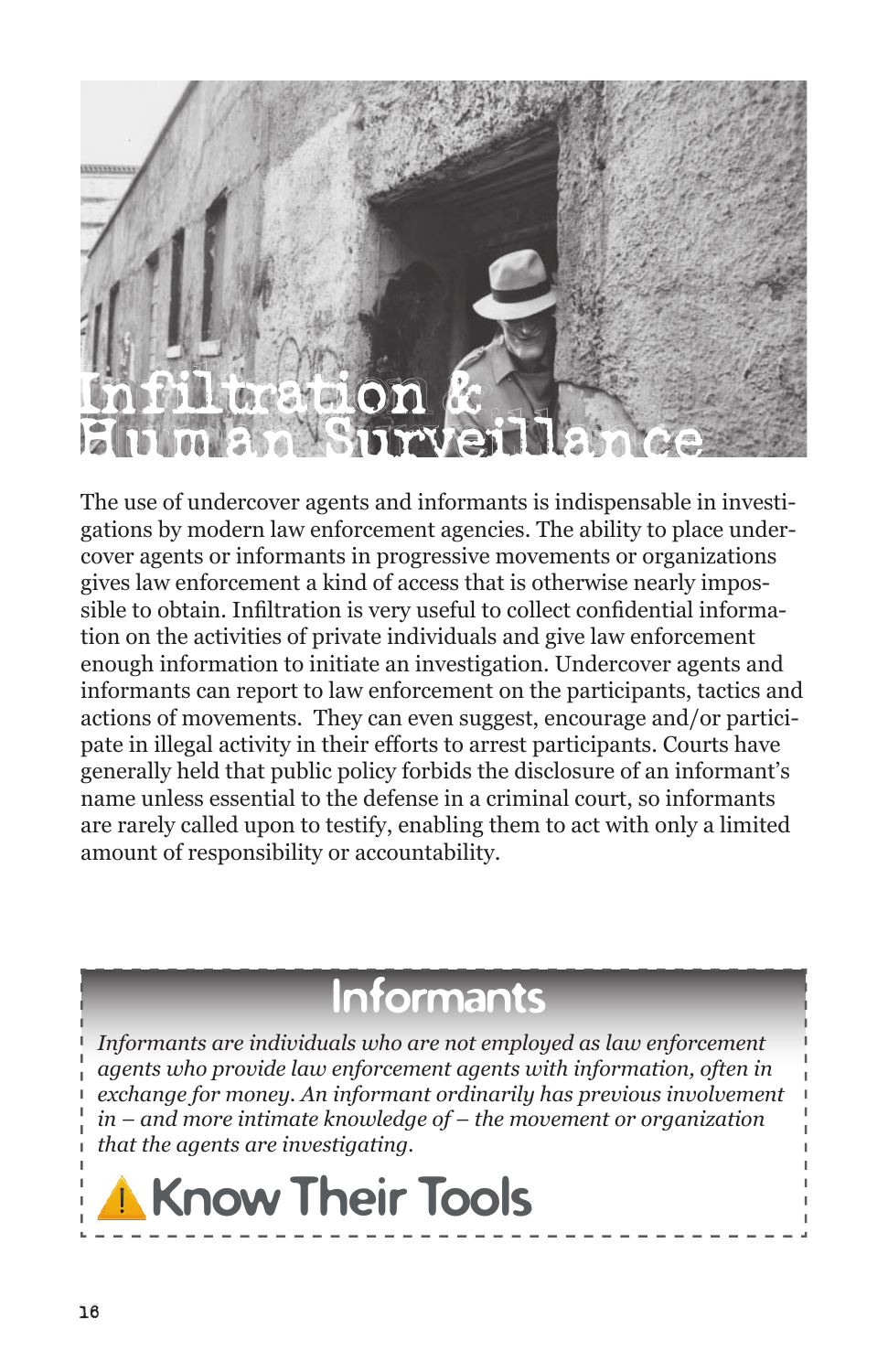### **Undercover Agents**

An undercover agent is a law enforcement officer who uses an assumed *name or fake identity to infiltrate a movement or organization to gather information or evidence. In political infiltration cases, an agent will typically pose as a sympathizer to a particular organization, gain the trust of its key members and then use this access to gather confidential information to pass on to the investigative agency. A secondary objective may be to lay the groundwork for a separate investigation. Undercover agents typically concoct a cover story as detailed as the assignment requires as well as a basic biography and plausible story covering past and present activities.*

### **Know Their Tools**

### **Cooperating Witnesses**

*Cooperating witnesses are similar to informants, except that cooperating witnesses usually agree to "fl ip" or "snitch" after being threatened with prosecution. Cooperating witnesses will testify in court in exchange for lesser charges being filed against them if there are any charges filed against them at all.* 

*Law enforcement recruits informants and cooperating witnesses from the ranks of people already active within the movements or organizations being targeted. The government often threatens these individuals with charges carrying massive jail time, offering to not file charges in exchange for a promise to inform on others in the movement. Undercover agents, on the other hand, use false pretenses from the beginning of their association with any movement or organization.*

### **Know Their Tools**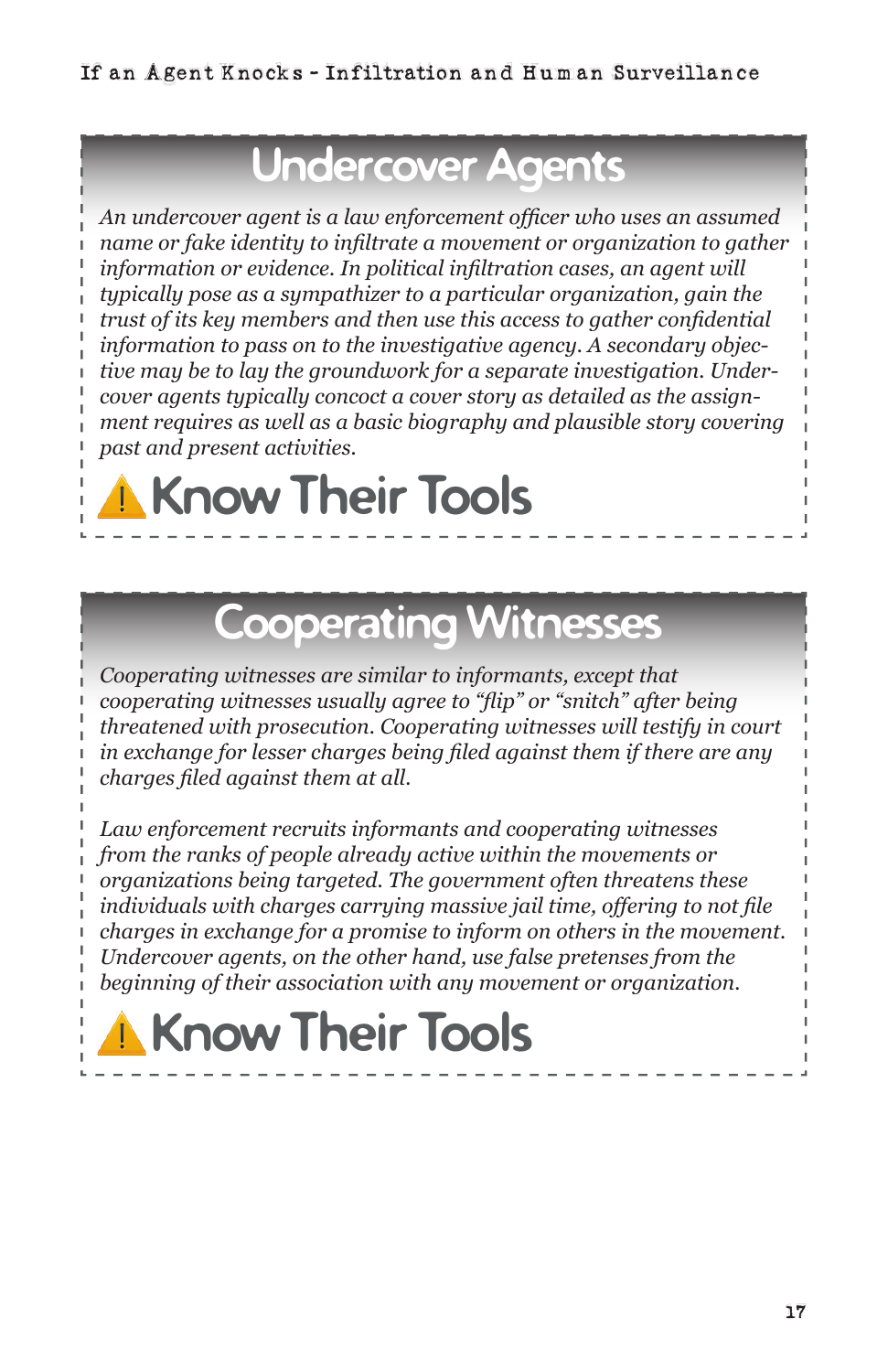### <span id="page-17-0"></span>Are There Limits on What Undercover Agents and Informants Can Do?

No specific law governs or limits law enforcement's use of undercover agents or informants, and there are no restraints on what types of crimes infiltration can be used to investigate. Unlike other countries, the use of covert practices do not require a warrant, so law enforcement officers don't need to show that the use of an undercover agent or informant is necessary for a particular investigation. The FBI's use of undercover agents and informants is governed only by loose internal guidelines established after U.S. Congressional findings in the *Final Report of the Select Committee to Study Government Operations with Respect to Intelligence Activities (1976)*.

The report exposed details about the FBI's now-infamous Counter Intelligence Program (COIN-TELPRO) program, in operation between 1956 and 1971, which targeted activists and organizations, including Dr. Martin Luther King, Jr. and the Black Panther Party. In response to the report, the U.S. Attorney General enacted internal guidelines for covert FBI operations that regulated both undercover agents and informants. While these guidelines were

initially strong, they have been progressively weakened by several administrations. The current guidelines permit many of the invasive law enforcement practices they were originally designed to prevent. Moreover, the guidelines are not enforceable in court, so they offer only limited protection from infiltration and surveillance. In other words, if an agent gathers evidence in violations of FBI regulations, that evidence might still be used in court.

### What is Entrapment?

The strongest restraint on undercover agents and informants is the requirement to avoid entrapment. Entrapment occurs when an agent or informant plants the idea to commit an offense in the mind of an individual who would not otherwise have been disposed to commit such an offense and then encourages that individual to commit the offense in order to prosecute her/ him. Courts view entrapment very narrowly, and tend to give wide latitude to undercover agents or informants who suggest or encourage illegal activity. While exceptions to the entrapment defense vary from state to state, it is generally not an effective defense if the undercover agent merely suggested the commission of a crime. In many states, entrapment is not a viable defense if a jury believes someone was predisposed to commit the crime. In other states, entrapment is not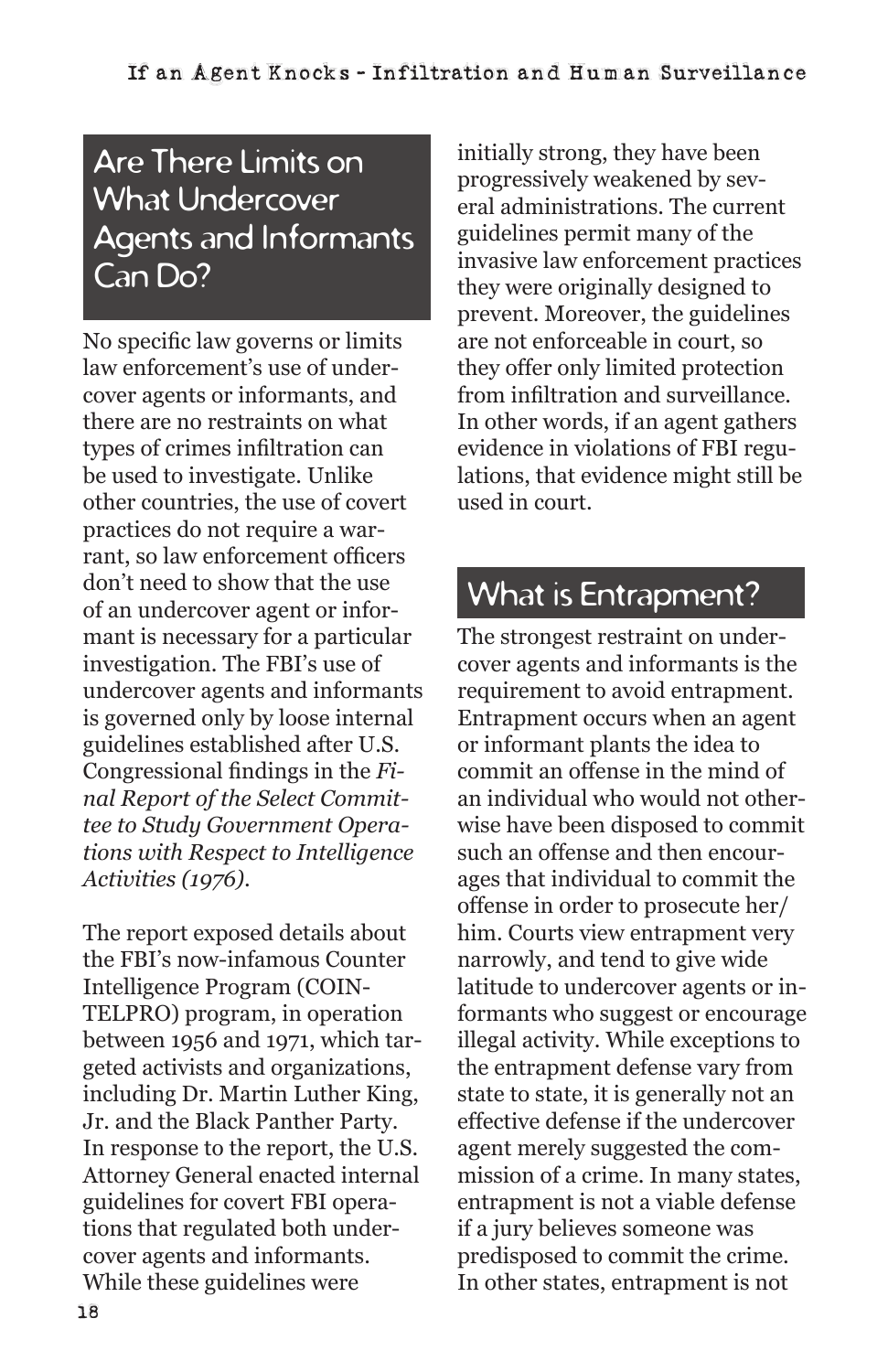### <span id="page-18-0"></span>What is Entrapment? (continued ...)

a defense at all when the crime involves "causing or threatening bodily harm." For these reasons, one cannot rely on the availability of an entrapment defense.

#### What are the Constitutional Limits to an Agent's Power to Infiltrate?

Undercover agents or informants are generally allowed to attend public meetings, including those that take place in houses of worship. Courts have sometimes found First Amendment violations when it is determined that enforcement agents interfered with a group's ability to exercise the right to freedom of speech and association. Similarly, courts have found law enforcement in violation of the First Amendment when it gathers and publicly releases information on an activist or organization. Courts have not found First Amendment violations when law enforcement agents merely create an uncomfortable atmosphere at public meetings.

Courts have routinely found that the covert recording of conversations by undercover agents and informants does not violate the

Fourth Amendment, which protects against unreasonable searches and seizures.

Courts have also found that the covert recording of conversations by undercover agents and informants does not violate the Fifth Amendment protection against selfincrimination. Similarly, if you unknowingly invite an undercover agent into your home or other private space, courts consider it "consent" to a search by that agent. If the undercover agent sees probable cause of a crime, s/he can then summon other law enforcement agents to join in the search based on the so-called consent granted to the undercover agent. Some courts have even applied the same reasoning for situations in which targets unknowingly invite an informant to enter a home.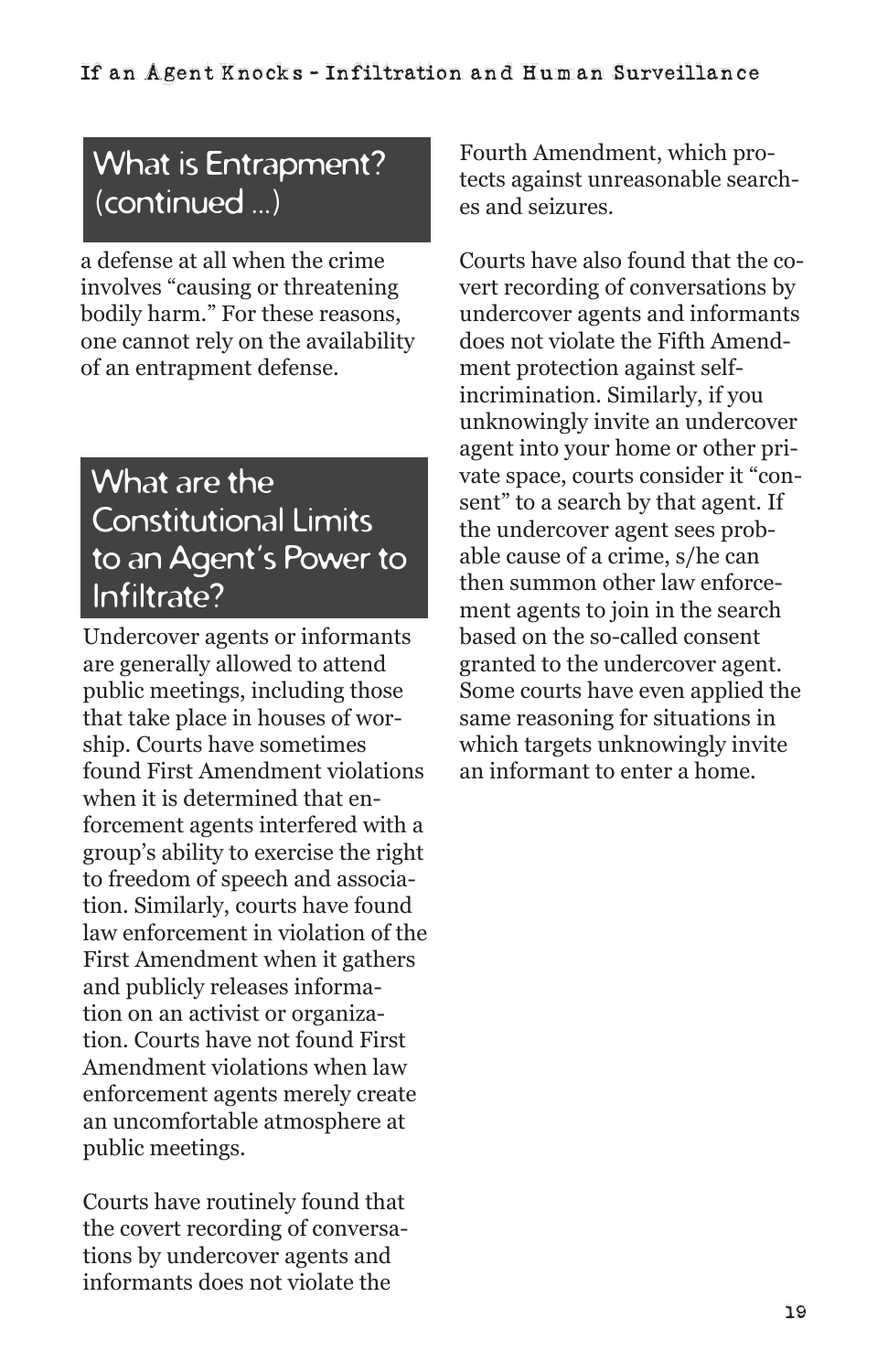### <span id="page-19-0"></span>How Can I Determine Evidence of Infiltration?

There are some helpful clues to identify an infiltrator. An undercover agent or informant may volunteer for tasks that provide access to your group's important meetings and papers, such as financial records, membership lists, minutes and confidential files. Undercover agents and informants often encourage or urge the use of violence or illegal tactics and accuse others who resist those tactics as being cowards. Similarly, undercover agents or informants often accuse others of being agents or informants, thereby diverting attention from themselves and distracting the group from its work. An undercover agent or informant may also have no obvious source of income over a period of time or have more money available than her/his job should pay.

Try to obtain information on a suspected agent or informant's background. Check with organizations in areas the suspected agent lived in the past to see if anyone can vouch for her/him. See what you can turn up on the Internet. Public records such as credit reports, voter registration and mortgages contain a wealth of information, including past and present addresses. If they are available, you might want to check listings of local police academy graduates; but, remember that the suspected person may not be using her/his real name.

A person who fits these characterizations is not necessarily an undercover agent or informant. Use caution and do not accuse someone of being an agent or informant unless you have substantial evidence against them.

#### What Precautions Can I Take to Protect My Organization?

Maintain a file of all suspected or confirmed experiences of surveillance and disruption. Include the date; place; time; those present; a complete description of everything that happened; and any comments explaining the context of the experience and an description of the impact the event had on the individual or organization. Hold a meeting to discuss spying and harassment, and determine if any of your members have experienced any harassment or noticed any surveillance activities that appear to be directed at the organization's activities. Review past suspicious activities or difficulties in your group, and try to determine if one or several people have been involved in many of these events.

You may try to file Freedom of Information Act (FOIA) requests for your organization from agencies such as the FBI, Department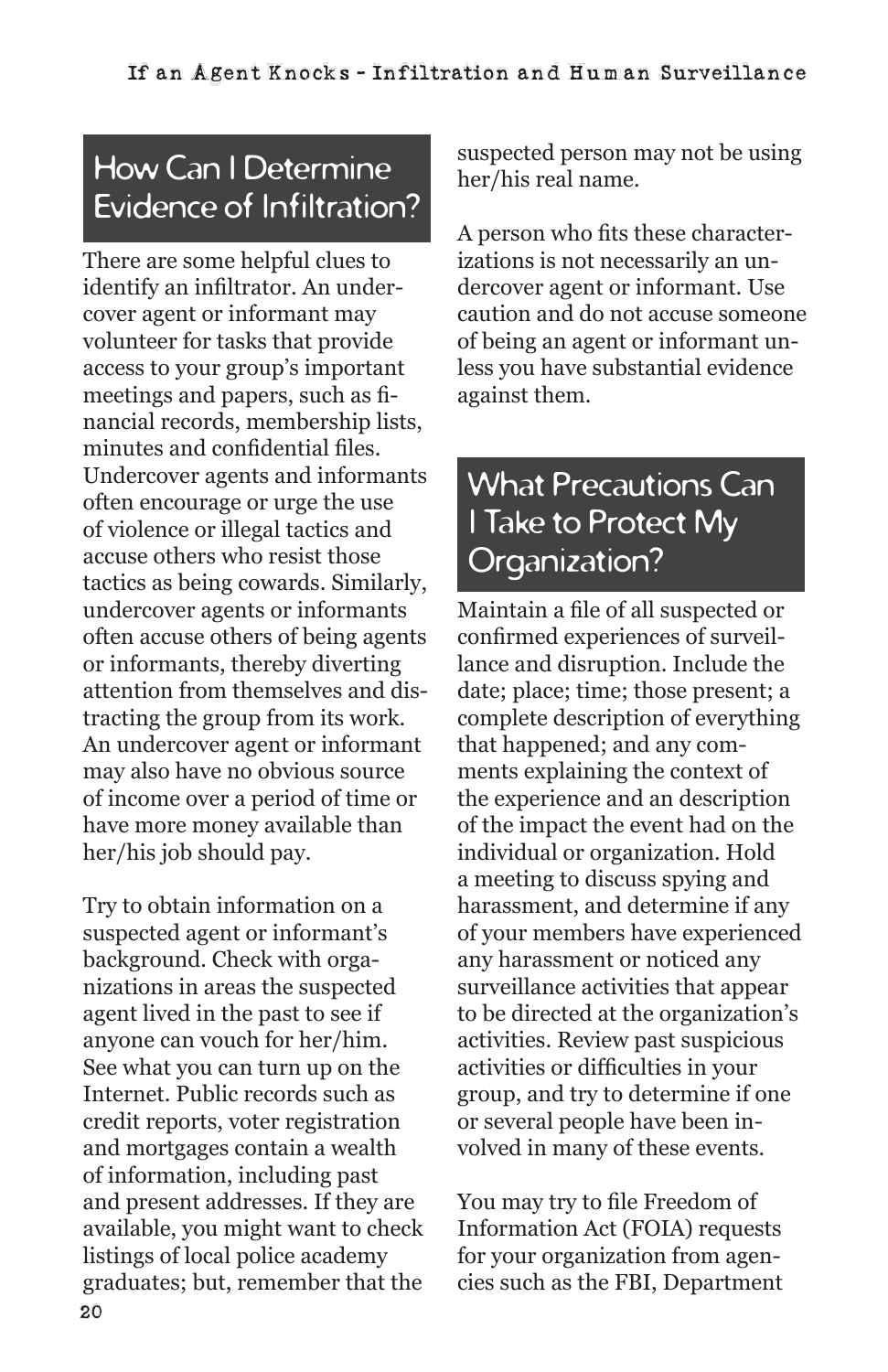of Homeland Security (DHS), the Bureau of Alcohol, Tobacco and Firearms and other federal agencies. File similar requests with local and state law enforcement agencies utilizing your state's freedom of information laws. Most importantly, do not allow paranoia about infiltration paralyze your movement or organization. Paranoia can be as destructive as infiltration itself.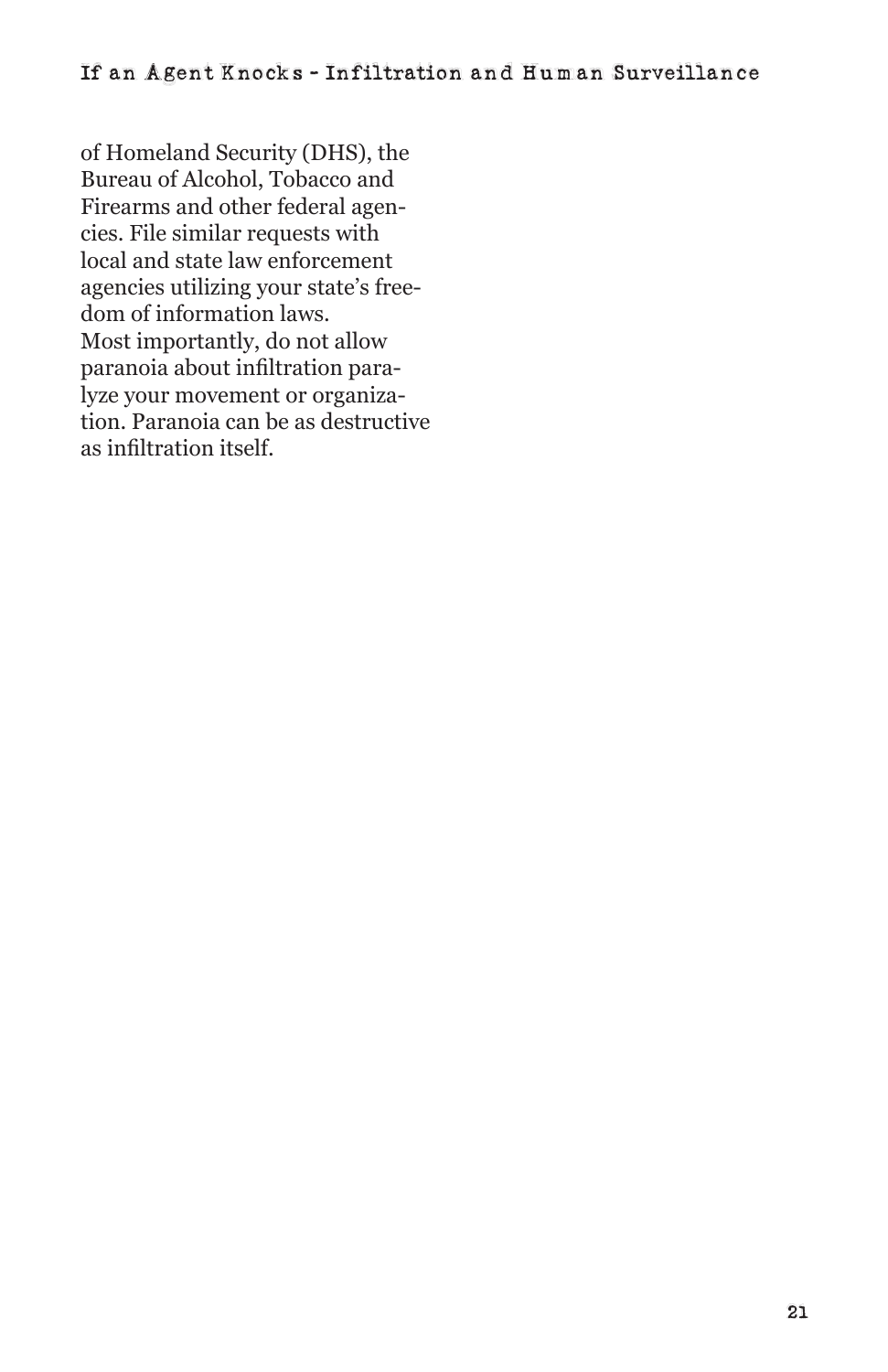<span id="page-21-0"></span>

This chapter addresses the ways that agents can use telephone wiretaps, bugs and Internet surveillance in their investigations. As our lives become evermore digitized, agents are increasingly using electronic surveillance to collect information. Unfortunately, the law and the courts usually fail to keep up with the pace of technology, which often leads to unknown or diminished privacy protection for the latest technology.

A good rule of thumb is: the older the means of communication, the more protection the law affords it. As Elliot Spitzer said when he was New York State Attorney General, "Never write when you can talk. Never talk when you can nod. And never put anything in an e-mail because it's death. You're giving prosecutors all the evidence we need."

### Telephone Communications

Telephone conversations can be intercepted in a variety of ways – from taps to bugs to roving wiretaps to pen registers to trapand-trace devices. Methods of telephone surveillance are detailed and complex and we can only offer an overview of them here. The lesson, however, is simple – be very careful about what you say on the telephone.

### When Can the Government Tap My Phone Calls?

The government generally needs a special warrant called a Title III Wiretap Order to tap your phone. The government can, however, also tap your phone without a warrant for 48 hours under certain emergency situations involving immediate death or serious injury, national security or activities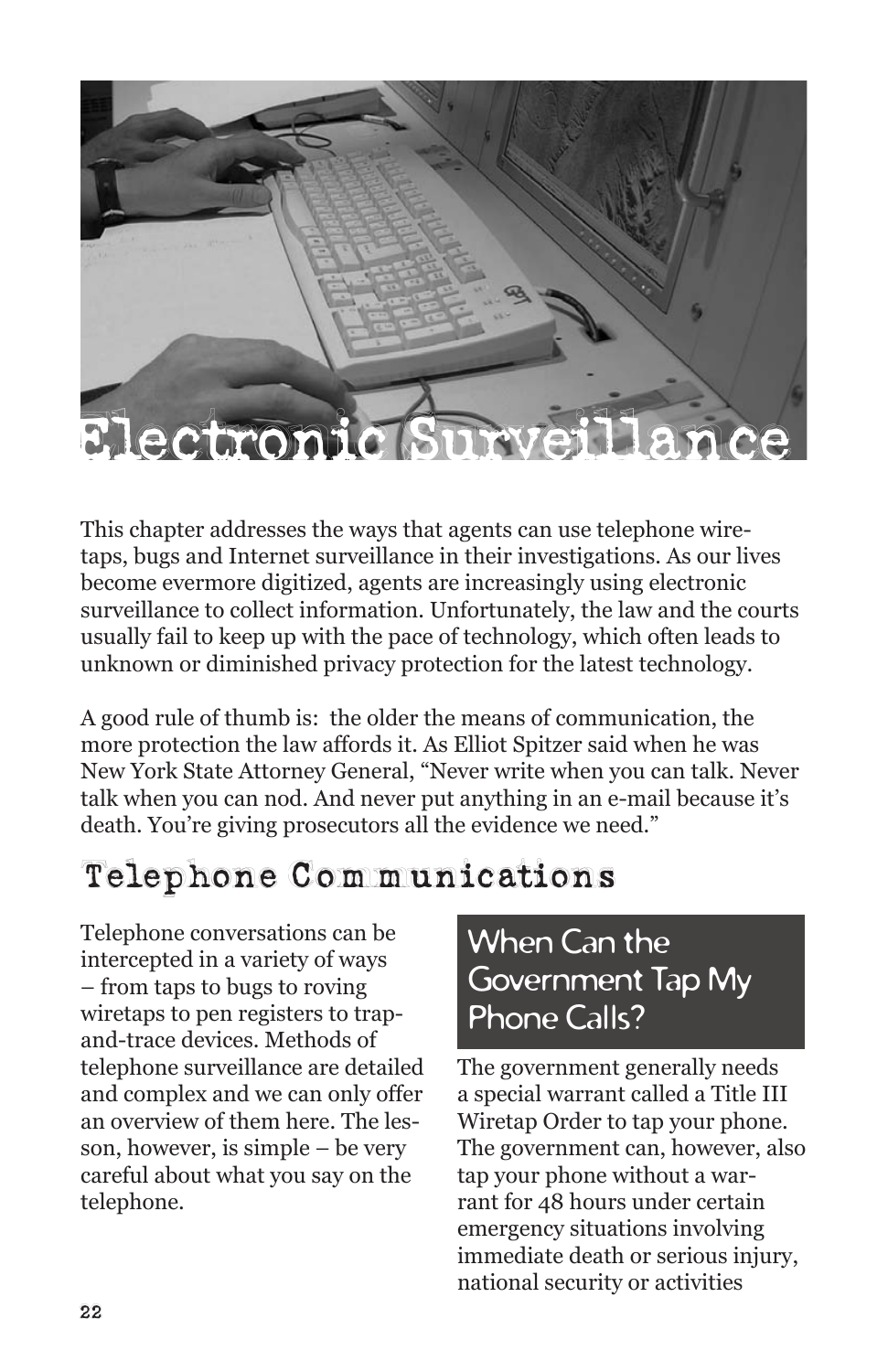### When Can the Government Tap My Phone Calls? (continued...)

characteristic of organized crime. The government can later seek a warrant to authorize continued surveillance that includes the prior wiretapping.

### **Title III Wiretap Orders**

*Title III Wiretap Orders are the warrants that are used to intercept and monitor your communications. In addition to the Fourth Amendment protections requiring search warrants for most searches, Congress provided additional protections regarding oral communication in Title III of the Omnibus Crime Control and Safe Streets Act (1968). These increased protections were passed in response to the Congressional fi ndings of widespread illegal and abusive surveillance by the FBI in the 1960s (See "Are There Limits on What Undercover Agents and Informants Can Do?").*

Agents must file a lengthy Title III application that includes: facts *regarding the crime that has been or is about to be committed; the place from which communications will be intercepted; the communications sought to be intercepted; whether other investigative tools have been utilized and were inadequate or that other tools would be inadequate or too dangerous to apply; the time frame for interceptions to occur; and a statement on all previous wiretap applications concerning the same target or premises.*

*To issue a Title III Wiretap Order, a judge must find: probable cause that the target is committing a crime covered under Title III; that communication concerning that crime will be obtained by the interception; and that the facilities from which communication will be intercepted are being used in connection with the crime.*

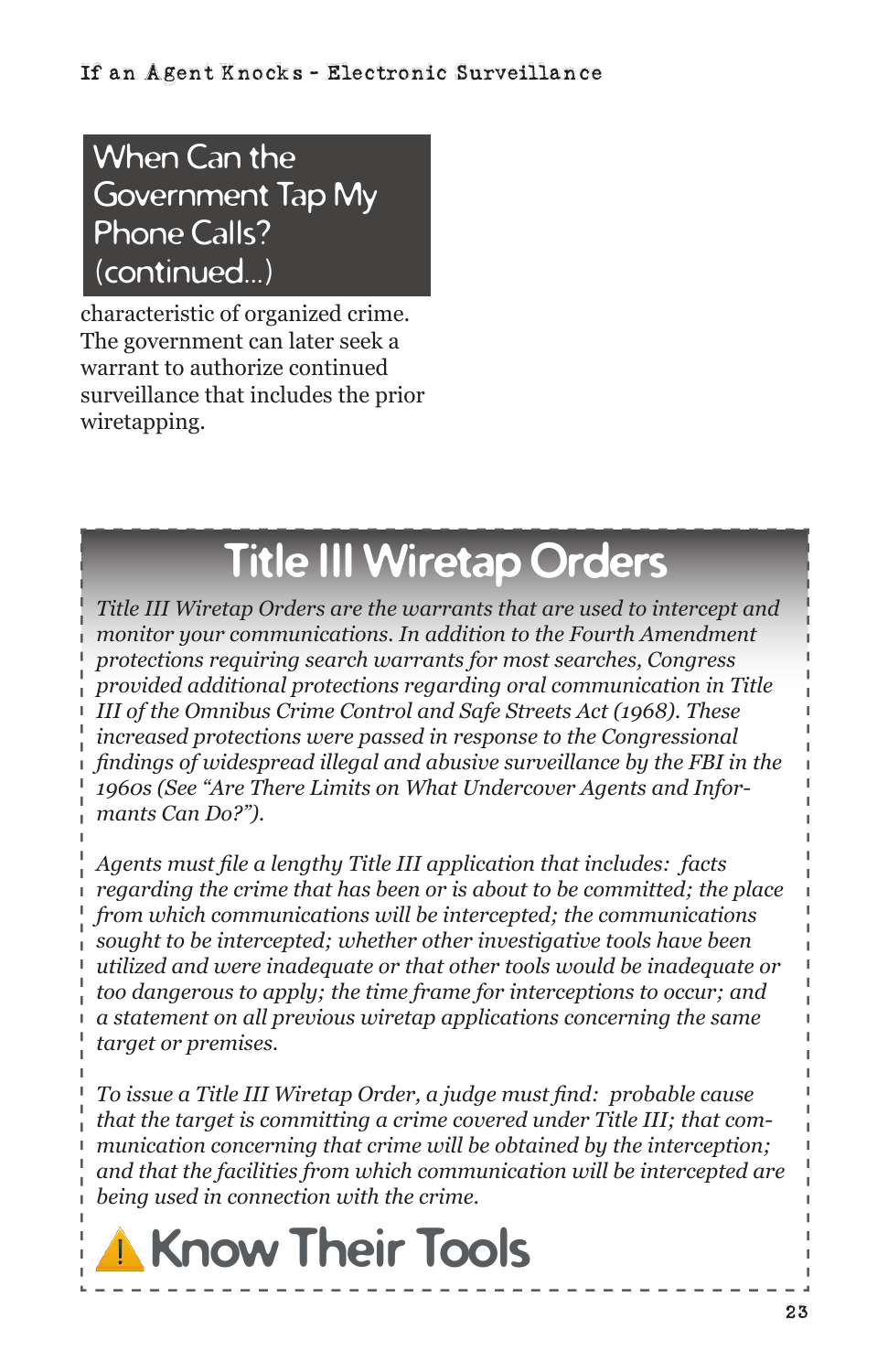### <span id="page-23-0"></span>**Title III Wiretap Orders (cont.)**

*Originally, Title III only permitted surveillance for a narrow category of serious crimes. Over the years, Congress has added more and more crimes Title III's coverage. Today, the law covers hundreds of crimes, including broad categories such as crimes involving drugs, riots, obscenity or interference with commerce. Such broad interpretations of these crimes allow for the surveillance of many forms of activism.*

*Title III Wiretap Orders may initially last for up to 30 days. Law enforcement can return to the judge for repeated 30 day extensions. After a Title III Wiretap Order expires, the judge can order the government to disclose an inventory of intercepted communications to the targets of the wiretap. Such an inventory informs the targets of the time period of the wiretap and whether communications were actually intercepted. The judge may choose, however, to not require that such an inventory be issued.*

*Generally, it is rare practice for law enforcement to seek wiretap orders; but they almost always get them when they ask. For example, in 2007, only 2,208 applications for wiretap orders were submitted to the state and federal courts, but every single application was granted in that year. The vast majority of the wiretap orders were in narcotics cases (1,792 out of 2,208 or 81 percent), with the next highest being homicide and assault cases (132 out of 2,208 or 6 percent).*

### **Know Their Tools**

#### How Will I Know If My Phone Is Being Tapped?

Most likely, you will not know if your phone is tapped. Government surveillance has made great strides since the time when clicks, beeps, buzzing or any other sound might tip you off to a tap. The government is generally supposed to tell you within 90 days after the surveillance ends, but notification can

be postponed with relative ease.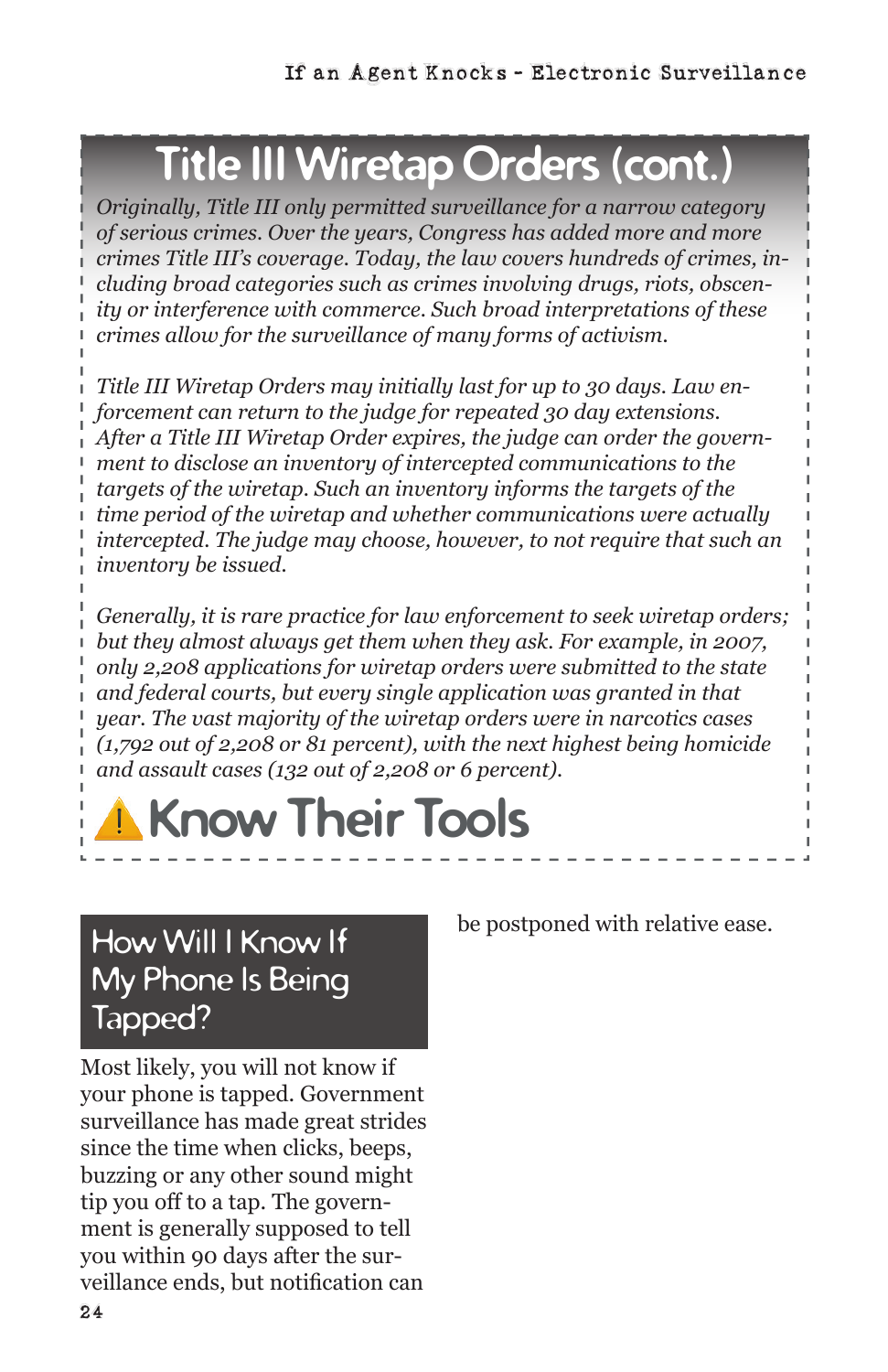### <span id="page-24-0"></span>What Is a Roving Wiretap?

Typically, a wiretap is applied to a specific phone at a specific location after it has been authorized through a court order. A roving wiretap, however, is a tap on any phone at any location from which the law enforcement agent believes the target will be making phone calls. Roving wiretaps have been allowed for government use since 1998. The government needs to meet the same standard for a roving wiretap as they do for a regular tap – probable cause that a crime has been or is about to be committed.

#### What About Bugs?

A bug is a miniature electronic device that can overhear, broadcast and/or record a conversation. By placing a bug in your home or office, law enforcement can listen in on everything that is said within the device's range. The requirements governing the use of bugs are generally the same as those for wiretaps. The use of bugs presents some inherent difficulties for law enforcement agents: they must be installed within the target location; they are prone to malfunction; there is a risk of discovery; and they may be rendered useless by electrical interference. Because of these difficulties, bugs are likely used to a lesser degree than wiretaps.

## **Pen Registers and "Trap and Trace" Devices**

*A pen register device records the numbers dialed from a telephone line to which the device is attached. "Trap and trace" devices record the telephone numbers of incoming calls.*

*A court order is required if law enforcement wants to install and use either device; however, these court orders are very easy to obtain. The government needs only to believe that the information likely to be obtained is relevant to an ongoing criminal investigation. Judges and law enforcement typically take a very broad view of what is likely to be relevant to an investigation. Many states allow such surveillance under even more lax standards. Also, the U.S. Attorney General can in certain* 

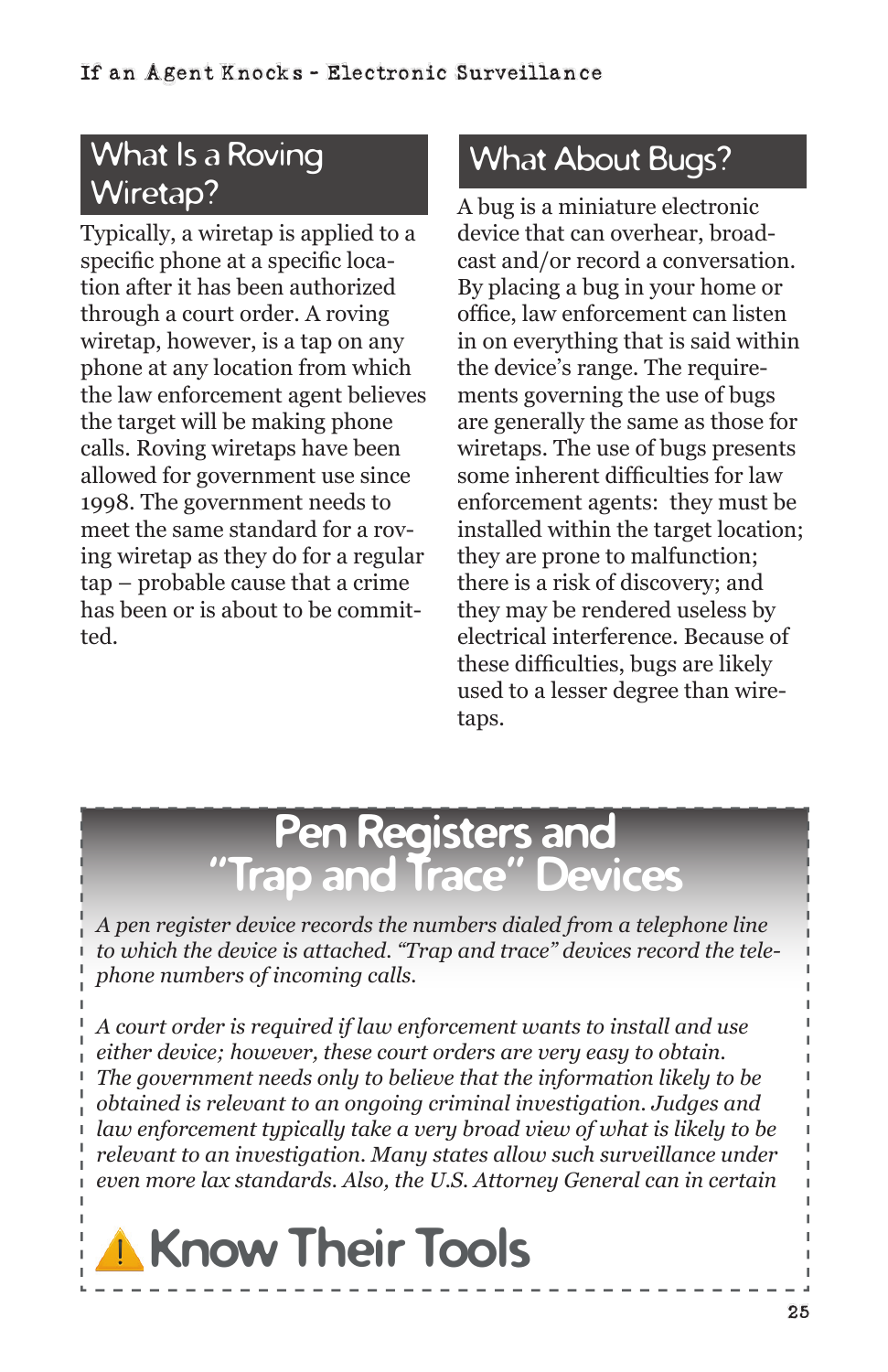### <span id="page-25-0"></span>**Pen Registers and "Trap and Trace" Devices (cont.)**

*"emergency" situations authorize the use of these devices for up to seven days without seeking an order from the judge.*

*The Patriot Act expanded the permitted use of both of pen registers and trap-and-trace devices. Some expanded uses of pen registers and trapand-trace devices include: tracking the physical location of cell phone users; recording the addresses of Web sites you visit; the Internet Protocol (IP) addresses that your computer connects to; or the IP addresses of computers that connect to your computer. An IP address is a unique number assigned to each computer or device that connects to a network.* 

### **A. Know Their Tools**

What About the Foreign Intelligence Surveillance Court and the National Security Agency's Warrantless Wiretapping Program?

The government can wiretap both citizens and noncitizens if there is probable cause to believe that the target is a member of a foreign terrorist group or an agent of a foreign power. In order to wiretap citizens and lawful permanent residents, the government must also demonstrate probable cause that the target is engaged in activities that "may" involve a criminal violation. For this type of surveillance, the government must obtain a search warrant from the Foreign Intelligence Surveillance Court, a secret court in which hearings and

records are closed to the public. The government, via the National Security Agency (NSA), claims the authority to warrantlessly monitor any telephone or electronic communication if it believes one party is located outside of the U.S. – even if the other party is inside the U.S. While the NSA is only authorized to monitor communications for purposes of obtaining foreign intelligence, the full scope of the program is unknown.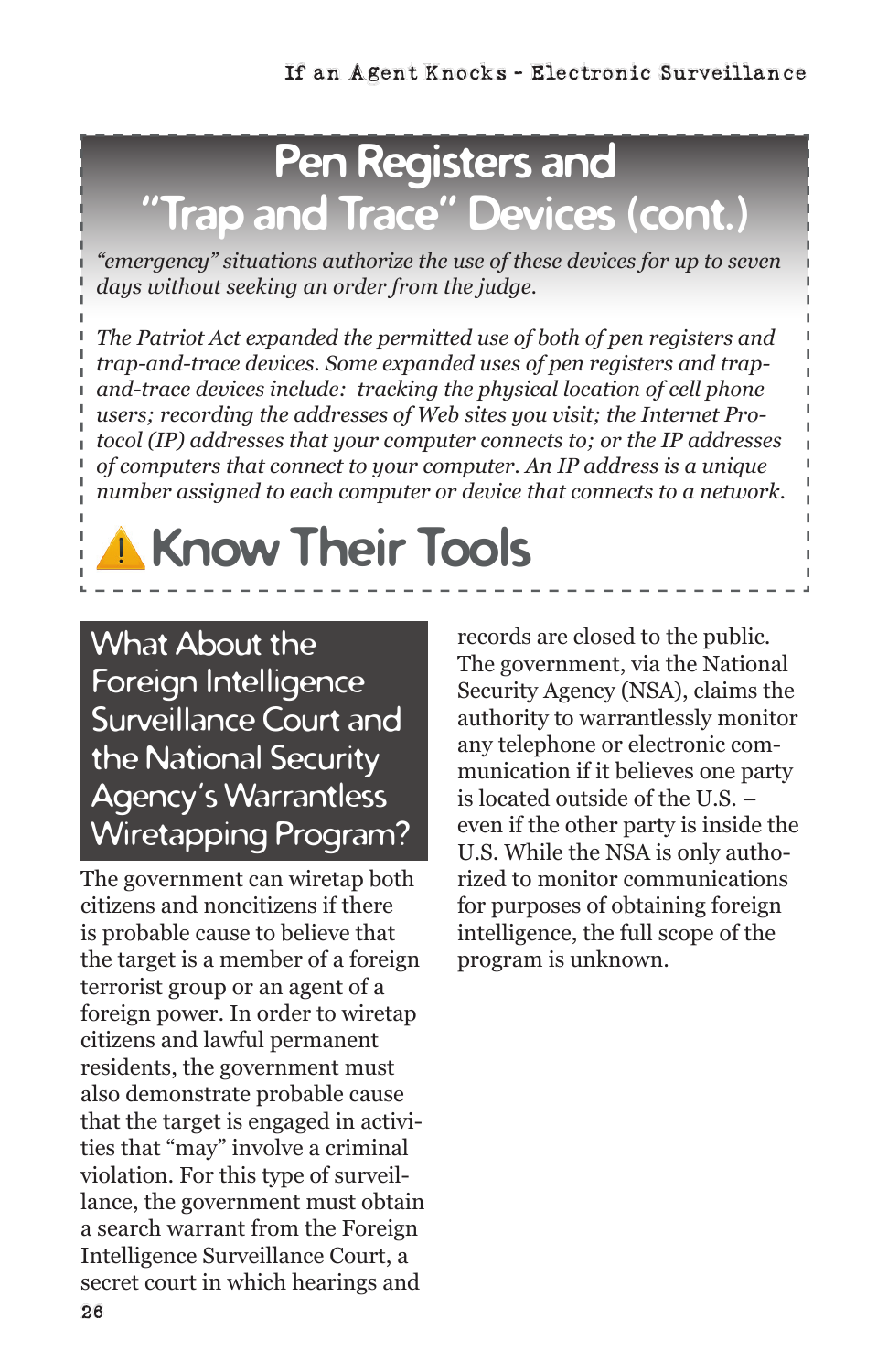### <span id="page-26-0"></span>What Security Threats Do Cellular Phones, Smartphone and PDAs Pose?

The convenience and ease of cell phone communication comes with significant privacy and security risks. Be aware of the risks inherent in using these devices and weigh the convenience benefit to the security risk before each cell phone use.

The same legal rules that apply to landlines apply to getting a tap, pen register or trap-andtrace device on a cell phone. It is important to note, however, that anyone with a few hundred dollars worth of equipment can intercept your cell phone signals. And, you shouldn't assume that agents always follow the law. Individuals and corporations may also easily intercept your cell phone signals with little risk of being caught.

The government has the ability to turn a cell phone into a listening device or a "roving bug." This allows the government to hear any conversations that take place near the cell phone. The government does not need access to the cell phone itself to "plant" a roving bug, but can simply initiate it through your cell phone company. Roving bugs allow the government to hear conversations near your cell phone even when it is turned off. It appears, however, that physically removing the battery from a cell phone will disable a roving bug.

Your cell phone can also be used to track your location. Whenever your cell phone is on and has a signal, it is in contact with one of more cellular towers in your area. The government can monitor these connections to determine your physical location. In cities and other areas with a higher density of cellular towers, your location can be tracked more precisely, sometimes within a few yards. Currently, there is no uniform legal standard for this kind of cell phone tracking. Some courts require agents to meet the same low showing needed to obtain a pen register or trap-and-trace device while other courts require agents to obtain a warrant supported by probable cause. The government can also go through your past cell phone records to determine your location at that time if your cell phone was turned on.

Some courts have held that once you are arrested, law enforcement can, with a warrant, search the call history and contacts stored in your cell phone. Some courts have even held that, after a lawful arrest, law enforcement can search text messages, pictures, e-mails and any other records contained on your phone. Some courts allow law enforcement to search call histo-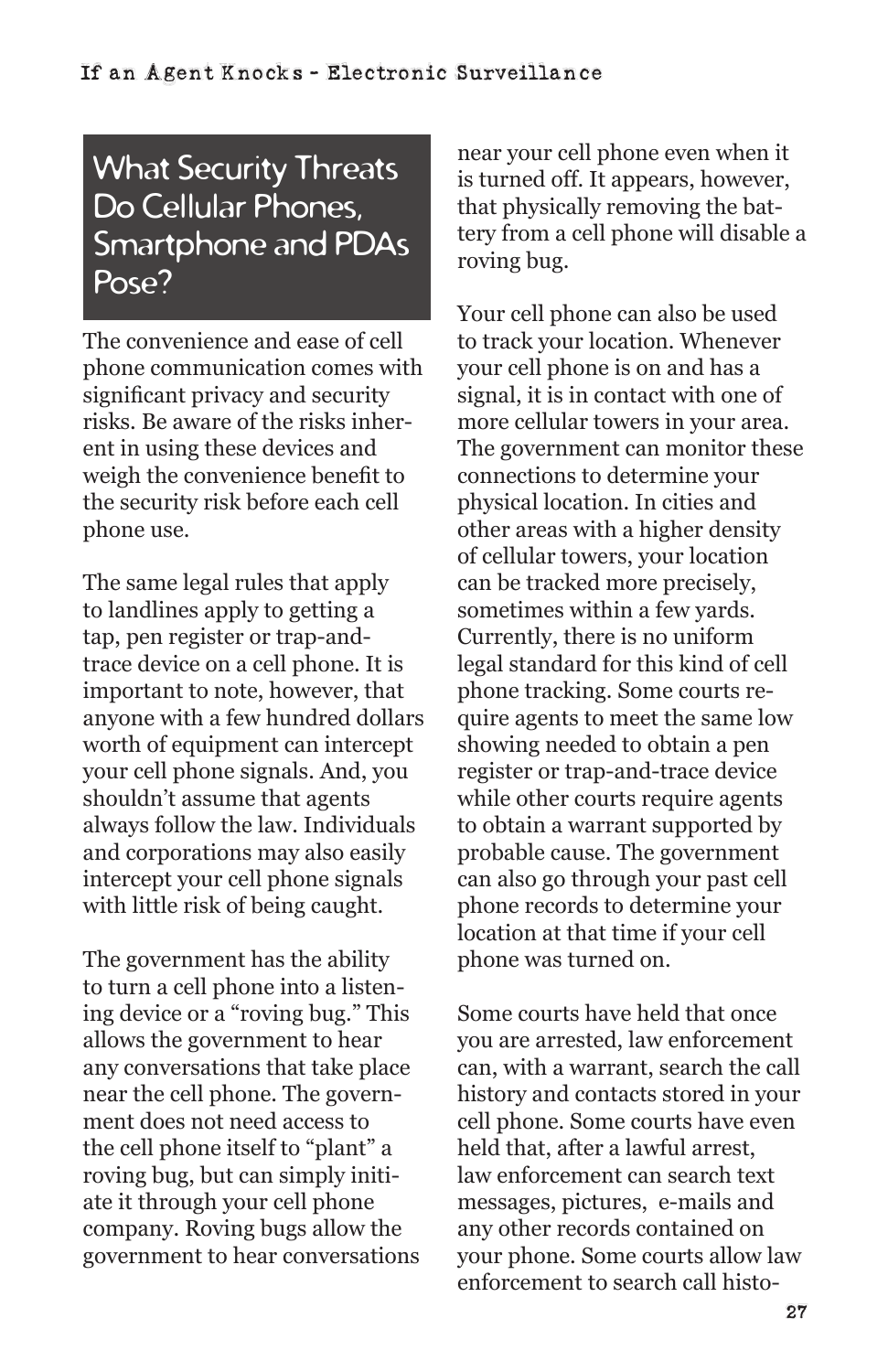### <span id="page-27-0"></span>What Security Threats Do Cellular Phones, Smartphone and PDAs Pose? (continued ...)

ries without a warrant, with the argument that the call history will yield the same information that can obtained by a pen register, but require a warrant for searching text messages or e-mails. The courts are still developing this area of law; as a result, laws and regulations vary from jurisdiction to jurisdiction. Enabling password protection on your cell phone offers some level of protection against the security risks inherent in cell phone usage.

### Can the Government Monitor My Text Messages?

Text messaging is a considerably insecure method of communication. Like cell phone conversations, text messages can be easily intercepted by anyone with the right equipment. Neither Congress nor the courts have been clear about whether probable cause and a warrant are required to intercept text messages, so law enforcement may attempt to intercept text messages using pen registers or trap-andtrace orders which are relatively

easy to obtain. Finally, because text messages are not considered "wire communications," they are not protected by the exclusionary rule of the Wiretap Act. So even if the government illegally intercepts your text messages, it can still use these communications against you in a criminal trial.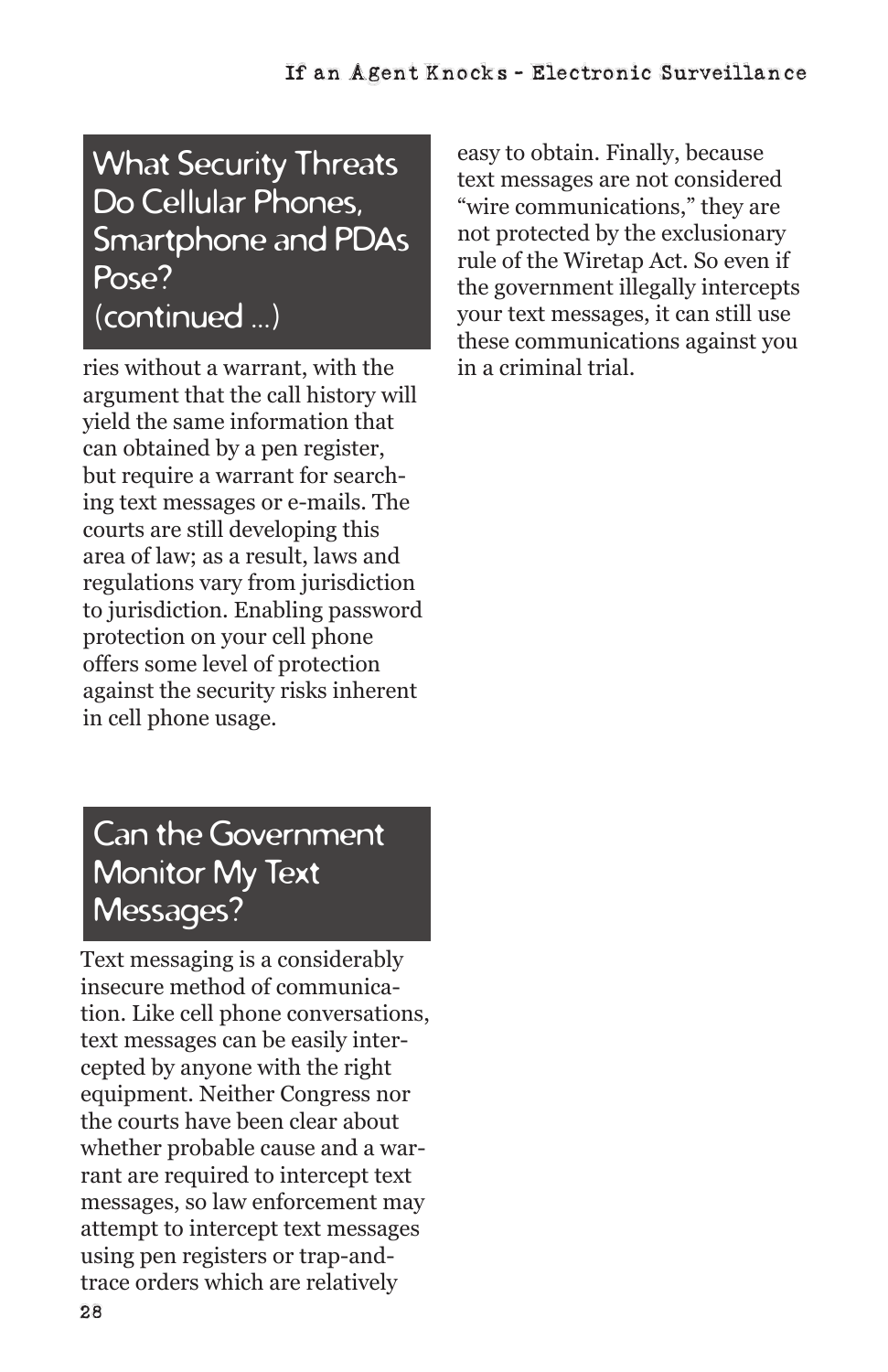### <span id="page-28-0"></span>Internet Communications

### Can the Government Read My E-mail?

Law enforcement can easily access much of your electronic communications and the information they contain. To obtain a subpoena to access your electronic communications, the government needs only to demonstrate that the information likely to be obtained is relevant to an ongoing criminal investigation. With the subpoena, the government can obtain your "basic subscriber information," which includes the name and physical address associated with an account; the length and types of service used; session logs; and the IP address of your computer.

The government needs a D Order (see "Know Their Tools: D Orders") to obtain other "noncontent records," which include any records or logs that reflect the e-mail addresses you send e-mail to or receive e-mail from; times and dates on which e-mails were sent or received; and the size of each e-mail.

Regarding e-mail stored by a third party, such as a Web e-mail service or an Internet Service Provider (ISP), different protections apply depending on how recent an e-mail is and whether or not you have read it. The Stored Communications Act requires law enforcement to obtain a search warrant for the content (subject line and body) of unopened emails that have been in storage for less than 180 days. For unopened e-mails older than 180 days and for opened e-mails in storage by the third party, the government can obtain a D Order or issue a subpoena for the content of the emails. The government can also choose to get a search warrant for emails older than 180 days or opened emails.

In Alaska, Arizona, California, Hawaii, Idaho, Montana, Nevada, Oregon and Washington, which are states covered by the Ninth Circuit Court of Appeals, courts have disagreed with the government's interpretation that it can, with a D Order, obtain opened e-mails that has been in storage for less than 180 days. These courts have ruled that the government needs a warrant for any e-mail that is less than 180 days old.

The government is supposed to give the individual subscriber prior notice before using D Orders or subpoenas to obtain the content of email. In theory this would allow the subscriber to move to quash the subpoena before the thirdparty complies with it. Another provision of the Stored Communications Act, however, allows law enforcement to delay notice of a D order or subpoena for a substan-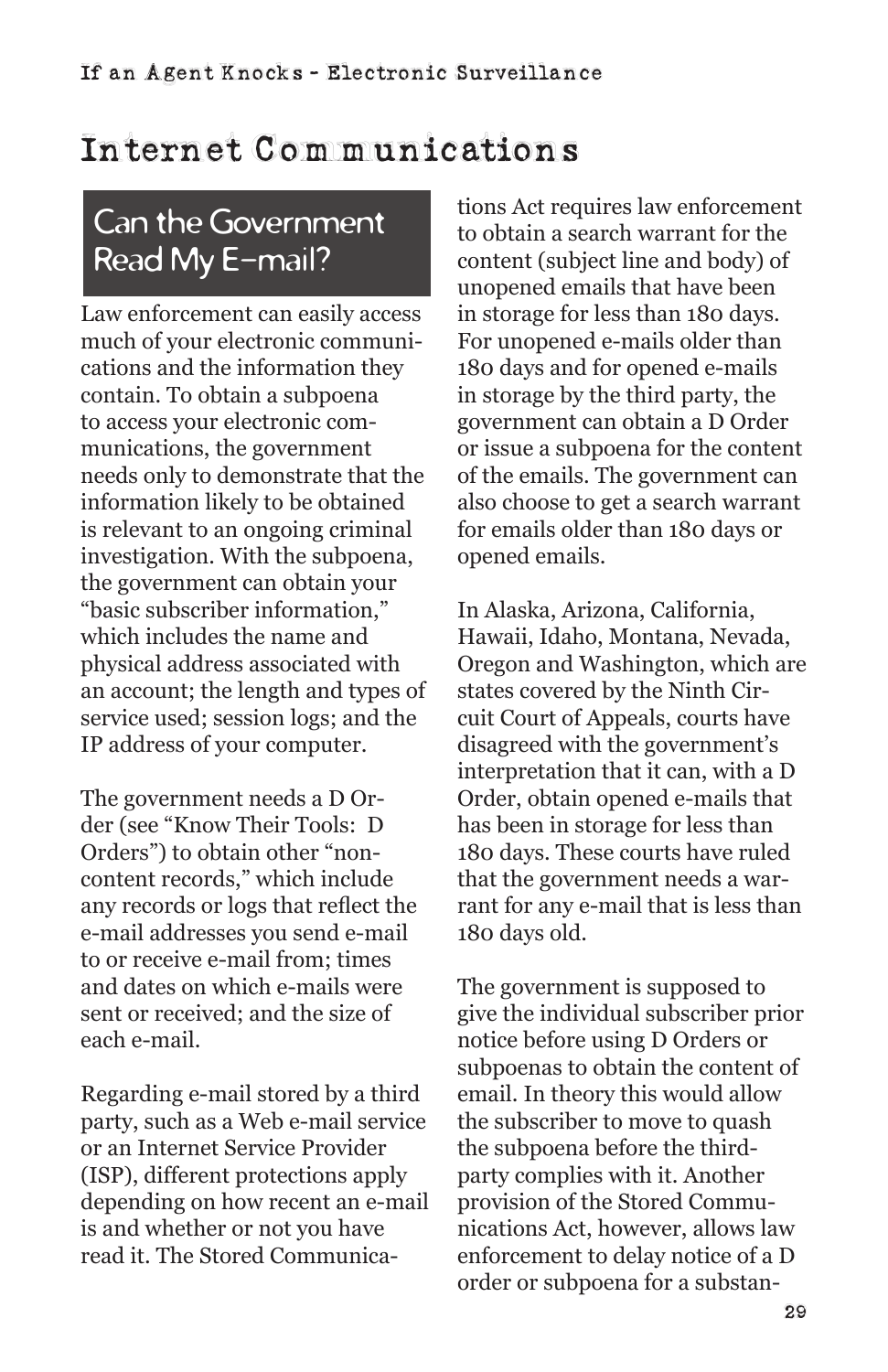#### <span id="page-29-0"></span>Can the Government Read My Email? (continued ...)

tial period of time, and it appears the government regularly delays notice. Law enforcement can also avoid giving you any notice by taking the extra steps required for a search warrant.

Larger ISPs reportedly receive more than 1,000 subpoenas each month seeking information about their users. Most of the subpoenas request users' names, addresses, ISP addresses and records of when the target signed on and off of the Internet.

There are many reports of law enforcement programs designed to capture vast amounts of Internet traffic, including e-mails and Web activity. The extent of these programs, their permitted use and the admissibility of any information obtained through them in court is currently unknown.

#### Can the Government Tell What Web Sites I Visit?

Law enforcement needs a warrant for records of the actual Web sites you visit. The government can reportedly obtain the Uniform Resource Locator (URL) addresses, e.g. http://ccrjustice.org, of Web sites you viewed without a warrant; but, the government needs a warrant to obtain information on specific pages you visit on Web site, e.g., http://ccrjustice.org/ifanagentknocks.

### **"D Orders"**

*Another law enforcement tool is the 2307(D) Order, commonly referred to as a "D Order." The D Order gets its name from the subsection of the Stored Communications Act that authorizes them. The government uses D Orders to obtain electronic records stored by third parties – most often, email. D Orders are harder to get than a simple subpoena but easier to obtain than a search warrant. To obtain a D Order, the govern*ment must provide specific facts to a *judge showing there are reasonable grounds to believe the information sought is relevant to an ongoing criminal investigation. So the suspicion required for the D Order is lower than probable cause, but it is higher than the standard of "any reasonable possibility" required in order to obtain a subpoena.*

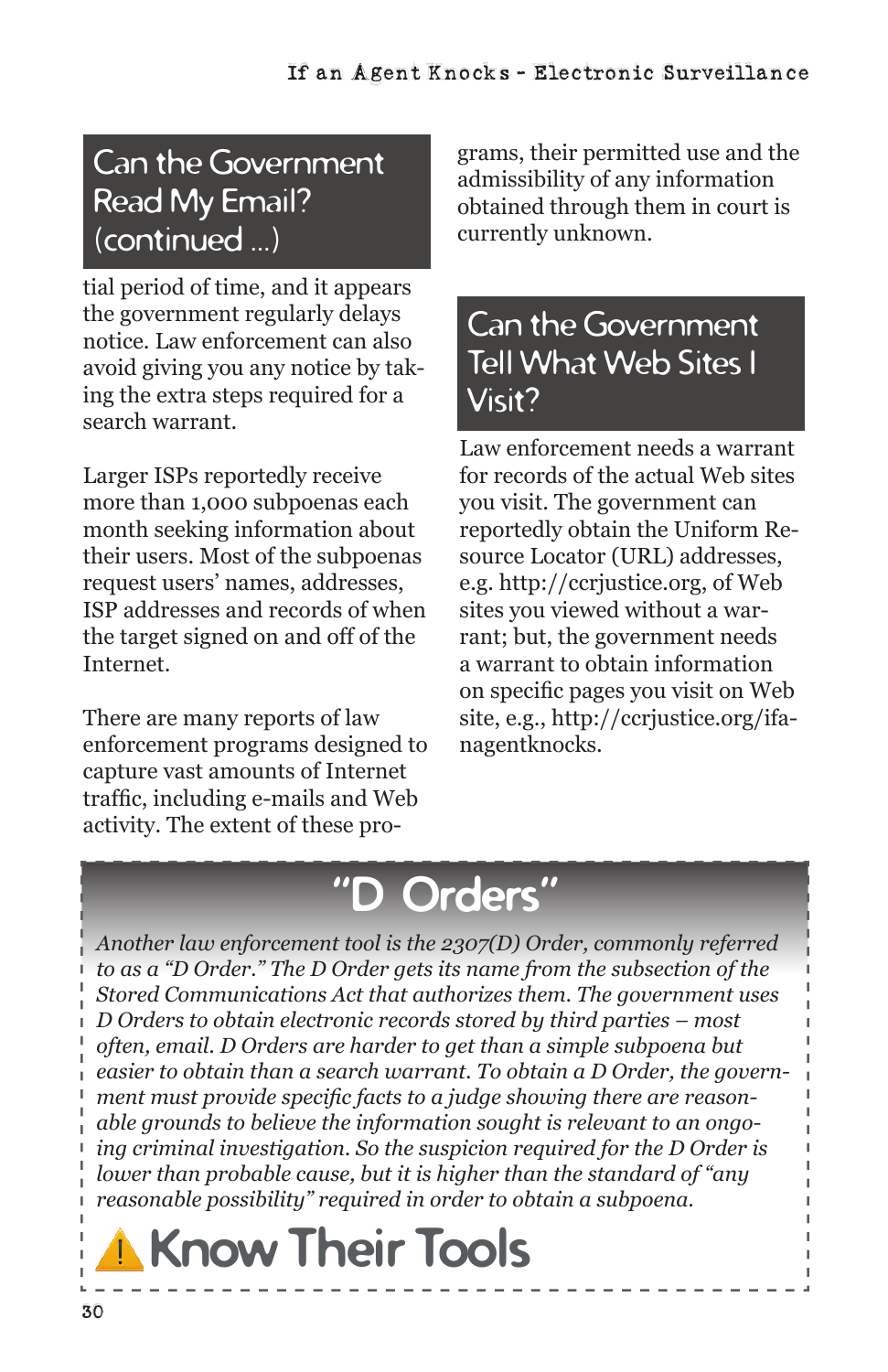### <span id="page-30-0"></span>Should I Be Wary of Electronic Surveillance From Non-Governmental Entities?

Corporate spying is likely a larger industry than government spying. Corporations routinely hire private spies, most of whom are former law enforcement agents, to conduct surveillance of activists who may threaten their interests. Corporate spying involves many of the same tactics employed by the government, including: rummaging through trash; tapping

telephones; monitoring Internet activity; and using infiltrators. Corporate spies are probably less likely to be concerned by legal restraints on spying.

### **National Security Letters**

*The National Security Letter (NSL) is tool used by the FBI to secretly demand information about an individual from a third party, such as a*  telephone company, *ISP*, consumer credit agency or financial institu*tion. NSLs require no probable cause or oversight – the FBI only needs to believe the information they seek is relevant to a terrorism or espionage investigation. The NSL law has a built-in gag rule that prohibits someone who receives an NSL from telling anyone except their attorney that they have received one. Though a recent court ruling found the permanent, built-in gag rule unconstitutional, its future application remains unclear.*

*Government studies have reported that the FBI issues tens of thousands of NSLs a year, and often violates even the minor restraints on their authority to issue these letters. Data from NSLs is shared within the U.S. intelligence community, other government agencies and even foreign governments.*

*If you or an organization you work with receives a NSL, contact an attorney immediately.*

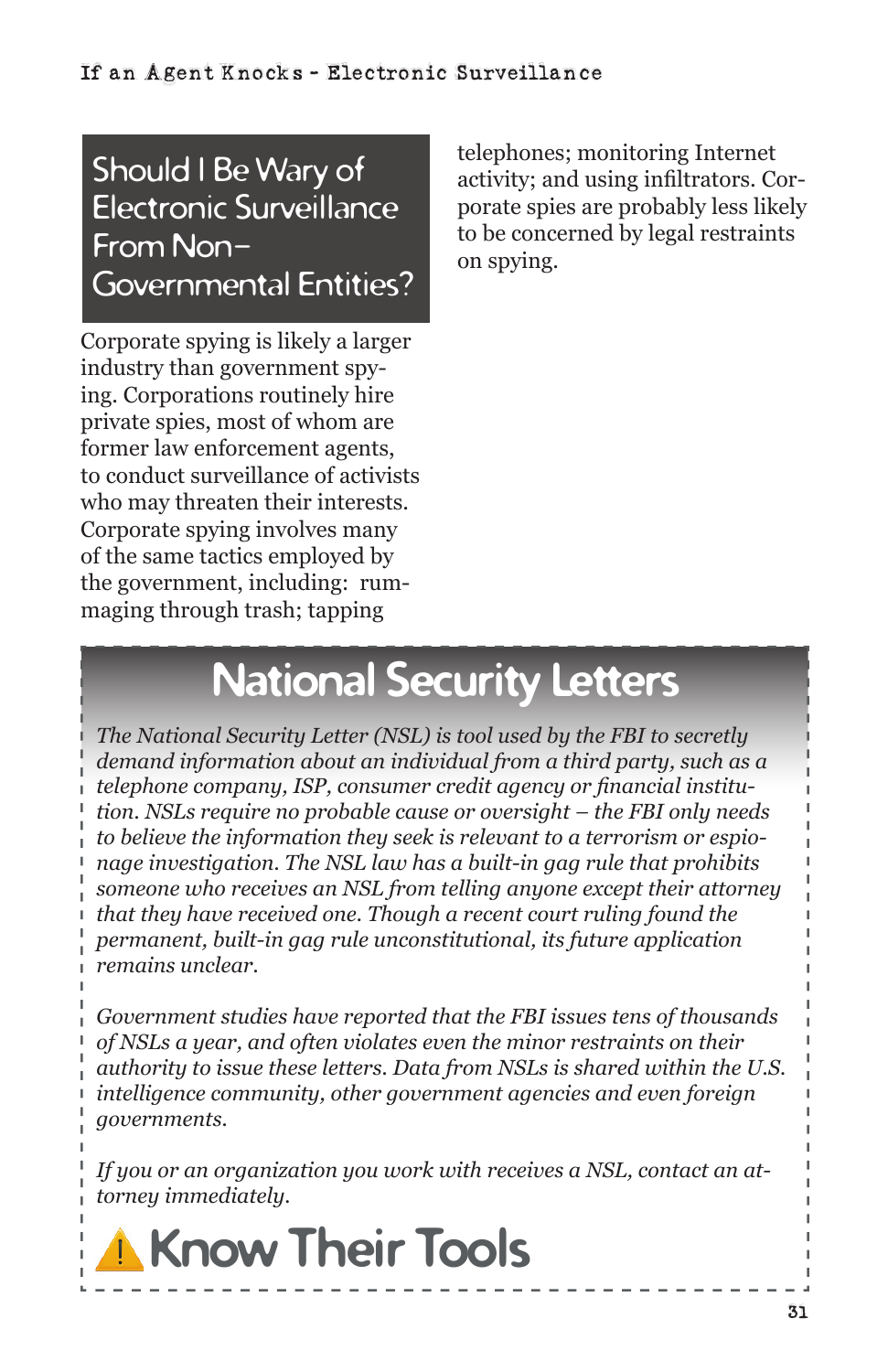### **Electronic Security**

<span id="page-31-0"></span>*Electronic security is an immense and complex topic. This section introduces some basic advice regarding electronic security. You will fi nd more in-depth information on each of these topics in the Additional Resources section of this booklet.*

*Simply put, the most secure electronic communication is no electronic communication at all. Effective electronic security habits require maintaining a constant balance between the convenience and the risks associated with electronic communication. As with any practice, you should weigh risks against rewards when deciding what electronic security measures to employ.*

### Data Encryption

Encryption is a method of turning information into a ciphered code. If used properly, encryption protects your data from being viewed by anyone who does not have the proper "key" to view it. Modern encryption technology is strong enough so that it is virtually impossible for the government to unscramble encrypted messages without the use of keys. Encryption is the strongest protection you have to prevent the government from obtaining your electronic data.

Widely available programs allow you to encrypt all of the data on your hard drive. Simple passwords to login to your computer are not enough to protect your hard drive. The government can

take the hard drive, make a copy of it and easily access the data without your log-in. With an encrypted hard drive, your files will be encoded and the government will not be able to access them without your encryption password.

Encryption programs also allow for encryption of individual files or folders. While this may be easier to manage, piecemeal encryption may allow for additional vulnerabilities to those files. A better solution is to keep a separate, fully encrypted hard drive for sensitive files.

### **Know Your Tools**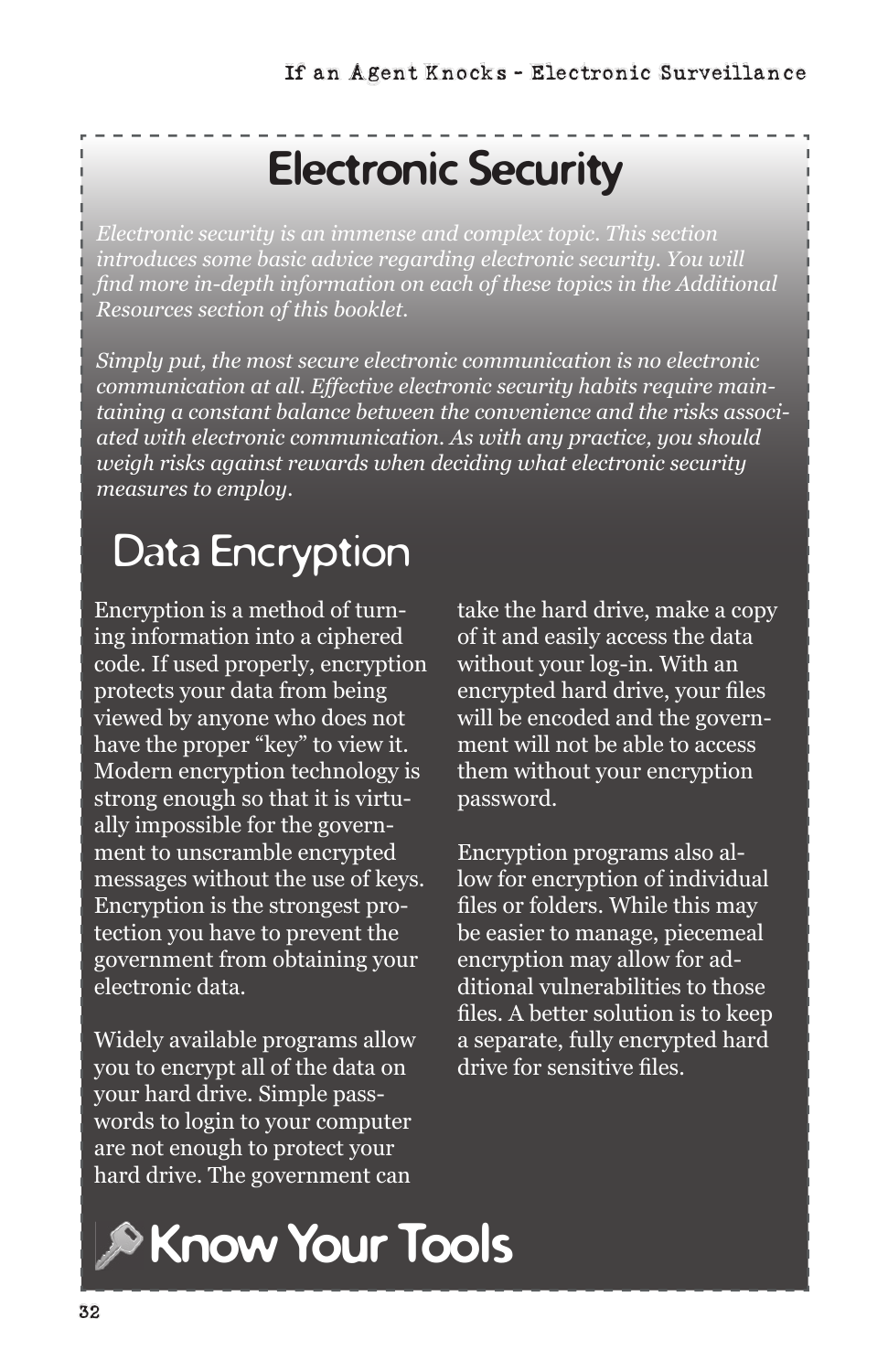### <span id="page-32-0"></span>Email Encryption

Using encryption is even more important for e-mail. We've already shown how the government can use D Orders or subpoenas to easily access your e-mails or use other tools to intercept them in transmission. And, once an e-mail is on a third party's computer, you have no control over who can get it and read it. Similar to data encryption, one tool to protect your electronic communications is e-mail encryption. In order to use e-mail encryption effectively, however, both you and whoever you are communicating with must use an encryption program.

E-mail encryption ensures that only the intended recipients can read the e-mail you send. Modern e-mail encryption works through a system of "public keys." A public key provides instructions, or the code, for how e-mails sent to you should be scrambled. The code to unscramble messages – the "private key" – is different from the public key, and only you have access to the private key. If your e-mails are intercepted through a subpoena, court order or otherwise, the messages

contained therein cannot be unscrambled without your private key.

While the more technical aspects of e-mail encryption are too detailed to include in this booklet, a simple analogy to encryption is an open door that can be locked by anyone but can be opened only by someone with a special key.

E-mail encryption is easier to use today than it was in the past. GNU Privacy Guard (GnuPG) is a free program that can be integrated into most major e-mail programs. For example, the third party mail client Mozilla Thunderbird offers a plug-in, also known as a security extension, called Enigmail that is compatible with GnuPG and makes encryption fairly easy to use.

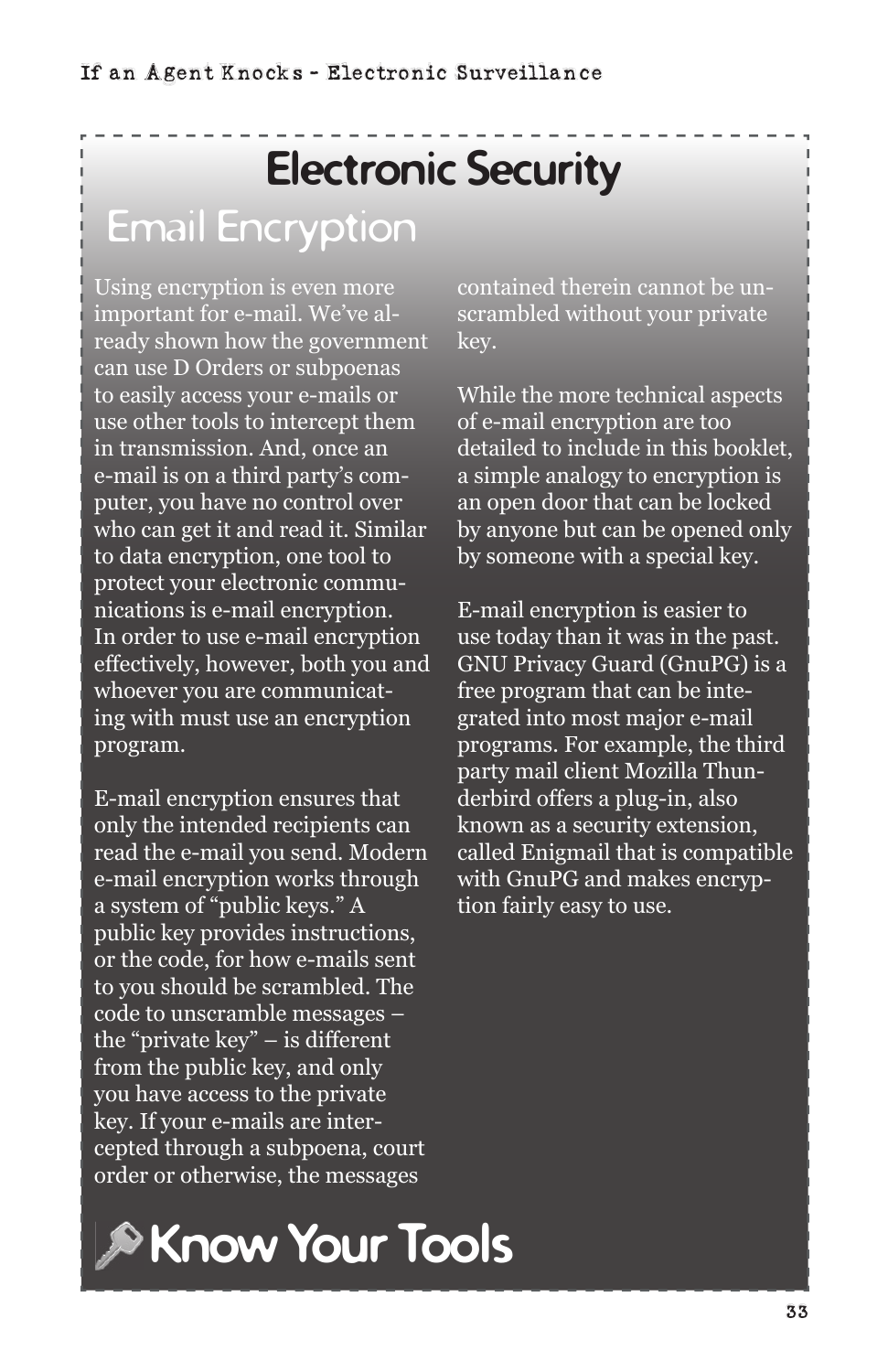### <span id="page-33-0"></span>Passwords

Take passwords seriously. Don't use a word or a word with a number at the end or in the middle. Those passwords can be easily broken after a few attempts. Use a series of characters that make sense only to you.

Don't use the same password twice for any account that has private information. Try to keep your passwords in your head. Written password can be discovered or subpoenaed. Change your passwords every couple of months. If you do write your passwords down, try to write them in a code only you understand. If you decide to write down a password, never leave it next to or near your computer; you're better off keeping them in your wallet.

Consider using a "password safe" program. These programs allow you to keep your passwords in a single encrypted file on your computer so you only need to memorize one password to access all your other passwords. Do not write your master password down, since it is the password that protects all others.

### Web Browsing

Carefully manage the data that your Web browser may keep regarding your Internet activity and the data that other Web sites may have about you.

As a default, Internet browsers keep a great deal of potentially private information, including but not limited to: the Web sites you visit; passwords for those Web site; and even images from the Web pages you visit. An agent who gets a hold of your hard drive can learn a lot about your Internet activity from these files. Delete this information regularly. Set your browser to delete your Internet browsing history, cache, cookies, download history, saved forms and saved passwords regularly. You may want to do this daily or whenever you close your browser.

Whenever available, use a website's built-in encryption when browsing to prevent third parties from intercepting the information transmitted. Web sites that have built-in encryption start with https:// instead of http://. Consider using anonymous Internet tools such as Tor. Tor is

### **Know Your Tools**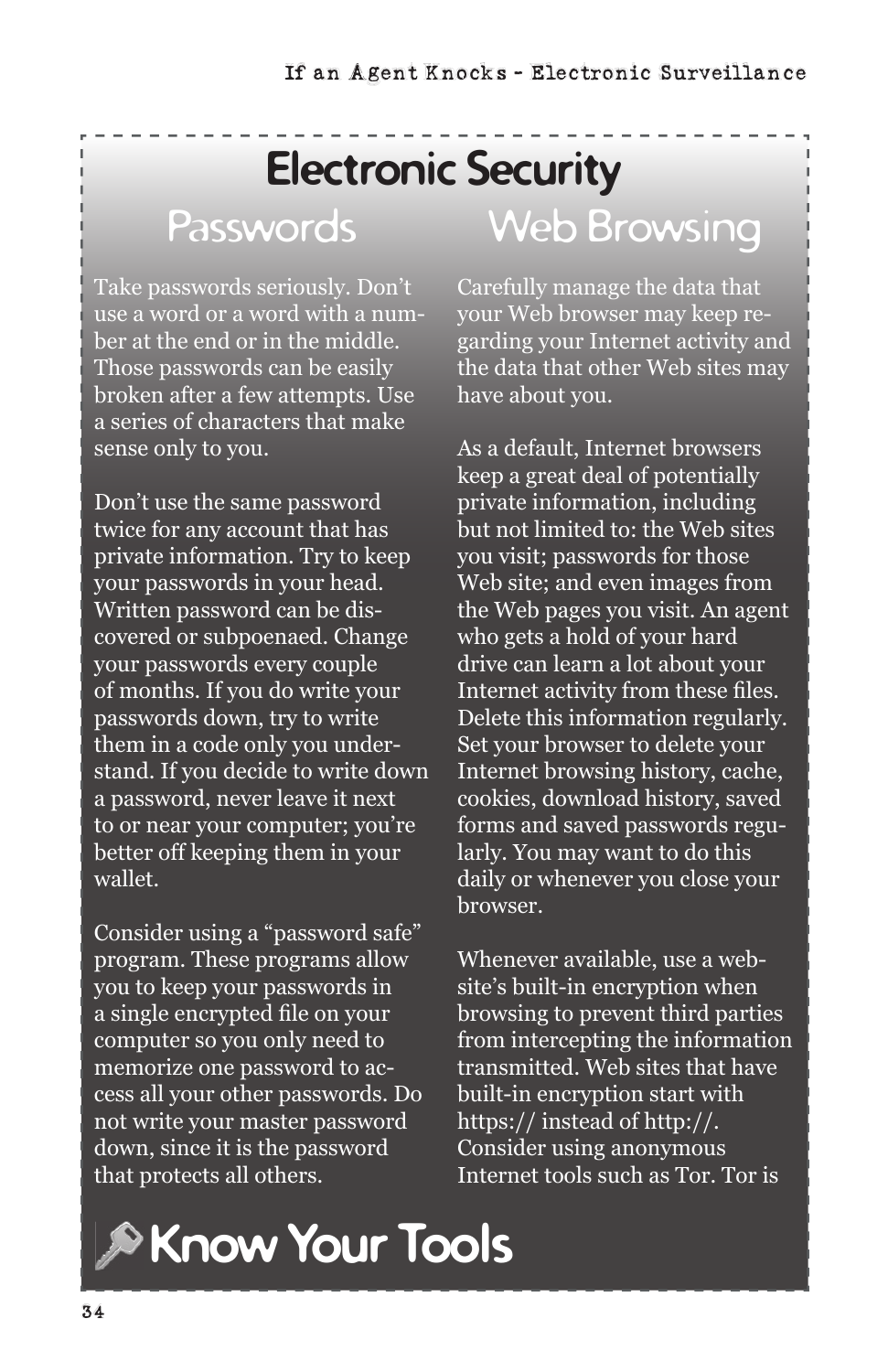### <span id="page-34-0"></span>Web Browsing (continued ...)

an encryption and anonymization program that routes your data only through other Tor clients, encrypting your data along the way and stripping out information regarding where the data originated. Each Tor router only knows the address of the last router it went through, making it extremely difficult to trace any communication back to its original source. Some drawbacks to using Tor are slower speeds at which Web pages load, and many unsecured functions such as Flash do not work over Tor.

### Know Your Internet Service Providers

Read the terms of service and the privacy policies of any electronic service you are considering signing up for. Some ISPs, including several that are tailored to the needs of political activists, provide stronger privacy protections and claim to be more resistant to government snooping.

## Use Anti-Spyware<br><u>\_\_\_\_Progra</u>ms

Purchase a good anti-spyware and/or anti-virus program and regularly update them. Spyware can breach all of your electronic security, logging every Web site you visit and every keystroke on your machine. Major anti-spyware companies claim they treat government spyware the same as any other spyware.

### Data Retention and Deletion

The government can't get what doesn't exist. Establish a data retention policy in which you review and delete old files on a consistent basis. Do not selectively destroy documents – pick a time frame and stick to it. You can establish a different schedule for different types of data, e.g., delete computer files every two months; delete emails every two weeks; and delete Web browser logs every two days. Whatever the policy is, stick with it. After all, do you really need the last three years of e-mails?

Do not destroy anything that has

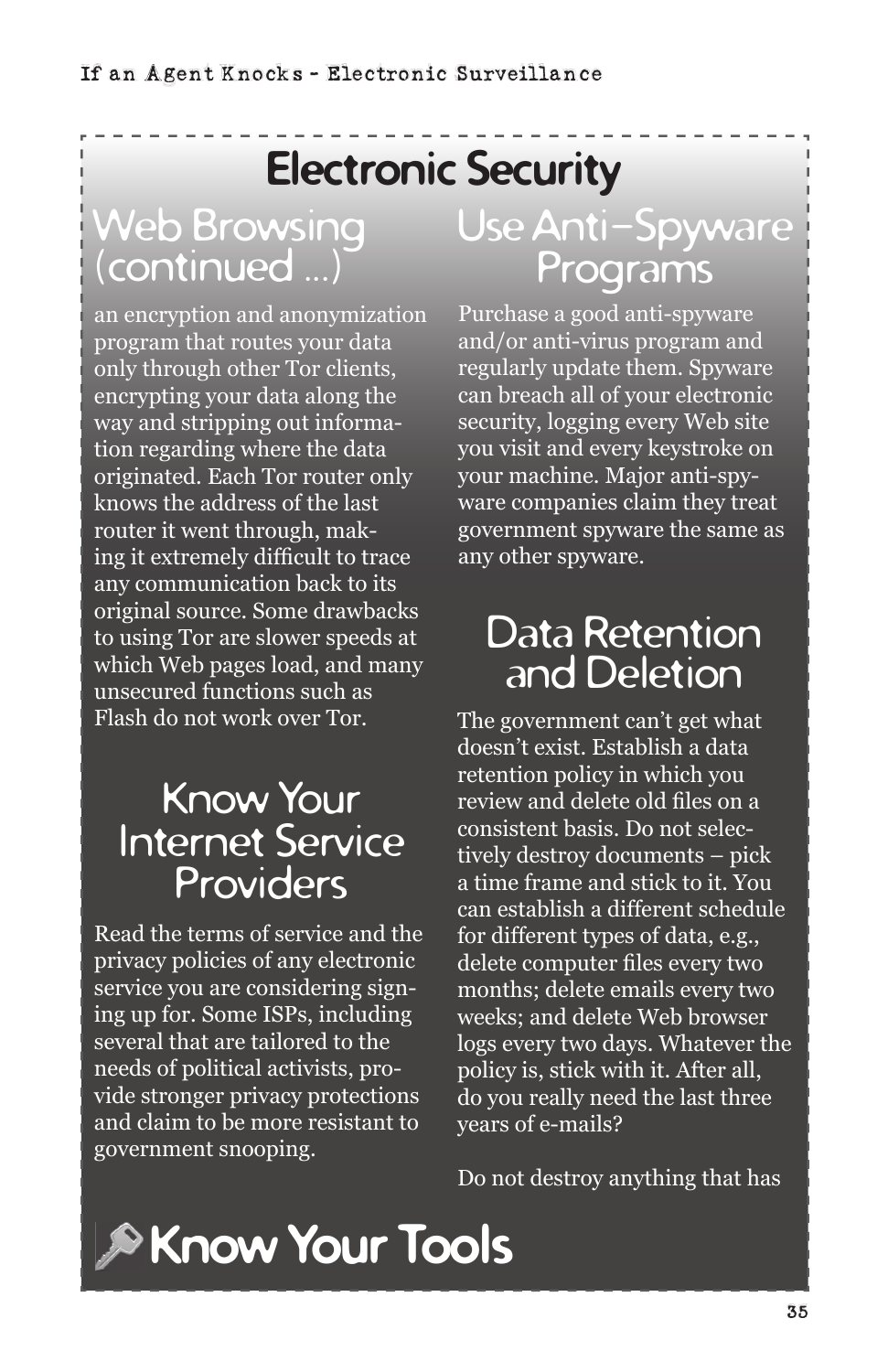### Data Retention and Deletion (continued...)

been subpoenaed – if you do so, you run the serious risk of an obstruction of justice charge. Keep a written record of your data retention policy to protect yourself and your organization against accusations of destroying evidence.

### **Know Your Tools**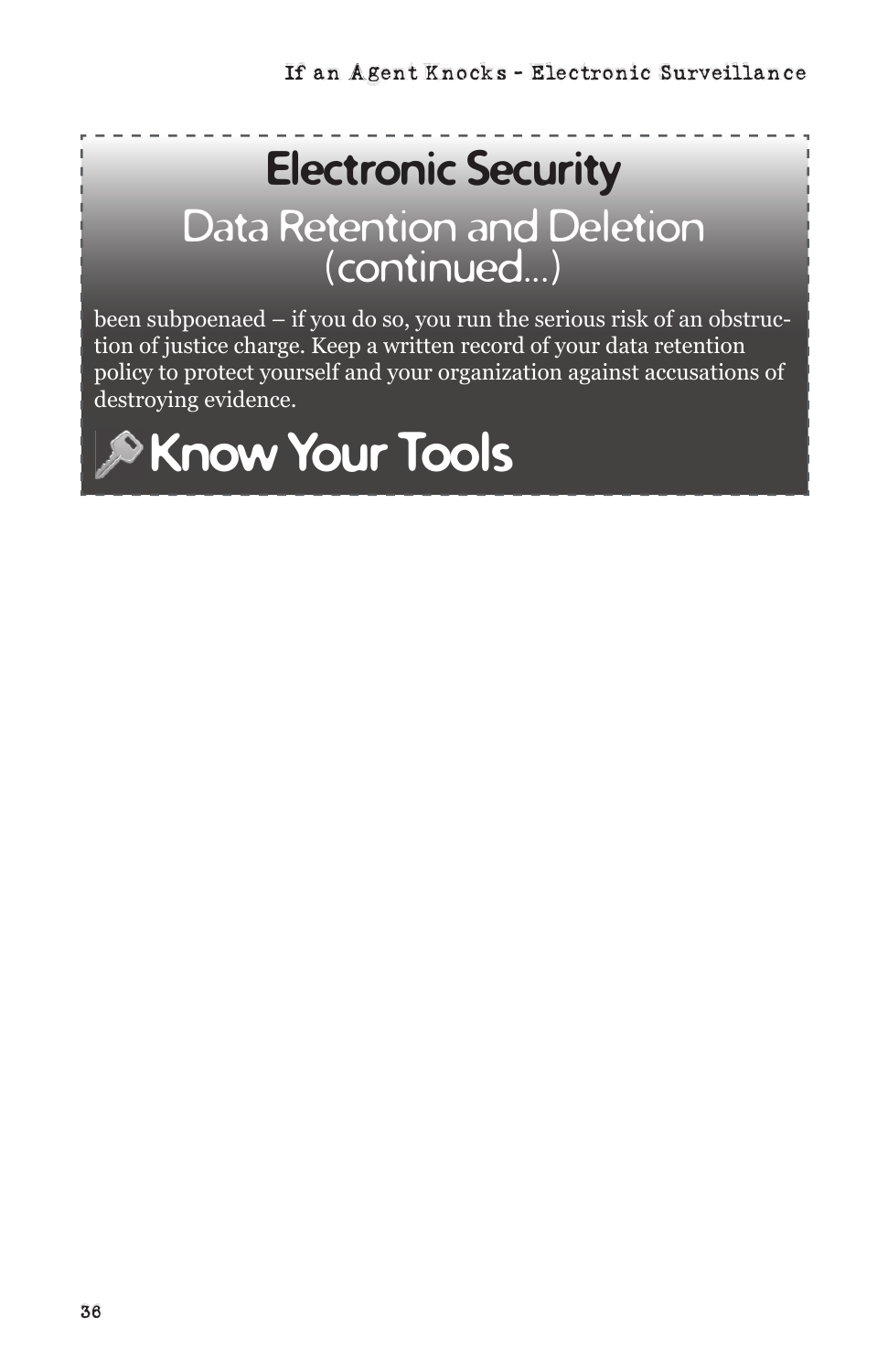<span id="page-36-0"></span>

A grand jury is a panel of citizens brought together to investigate crimes and issue indictments. In their original conception, grand juries were intended to be radi-

cally democratic. In England, they served as a buffer between citizens and the monarch and her/his prosecutors. In early America, any citizen could bring an allegation of wrongdoing to the original grand jury and the grand jury could indict on a majority vote.

#### Modern day grand

juries are very different. Today, all cases are brought to a grand jury by a prosecutor. The prosecutor picks the witnesses and asks the questions. Witnesses are not allowed to have a lawyer present. There is no judge present. The prosecutor drafts the charges and reads them to the grand jury. There is no requirement that the

What are Grand Juries and What Threats Do They Pose to Activists?

grand jury members be instructed on the law at issue. And, unlike in other juries, grand jury members are not screened for bias.

> Since the prosecutor solely orchestrates the proceedings, it is no surprise that grand juries almost always serve as a rubber stamp for prosecution. A former chief judge of New York once famously noted that "any prosecutor that wanted to could indict a ham sandwich." In the rare event that a grand

jury does not indict, the prosecutor can simply impanel a different grand jury and seek an indictment before a new grand jury.

In political cases, grand juries have been used to execute witch hunts against activists. Prosecutors will bring in activist witnesses and attempt to get them to snitch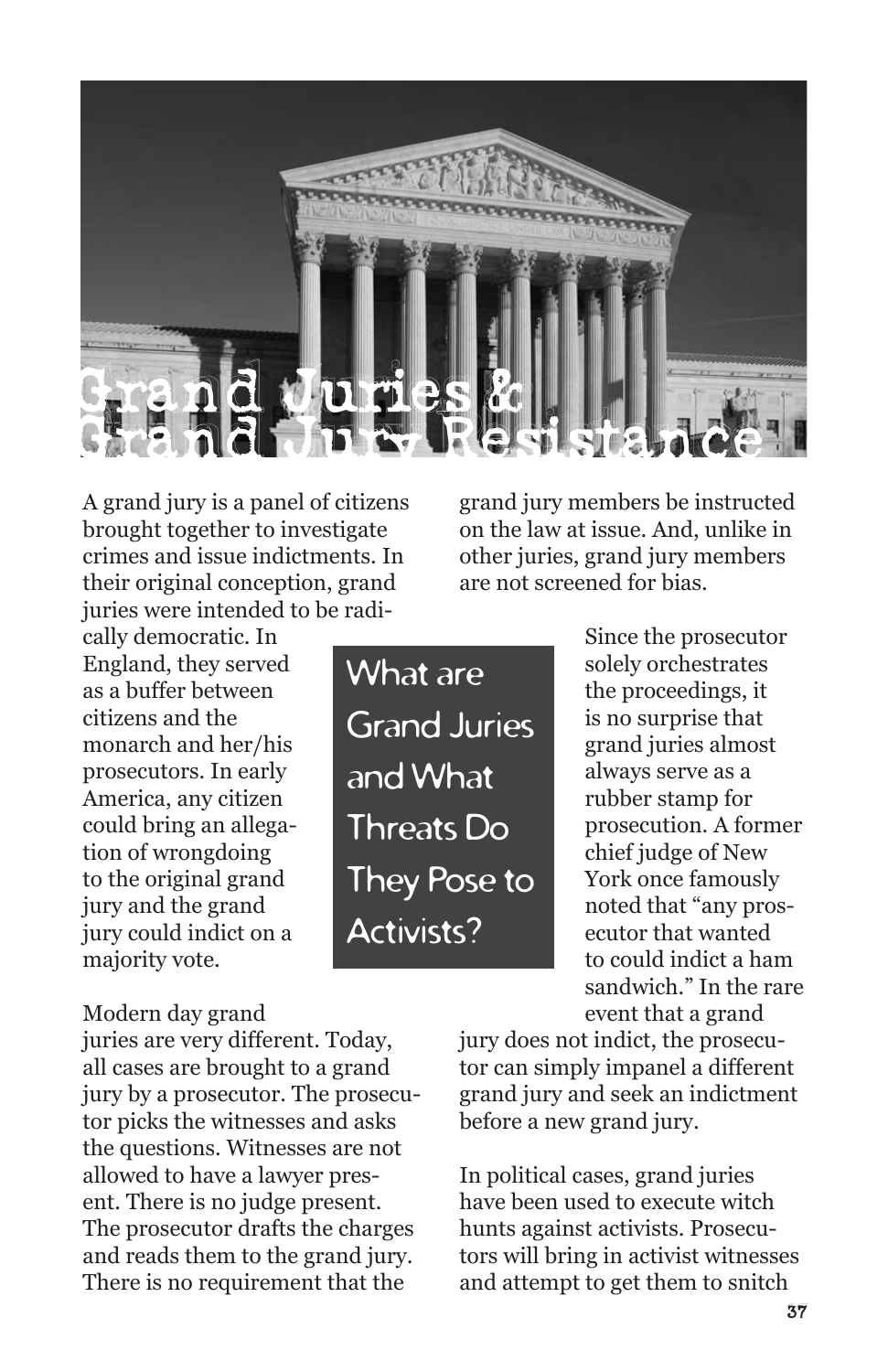#### <span id="page-37-0"></span>What are Grand Juries and What Threats Do They Pose to Activists? (continued...)

on other activists with threats of jail time if they refuse to cooperate with the grand jury. It is critical to understand how a grand jury works; what your rights are; what rights you cannot exercise; and how to resist a grand jury.

Many rights we take for granted do not exist for grand jury witnesses. Grand jury witnesses have no right to be represented by an attorney and no right to a jury trial if they are threatened with jail. Grand jury witnesses do retain the right against self-incrimination but can nonetheless be forced to snitch on themselves and others in exchange for immunity from prosecution and punishment. Immunity only protects witnesses – others can still be prosecuted.

#### What Should I Do If Someone Shows Up With a Grand Jury Subpoena?

Grand jury subpoenas are served by law enforcement agents, usually police officers or federal marshals. A grand jury subpoena must be personally served on you, meaning, it must be handed to you. If you refuse to accept it, it must be placed near you.

A grand jury subpoena does not give an agent the right to search a home, office, car or anywhere else, nor does it require you to relinquish any documents or say anything at that time. A grand jury subpoena is only requires you to do something on the future date stated on the subpoena.

If an agent shows up and tries to serve you with a subpoena, take it and do not do anything else. Do not answer any questions; do not consent to a search; and do not invite them into your home for any reason.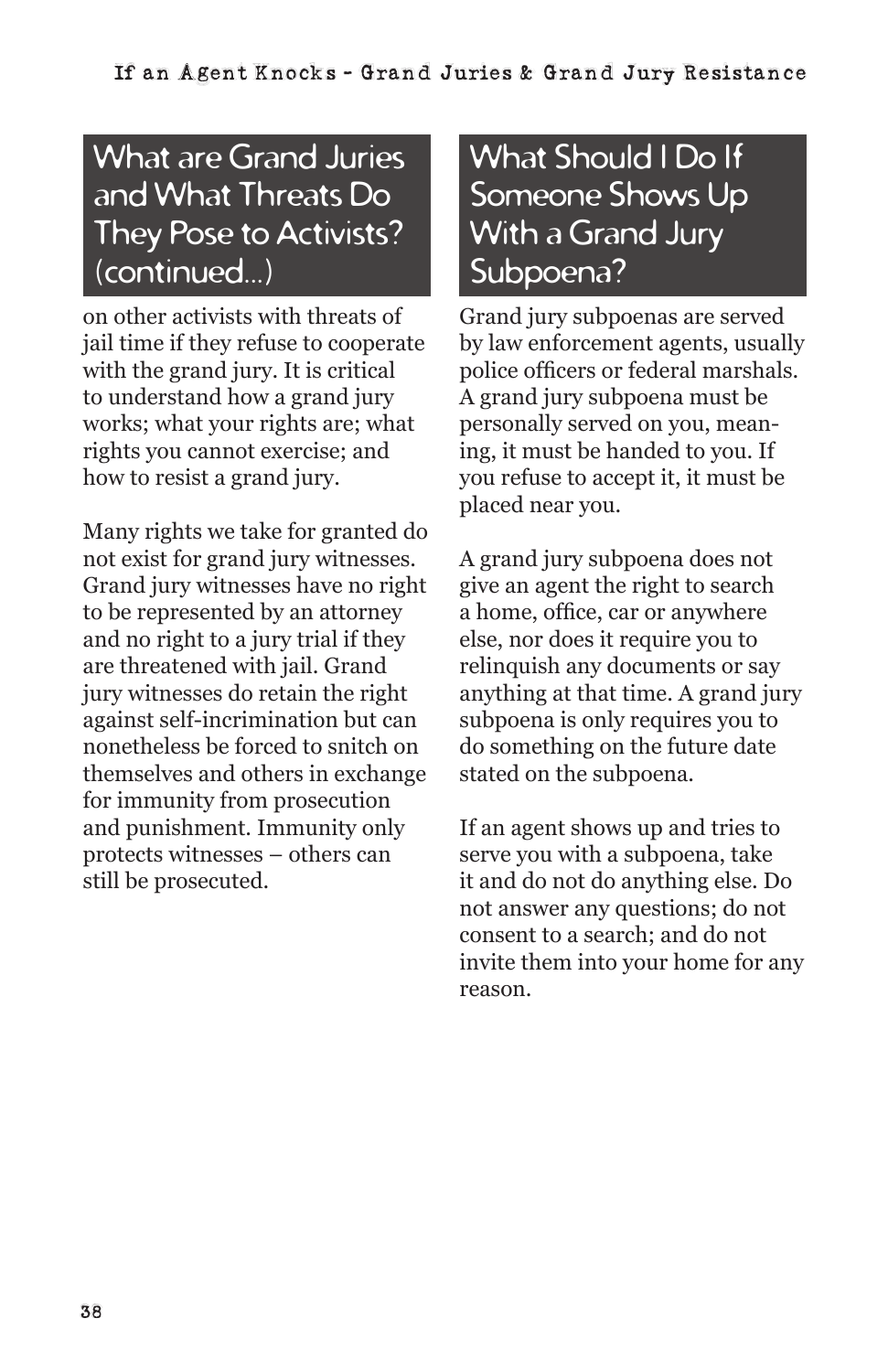### **Grand Jury Subpoenas**

<span id="page-38-0"></span>*Grand juries get information from people by issuing subpoenas. A grand jury subpoena is an order to testify before a grand jury or provide the grand jury with certain information. Grand juries issue different types*  of subpoenas for testimony and information. A subpoena ad testifican*dum, or testifying, is a subpoena ordering a witness to appear and give testimony. A subpoena duces tecum, which means "bring it with you" in Latin, is a subpoena ordering a witness to provide the grand jury with certain documents. Grand juries also use these orders to obtain fi ngerprints and handwriting samples. Grand juries often issue both subpoenas to the same witness so they can obtain both documents and testimony.*

### **A. Know Their Tools**

### What Options Do I Have If I Receive a Grand Jury Subpoena?

Once you have received a grand jury subpoena, you typically have three options: 1) You can comply with the subpoena; 2) you can move to quash the subpoena; or 3) you can refuse to comply. If you receive a subpoena, you should contact an attorney as soon as possible and discuss each of these options in detail.

Complying with a subpoena is relatively straightforward. For a subpoena ad testificandum, you arrive at the date, time and location stated on the subpoena and answer the prosecutor's questions. For a *subpoena duces tecum*, you show up on the date, time and location stated on the subpoena with the documents or other evidence required.

If you comply with a subpoena, you avoid the possibility of being punished for ignoring it; however, complying with a subpoena may get you into a different type of trouble. For example, if you are a target of the investigation, complying with the subpoena may provide the government with information it might need to charge and convict you. You might also place another activist in jeopardy by complying with a subpoena.

If you receive a subpoena, you should speak with a lawyer before taking any action. If the subpoena is politically motivated, it is best to speak with an attorney in your activist circle who does criminal defense or grand jury work. Some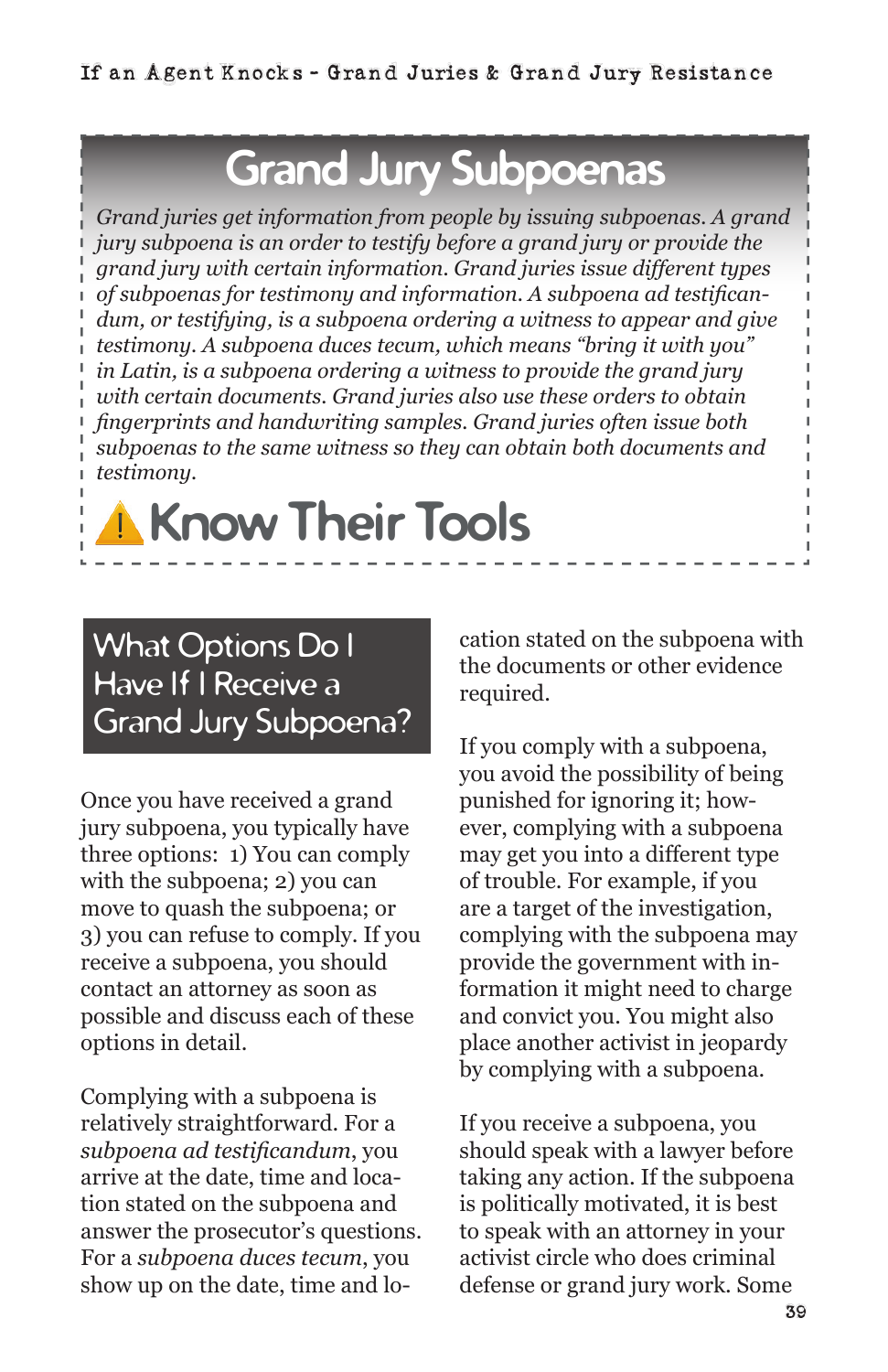### <span id="page-39-0"></span>What Options Do I Have If I Receive a Grand Jury Subpoena? (continued...)

non-activist criminal defense attorneys may suggest you become a snitch. It is important to note, however, that many snitches end up serving as many years in prison as the individuals on whom they snitched.

Grand jury proceedings are secret. The activist community often does not know when a grand jury investigation is being pursued. As a result, many activists believe that they should publicize the fact that they have received a subpoena. This may be an effective tactic to explore with your attorney if you receive a subpoena.

### How Do I Quash a Grand Jury Subpoena?

You can challenge a subpoena in court by a motion to quash the subpoena. Quashing a subpoena means a court declares it null and void. A court will only grant a motion to quash if there is a sufficient legal basis, such as misidentification; lack of jurisdiction; a protected privilege; or an unlawful basis of the proceedings.

quash a subpoena, litigating a motion to quash in court can buy you some time. Time is important, especially if you do not plan to cooperate with the grand jury, because non-cooperation can land you in jail. Grand juries can last for as long as 18 months; whatever time is spent litigating the motion to quash may save you the experience of spending that entire period in jail.

While there is little to lose by filing a motion to quash a *subpoena duces tecum*, the subpoenas that demand evidence, motions to quash *subpoenas ad testificandum*, which demand testimony, can present problems. At least one federal circuit court ruled that you lose any objections that was not raised in the original motion to quash. You should not waive your objections, especially because you may not know what your objections are until you are asked a particular question.

A good political attorney should be able to provide advice on whether moving to quash a subpoena is a good idea or not in your particular circumstances.

Even if you cannot successfully 40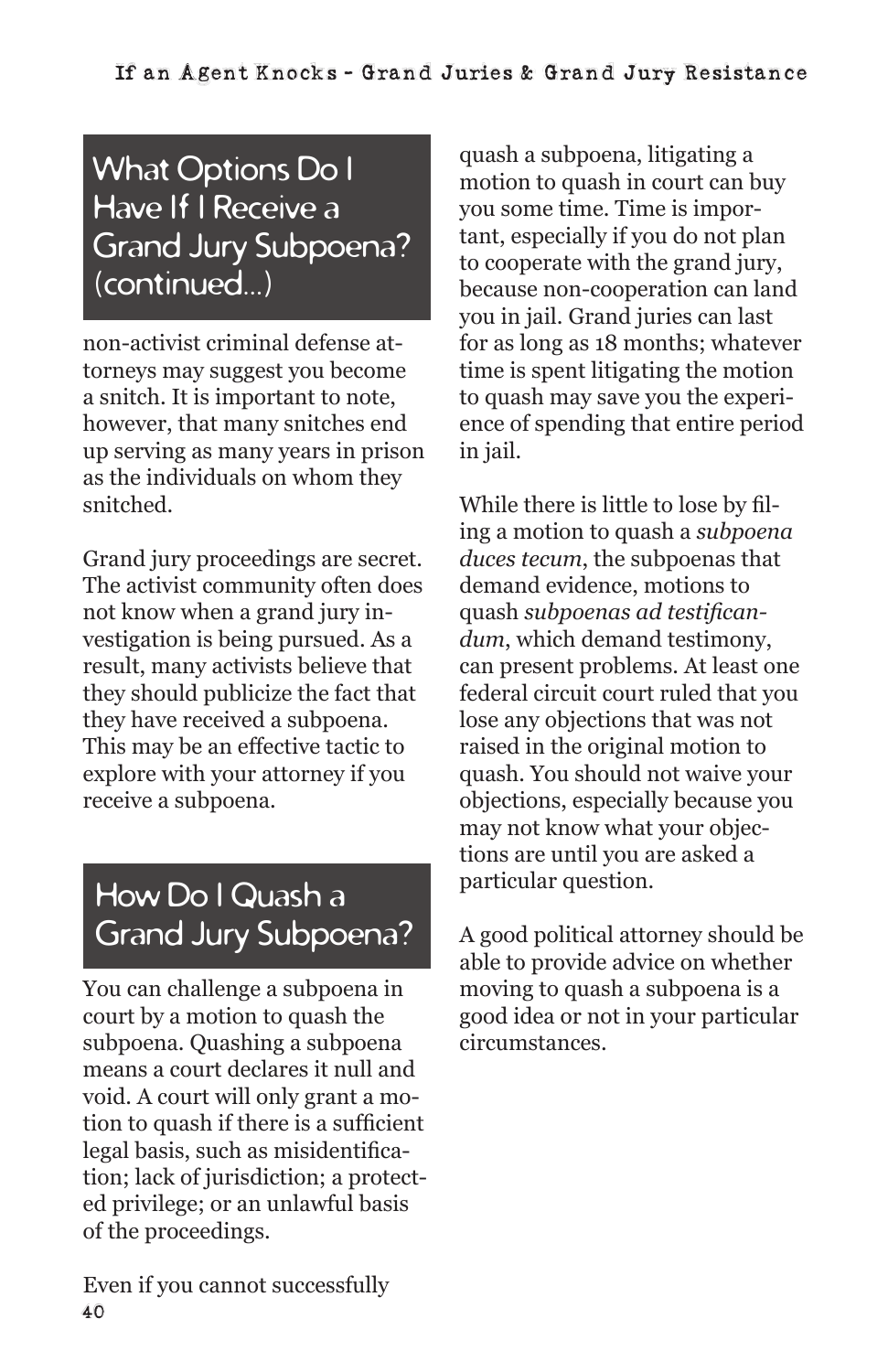### <span id="page-40-0"></span>What Happens If I Refuse to Comply With a Grand Jury Subpoena?

There are two basic ways to refuse to comply with a grand jury subpoena: 1) refuse to show up; and 2) refuse to answer any of the prosecutor's questions.

If you simply refuse to show up for your testimony, you may be in contempt and the government can choose to arrest you and jail you until you testify or until the grand jury expires. If your testimony is not particularly important to the prosecutor, they may choose not to take action.

#### What Happens If I Comply With a Grand Jury Subpoena?

If you appear to testify, you will not be allowed to have an attorney present. You can, however, have an attorney just outside the grand jury room, and you can consult with her/him after every question, although some courts have ruled you can only consult your attorney after every few questions.

Because you retain your Fifth Amendment right against selfincrimination, you can refuse to answer the prosecutor's questions by saying "I invoke my Fifth Amendment privilege against selfincrimination" after every question. At this point, the prosecutor may simply dismiss you or s/he may seek to grant you immunity.

Immunity prevents the witness from having criminal charges brought on the basis of the grand jury testimony. A judge must approve a grant of immunity. A prosecutor can get a judge to preapprove a grant of immunity; otherwise, a witness is brought before a judge who, upon the prosecutor's request, virtually always grants immunity.

If you continue to refuse to answer questions after being granted immunity, the prosecutor can bring you before a judge, and the judge will order you to testify. If you continue to refuse, the judge can have you jailed for civil contempt. Witnesses who refuse to provide physical exemplars, i.e. samples of handwriting, hair, appearance in a lineup or documents, upon the request of a grand jury may also be jailed for civil contempt.

While civil contempt is not a crime, it can result in the witness being jailed for the duration of the grand jury. Grand juries can last for up to 18 months, although some "special" grand juries can obtain up to three extensions of six month periods each. The purpose of incarcerating a recalcitrant witness is to coerce her/him to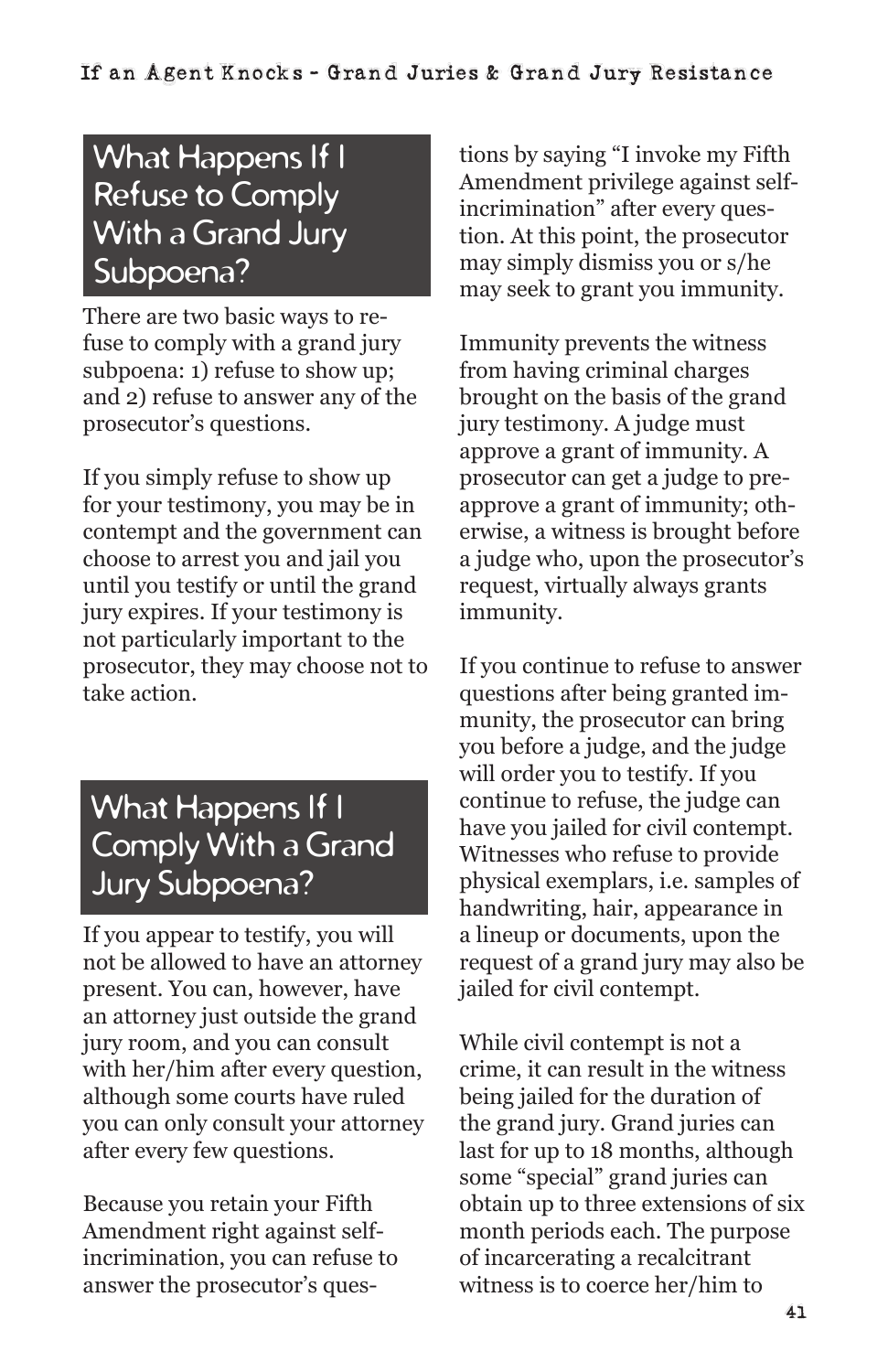#### <span id="page-41-0"></span>What Happens If I Comply With a Grand Jury Subpoena? (continued...)

testify. Judges will sometimes free witnesses before the expiration of the jury if it is clear that there is no chance the witness will testify.

The government can also use the charge of "criminal contempt" against uncooperative grand jury witnesses. Criminal contempt carries no maximum penalty – the sentence depends entirely on the judge's discretion. While civil contempt is meant to coerce a witness to testify, criminal contempt is meant to punish a witness for impeding the legal process. As with any other crime, criminal contempt requires notice of the charges, the right to receive assistance of counsel, and proof beyond a reasonable doubt. Charges of criminal contempt are extremely rare.

If you are jailed, you can periodically file a motion stating that:  $1)$ jail will not coerce you into testifying; and 2) your confinement is merely punitive and therefore unconstitutional. If you win one of these motions, you will be released.

Some activists create files to prepare for being called before a grand jury. A file that memorializes your stalwart belief against

cooperating with grand jury proceedings can be used as evidence that civil contempt will not work to coerce you and thereby help you win release.

### What Happens After a Grand Jury?

What takes place in grand jury proceedings is secret. The government relies on this secrecy to create fear and distrust in activist communities. Some activists have successfully dispelled that fear and distrust in activist comities by publishing the questions asked of them by the prosecutor and the answers they provided. If you are considering taking action in this way, you must talk with an attorney to ensure that you are not creating more problems than you are solving.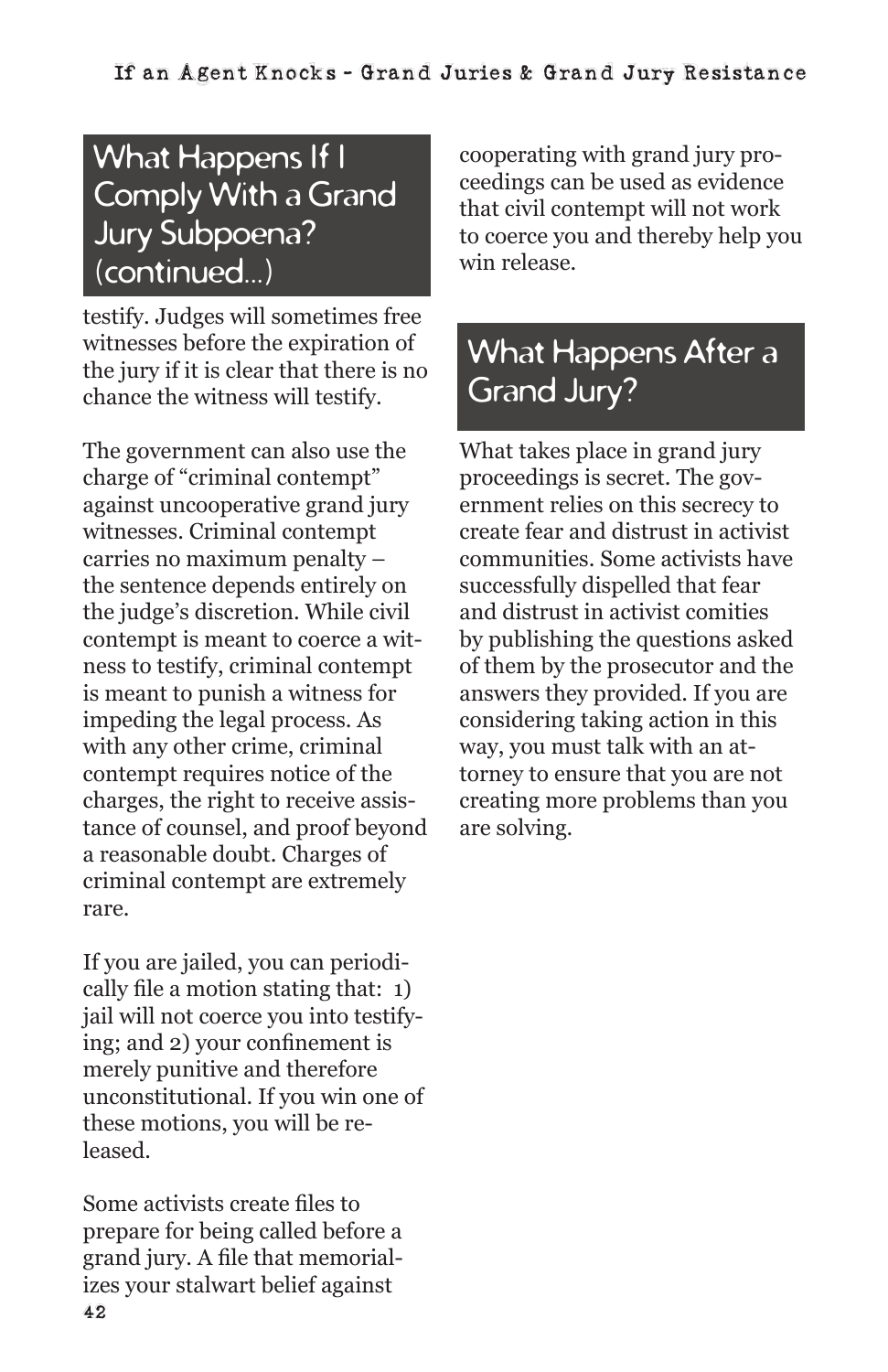# <span id="page-42-0"></span>Special Considerations for Noncitizens

Noncitizens are individuals who do not have U.S. citizenship, including tourists, students and others who are in the U.S. on visas or visa waiver programs; lawful permanent residents; refugees; and those without legal immigration status. Noncitizens in the U.S. share most of the same constitutional rights as citizens. There are some exceptions to that rule, and noncitizens engaging in political activism should be aware of several special considerations. Noncitizens should not, however, entirely avoid political activism based on an unreasonable fear of government repression.

#### Speech and Political **Affiliations**

In most cases, the government treats speech by noncitizens in the same way it treats speech by citizens. Noncitizens cannot be criminally punished for speech that would be protected if uttered by a citizen. Similarly, noncitizens cannot be sued for speech that would be protected if said by a citizen.

The government does, however, have broad powers to withhold immigration benefits (such as discretionary relief or naturalization) and may potentially even initiate

removal proceedings based on a noncitizen's speech. It is unclear whether the government can remove a noncitizen or withhold discretionary benefits for speech or political association alone. Fifty years ago, some courts found the government could, but First Amendment law has changed dramatically since then, and courts are now split on whether that rule is still good law. Practically speaking, it is extremely rare for the government to remove someone based purely on speech or association. The government, however, is allowed to selectively enforce immigration laws. For instance, the government can remove nonciti-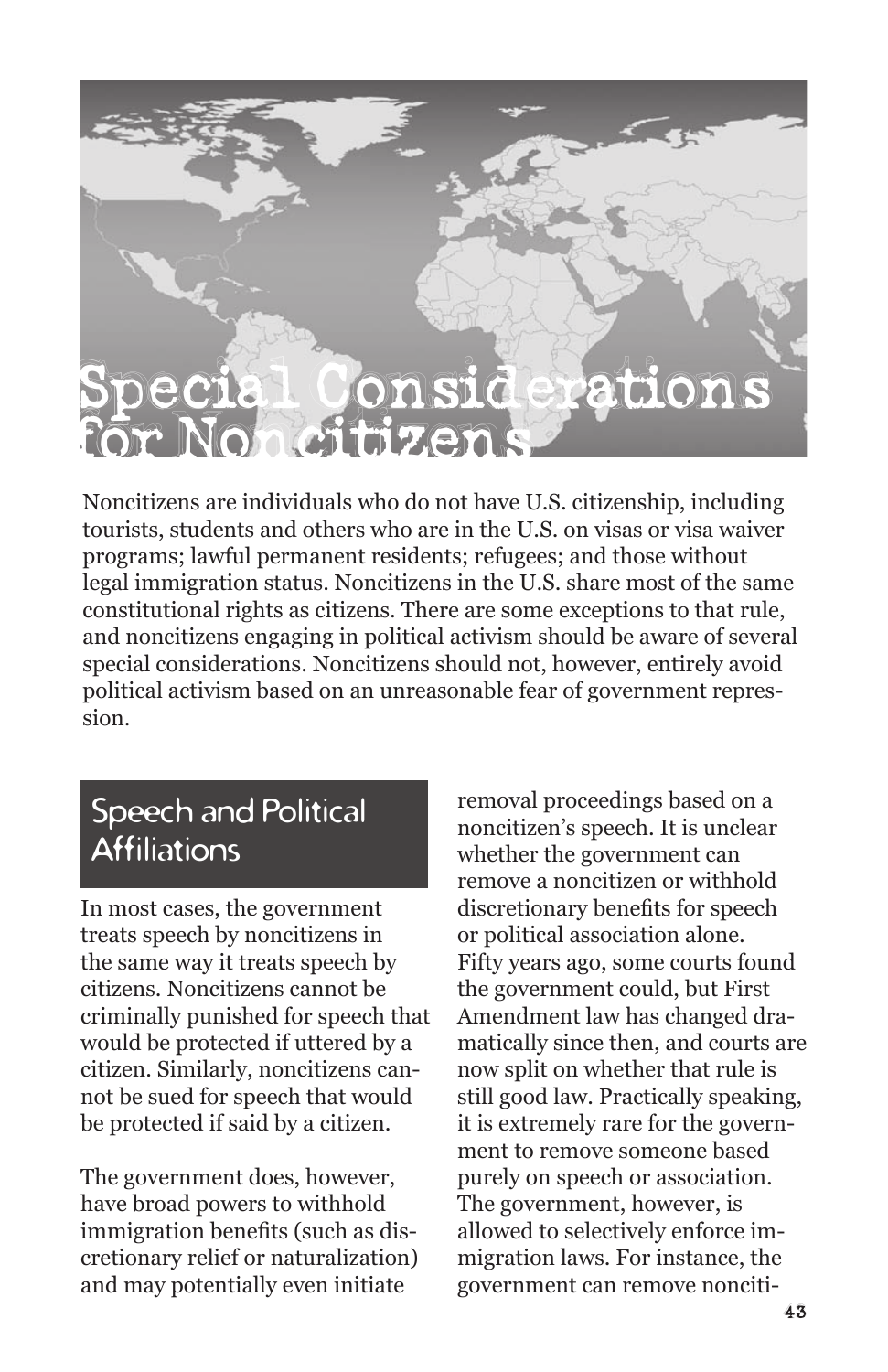### <span id="page-43-0"></span>Speech and Political **Affiliations** (continued...)

zens for violations of immigration law (such as overstaying a visa or working without authorization) even if the government's motivation in initiating removal proceedings is a noncitizen's speech or political association.

Finally, applicants for permanent residence and naturalization are asked to list the organizations with which they have worked. Politically active noncitizens are advised to consult an immigration lawyer before applying for a change in status because some associations may cause problems in your application process.

### Searches and Seizures

Noncitizens largely enjoy the same Fourth Amendment protections against unreasonable searches and seizures that citizens do. Law enforcement must get a warrant to perform any search on a noncitizen or a noncitizen's property just as they must to perform a search on a citizen. Evidence obtained in violation of the Fourth Amendment is excluded from a noncitizen's criminal trial the same way it is for citizens.

Unfortunately, the use of evidence obtained in violation of the Fourth Amendment is generally permis-44

sible in immigration proceedings. This means the government can use illegally obtained evidence that cannot be used in criminal proceedings for immigration proceedings. It is possible that evidence obtained through especially egregious violations of the Fourth Amendment may be excluded in immigration proceedings.

Also, the government can generally search and seize any person, package or vehicle traveling across the border or at an airport.

### Right to Remain Silent

Noncitizens generally have the same right to remain silent that citizens do. If questioned by law enforcement agents, you can remain silent and refuse to answer their questions even if they detain you temporarily or arrest you. You can simply say nothing or say something like "I'd like to talk to my lawyer before I say anything to you," or "I have nothing to say to you. I will talk to my lawyer and have her/him contact you." Do not sign anything without reading and fully understanding the consequences of signing it. One exception to this rule is if an immigration officer asks a noncitizen to provide information related to her/his immigration status; however, even in this situation, you can still state that you would like a lawyer present before you answer any questions.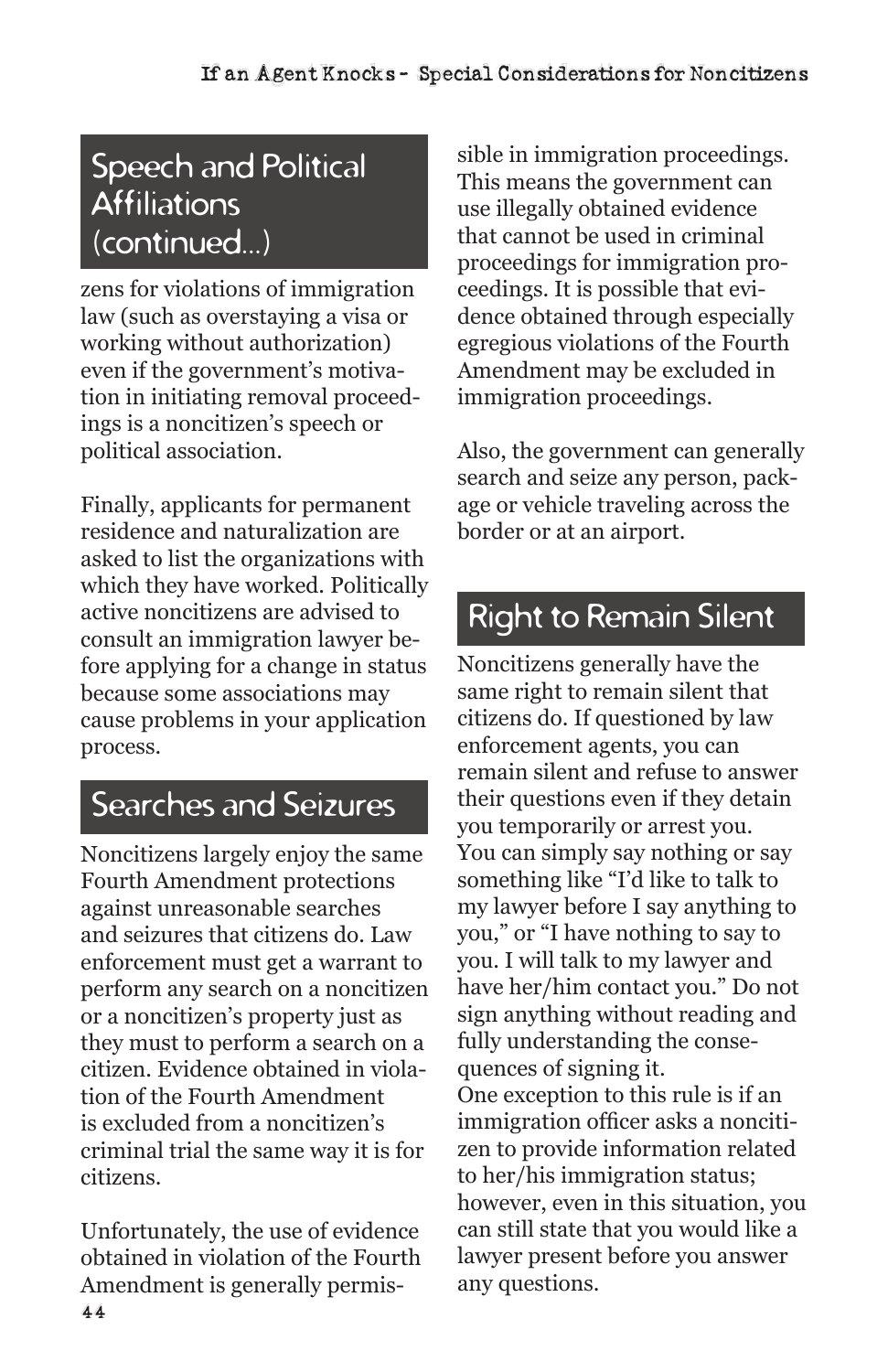### <span id="page-44-0"></span>Right to Remain Silent (continued...)

The law also requires adult noncitizens with have valid immigration documents to carry these documents at all times. If an agent asks for your documents and you refuse to provide them, you can be charged with a misdemeanor.

Never show fake immigration papers or claim that you are a U.S. citizen if you are not. Instead, you should remain silent or say you would like to talk to a lawyer. Lying to a federal agent is a much more serious crime than the misdemeanor of failing to produce documents – it is better not to produce anything than to produce false documents. Also, falsely claiming to be a citizen may bar you from obtaining lawful status or citizenship in the future.



As noted before, the information presented in this booklet is a primer on your basic rights. This guide is meant to help you prepare yourself, your organization and your fellow activists to be fully informed and protected in the event that an agent knocks at your door. And remember, different states have different laws – it is a good idea to learn the laws of your state and to have access to a lawyer who is familiar with them.

We hope this booklet can be a tool for you and your organization as we work towards a more socially just world.

For copies of this publication, visit http://ccrjustice.org/ifanagentknocks or write directly to iaak@ccrjustice.org.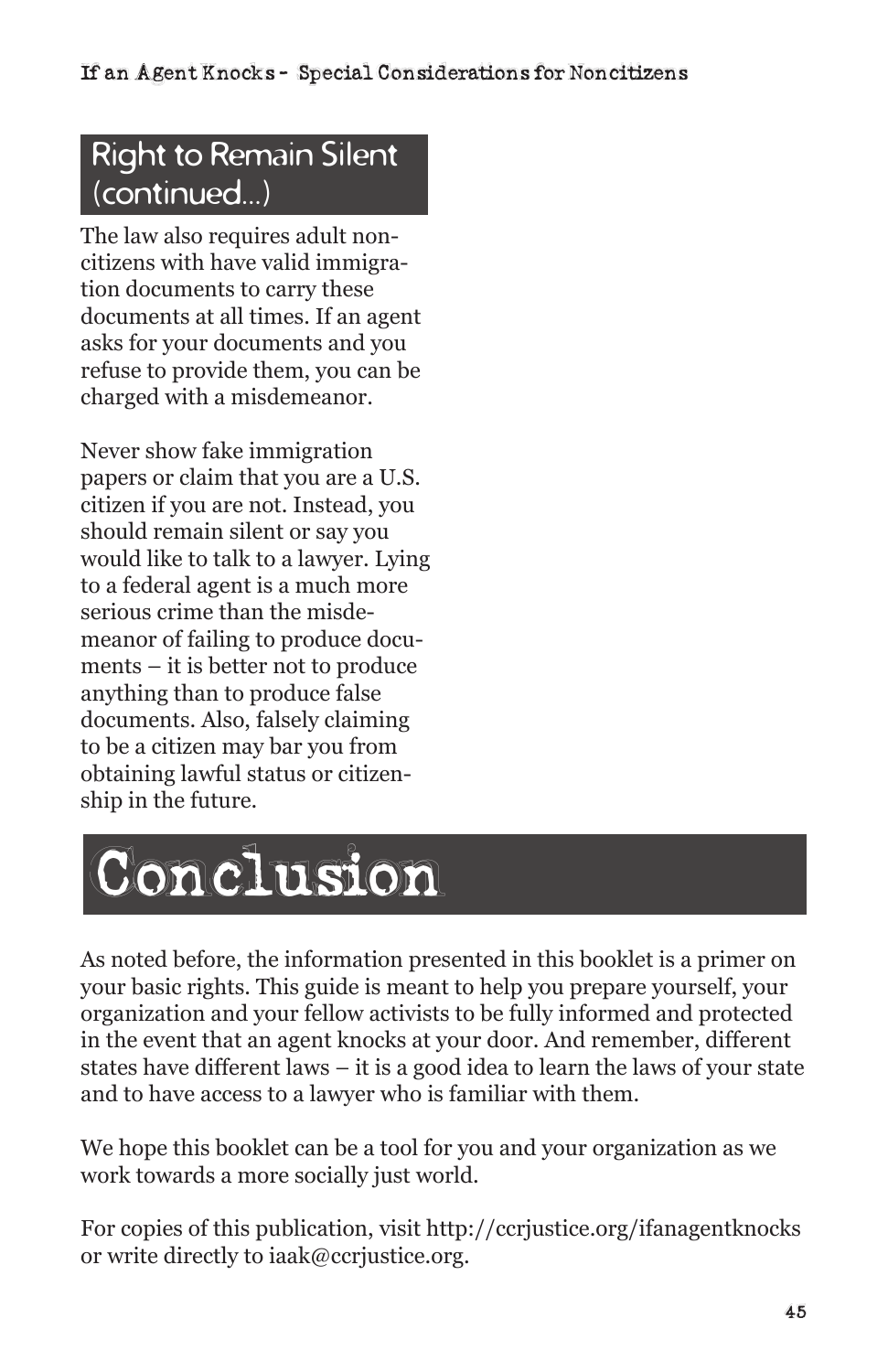### <span id="page-45-0"></span>Additional Resources

#### About General Security Practices

**Security Culture: a Handbook for Activists**: An excellent zine by Canadian activists on why to build a security culture and how to do it. *http://security.resist.ca/personal/culture.shtml*

**Security Survival Skills, by the Collective Opposed to Police Brutality**: An explanation of how to build security culture in your activist community from a group in Canada.

*http://www.why-war.com/files/Securite-eng-letter.pdf*

**War at Home**, by Brian Glick: An extensive book on the history of COINTELPRO and excellent advice on how to avoid the same pitfalls and protect yourself and your community. Published by South End Press.

### About Government Agents

**The Attorney General's Guidelines on FBI Undercover Operations**: the Federal Government's rules on what undercover agents can and cannot do. *http://www.usdoj.gov/olp/fbiundercover.pdf*

**The Attorney General's Guidelines Regarding the Use of Confidential Informants**: The Federal Government's rules on what informants can and cannot do. *http://www.usdoj.gov/olp/dojguidelines.pdf* 

**Security Practices and Security Culture**: basic tips on dealing with covert operations and great anecdotes from the COINTELPRO era. *http://aia.mahost.org/sec\_cointelpro.htm* 

#### About Telephone Security

**Mobile Surveillance Primer**: a thorough online resource on cell phone technologies, how they can be accessed, and how to protect the information stored on them and your conversations. *http://mobileactive.org/wiki/Mobile\_Surveillance-A\_Primer*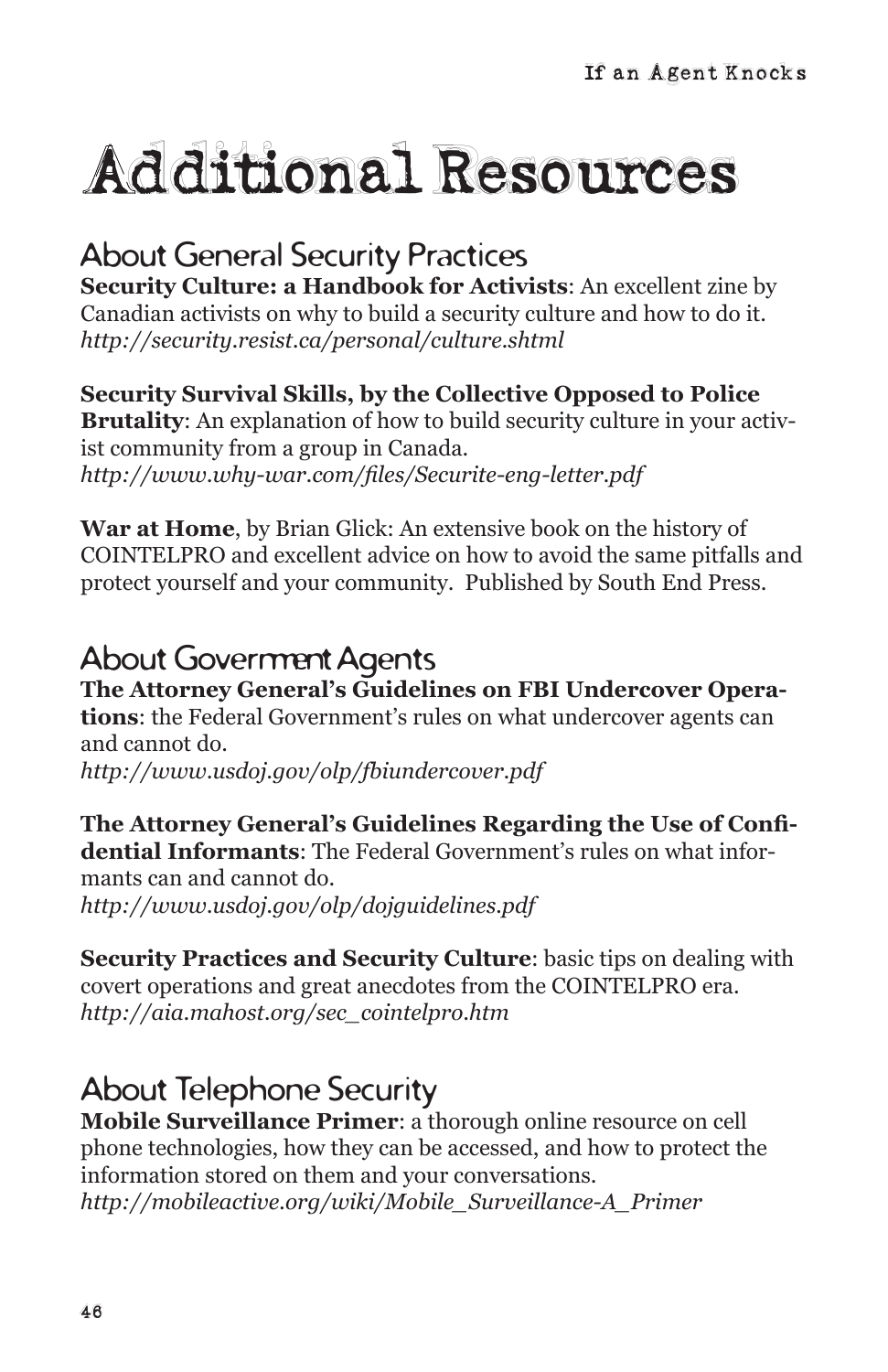#### **A Review of the FBI's Use of National Security Letters**, by the Department of Justice: an in-depth review of the law on National Secu-About National Security Letters

rity Letters and how they've been used since their inception. *http://www.usdoj.gov/oig/special/s0703b/final.pdf* 

### About Computer Security

**Computer Security Trainer's Guide**, by Midnight Special Law Collective: A really excellent guide to developing good security habits with computers rather than software or technical tricks. *http://www.midnightspecial.net/materials/trainers.html*

**NGO in a Box: Security Edition**, by Tactical Technology Collective and Front Line Human Rights Defenders: A toolkit to help activists and independent media makers establish digital security and protect their privacy. The toolkit includes guides on encryption tools; virus, adware and spyware cleaner tools; data storage; password protection; etc. Available for free on the internet.

*http://security.ngoinabox.org*

**Surveillance Self Defense**, by Electronic Frontier Foundation: an excellent online resource on how to protect yourself from all types of electronic surveillance. For specifics on computer security, check out "Data Stored on Your Computer" and "Defensive Technology." *https://ssd.eff.org*

#### About Hi-Tech Surveillance

**Bigger Monster, Weaker Chains**: The Growth of an American Surveillance Society, by the ACLU: a white paper about the recent history of surveillance cameras and other technologies.

*http://www.aclu.org/FilesPDFs/aclu\_report\_bigger\_monster\_weaker\_chains.pdf* 

#### About Grand Juries

**Grand Jury Trainers Guide**, by Midnight Special Law Collective: an explanation of grand juries – from first contact with federal agents to the Grand Jury hearing itself – and how to protect yourself and your community if you are called before one.

*http://www.midnightspecial.net/materials/trainers.html#gj*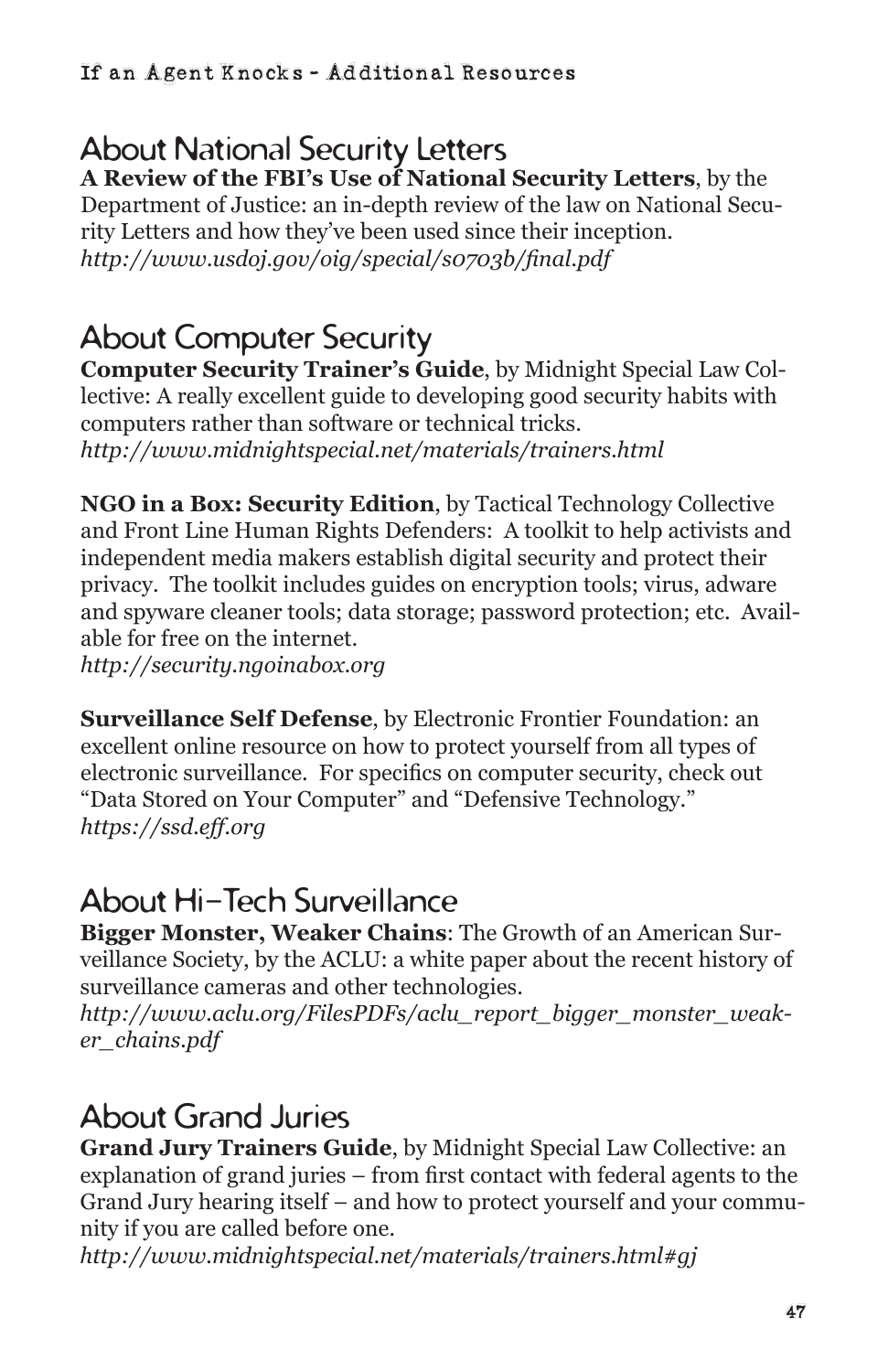<span id="page-47-0"></span>**Disclaimer:** This booklet is for informational purposes only and does not constitute legal advice. CCR aims to provide a general description of the legal and practical issues that progressive or radical activists might face. Each person's circumstances are unique, and minor factual differences may result in very different answers to the questions presented here. For answers to specific legal problems, issues or questions, obtain the advice of a qualified attorney in your area.

### Acknowledgements & Credits

#### **Third Edition published September 2009**

Center for Constitutional Rights 666 Broadway, 7th Floor New York, NY 10012 www.CCRJustice.org / (212) 614-6464

The Center for Constitutional Rights (CCR) is dedicated to advancing and protecting the rights guaranteed by the United States Constitution and the Universal Declaration of Human Rights. Founded in 1966 by attorneys who represented civil rights movements in the South, CCR is a non-profit legal and educational organization committed to the creative use of law as a positive force for social change. Visit www.ccrjustice.org.

Principal author, Matthew Strugar, CCR Staff Attorney. "If an Agent Knocks" was prepared by CCR staff and interns, including Lauren Melodia, Rachel Meeropol, Alison Roh Park, Qa'id Jacobs, Jeff Deutch, Arwa Fidahusein, Cathe Giffuni, Toni Holness, Carolyn Hsu, Jessica Juarez, Kenneth Kreuscher, David Mandel-Anthony and Christina Stephenson.

Cover artwork by Robert Trujillo (2009) Photography by Maddy Miller (pp. 5,9,15) Photography by SSGT Reynoldo Ramon, USAF (p. 21) Photography by Jarek Tuszynski (p. 36) Fonts used: Georgia (body), Distro (headers), Fluoxetine (headers) Icons by pixel-mixer.com Layout: Qa'id Jacobs 48